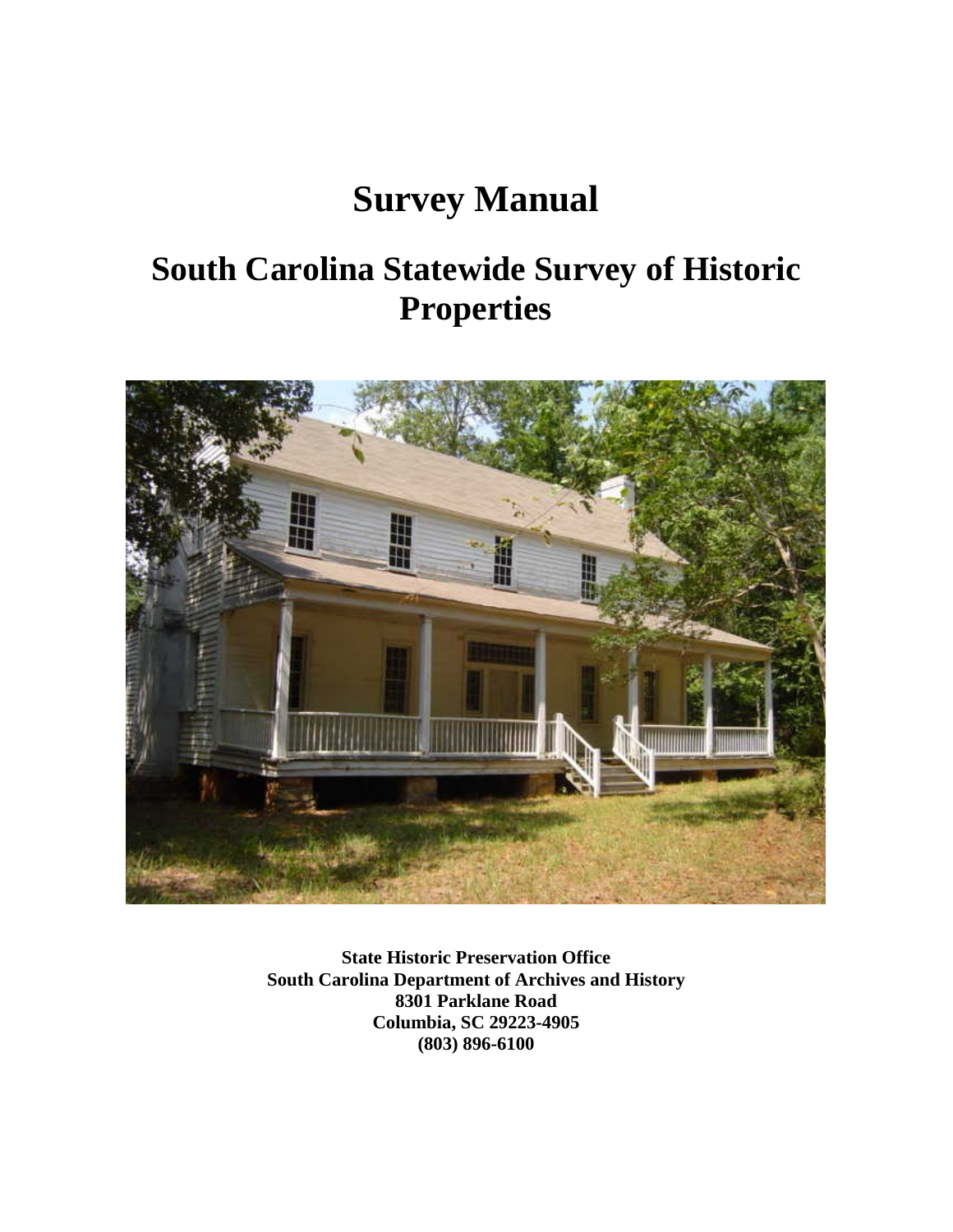# **Table of Contents**

| Acknowledgements                                                                                        | Page 3  |
|---------------------------------------------------------------------------------------------------------|---------|
| I. Introduction                                                                                         | Page 4  |
| II. Survey Methodology: Purposes, Scope, and Objectives                                                 | Page 6  |
| IIa. Planning Surveys: Guidelines                                                                       | Page 6  |
| IIb. Review and Compliance Surveys: Guidelines                                                          | Page 8  |
| III. What Should Be Surveyed?                                                                           | Page 9  |
| IV. Getting Started: Initial Steps in a Survey Project                                                  | Page 11 |
| V. The South Carolina Statewide Survey Forms                                                            | Page 13 |
| Va. Guidelines for Preparation of Survey Forms                                                          | Page 14 |
| Vb. Instructions for Completing the South Carolina Statewide Survey Forms                               | Page 14 |
| VI. Photographs: Guidelines for Prints, Negatives, and Slides                                           | Page 29 |
| VIa. Digital Photo Policy for Statewide Survey of Historic Properties                                   | Page 31 |
| VII. Maps                                                                                               | Page 34 |
| VIII. Survey Reports: Guidelines for Research and Preparation                                           | Page 35 |
| IX. Professional Standards and Qualifications for Consultants                                           | Page 41 |
| X. Federal Legislation and Regulations                                                                  | Page 42 |
| XI. Federal Standards                                                                                   | Page 42 |
| Appendix A: Federal Information Processing Standards (FIPS) Codes for<br><b>South Carolina Counties</b> | Page 43 |
| Appendix B: South Carolina USGS Topographic Quad Sheet Codes                                            | Page 45 |
| Appendix C: Research Resources                                                                          | Page 50 |
| Appendix D: Preferred Format for Footnotes and Biographical References                                  | Page 57 |
| Appendix E: Photo Log                                                                                   | Page 59 |
| Appendix F: Suggestions for Project Managers of Historic Resources Surveys                              | Page 62 |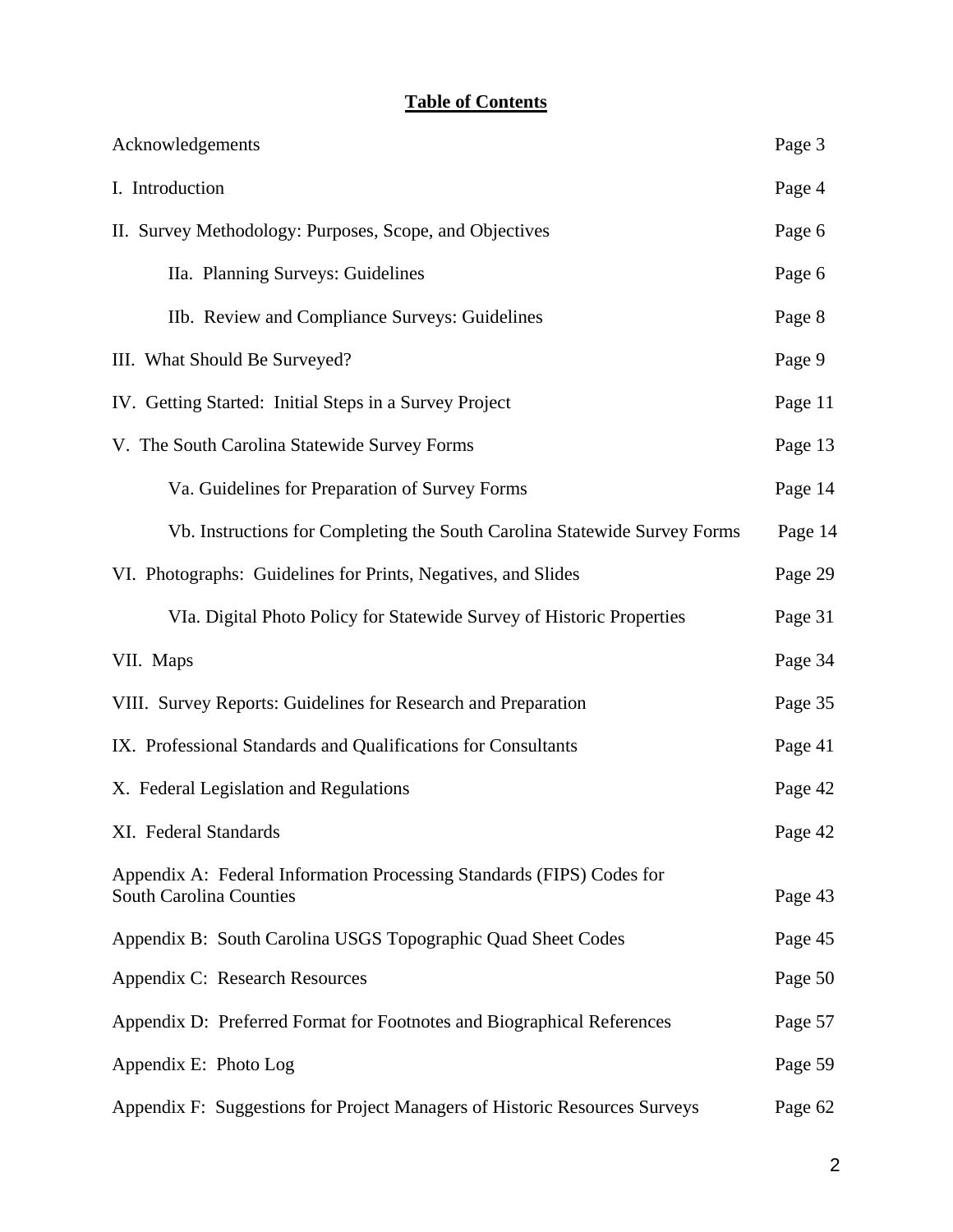| Appendix G: Guidelines for Surveying Post-World War II Neighborhoods | Page 64 |
|----------------------------------------------------------------------|---------|
| and Ranch Houses                                                     |         |
|                                                                      |         |

Appendix H: SHPO Statement on the Use of the Term *Potentially Eligible* Page 67

# **Acknowledgements**

Many people contributed to the preparation of this manual. At the South Carolina Department of Archives and History, Mary Parramore began the process of making revisions to the survey program in 1995 by reviewing existing survey procedures and collecting information about other states' survey programs. In 2001, Nancy Brock, Andrew Chandler, Mary Edmonds, William Green, Valerie Marcil, J. Tracy Power, and Stephen Skelton reviewed early drafts of this manual and offered helpful comments and suggestions for improvement. Jennifer Satterthwaite willingly proofread the final draft and spent hours entering data from old survey files to test the survey database. Tim Belshaw and Judy Andrews did an outstanding job of preparing the manuscript for publication.

Many of the changes incorporated in this manual resulted from critiques made by cultural resource professionals with extensive survey experience. Sarah Fick reviewed the 1990 survey manual and made numerous suggestions for improvement. Bruce Harvey shared valuable insights about the survey process and examined an early version of the survey database. Mary Beth Reed and Jennifer Langdale of New South Associates and Frances Alexander of Mattson, Alexander and Associates also provided helpful suggestions.

Contributions made by members of the staff in other State Historic Preservation Offices were also valuable. Margaret Peters of the Virginia SHPO, Catherine Bishir and Claudia Brown of the North Carolina SHPO, and Nathan Ferris, former survey coordinator with the Alabama SHPO, were especially helpful in providing information about survey procedures and methodology. Ideas shared by other SHPO staff during a roundtable session on survey and National Register programs held at the 1999 meeting of the Southeast Conference of State Historic Preservation Offices in Richmond, Virginia, also proved useful.

This manual was updated in June 2007. The update is intended to correspond with developments of the digital age, both in terms of the acceptance of digital photography as a documentation medium and in the availability of this manual in an online electronic format.

Manual revised June 2011.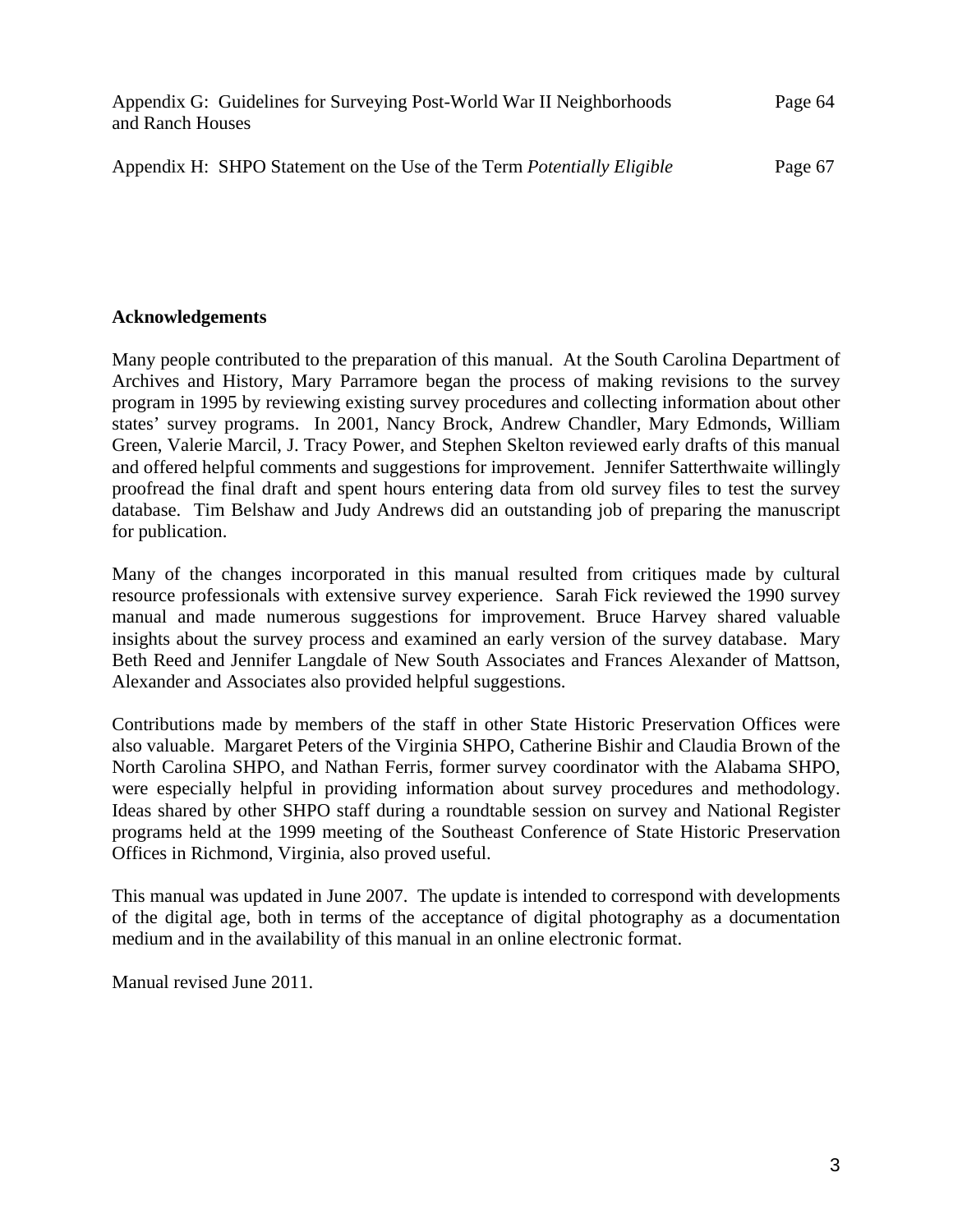# **I. Introduction**

A historic resources survey is the process of systematically identifying historic properties within the boundaries of a specific geographical area, documenting their location and physical characteristics, and evaluating their importance within an appropriate historical context. In South Carolina, the State Historic Preservation Office (SHPO) has conducted surveys of aboveground historic resources since 1969, when it was established as a division of the South Carolina Department of Archives and History. Information generated by survey projects becomes part of the South Carolina Inventory of Historic Properties, which constitutes a continually evolving record of the state's architectural and historic resources. Local governments, historic preservation organizations, tourism and economic development groups, educators, interested citizens, and federal and state agencies use survey information to make decisions about the care of historic properties. The SHPO uses the information to determine if properties meet the criteria for listing in the National Register of Historic Places.

The South Carolina survey program has undergone considerable evolution over the past threeand-a-half decades. Early efforts focused on documenting buildings and sites associated with major events and prominent persons in South Carolina history and examples of high-style architecture. In the late 1970s, the SHPO broadened the scope of survey projects to include a wider range of historic resources, including examples of vernacular architecture and buildings and sites significant in industrial, African-American, military, agricultural, and engineering history. Today, the inventory includes information on a wide variety of property types—rural farmsteads, textile mills and mill villages, industrial plants, military bases, historic roads and bridges, designed landscapes, and public and institutional buildings—from all periods of South Carolina history. As of 2007, the inventory included documentation on over 65,000 historic buildings, structures, sites, objects, and landscapes. Nonetheless, a substantial number of the state's architecturally and historically significant resources have yet to be documented. Several survey projects are conducted each year. As a result, new properties are continually being added to the inventory, typically at an average of 1,000 sites annually. In addition, SHPO staff are always working to develop projects in areas that have not been comprehensively surveyed.

Information produced by survey projects is housed at the South Carolina Archives and History Center in Columbia. Original survey documents, including site forms, reports, and photographs, are maintained in the permanent archival collections of the South Carolina Department of Archives and History. SHPO is continually adding survey information to the South Carolina Department of Archives and History website, available at the following web address: <http://shpo.sc.gov/properties/survey/>. Although survey information available online is not yet comprehensive relative to the permanent archival collection, it is still a very useful and convenient research tool. Information on properties recorded by surveys is also included in the SHPO's GIS (Geographic Information System) database. In many cases, municipal and county government agencies and Councils of Governments also hold copies of survey reports. Most survey information is available for public use. The location of sensitive or endangered historic sites, however, may be restricted. Information on archaeological sites in the state is maintained by the South Carolina Institute of Archaeology and Anthropology.

The inventory includes properties from every county in South Carolina. Relatively few sites have been recorded in some counties, while thousands of sites have been documented in counties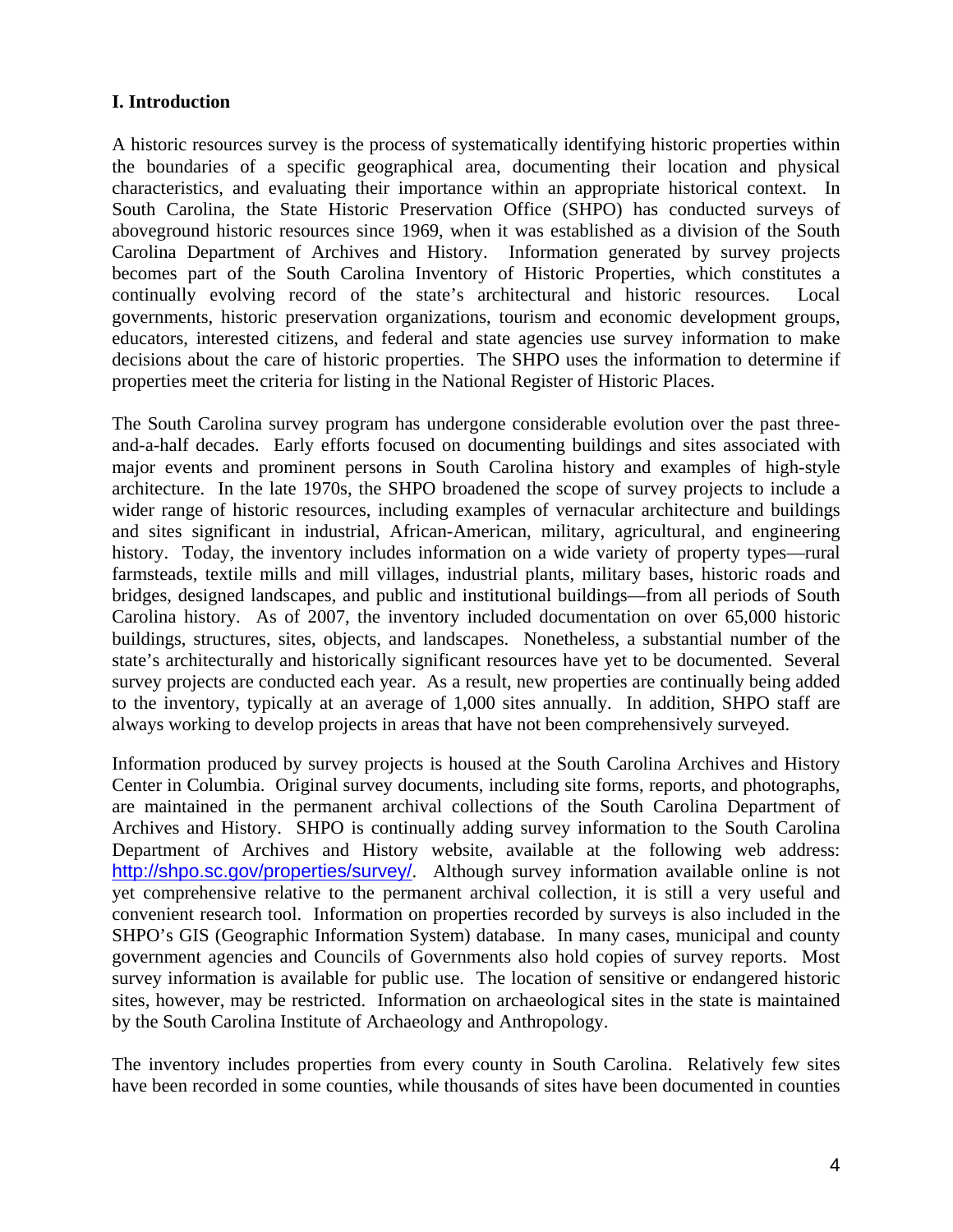where comprehensive surveys have been conducted. For information about the current survey inventory for a particular county, contact the SHPO Survey Coordinator.

This manual replaces the 2001 South Carolina Statewide Survey of Historic Places Manual. It sets forth current policies, procedures, and professional standards for historic resources surveys in South Carolina. Guidelines for conducting surveys and instructions for completing the South Carolina historic resources survey forms are presented herein. The basis for the survey program remains the National Register Bulletin *Guidelines for Local Surveys: A Basis for Preservation Planning* (Washington, D.C.: GPO, 1977; rev. 1985).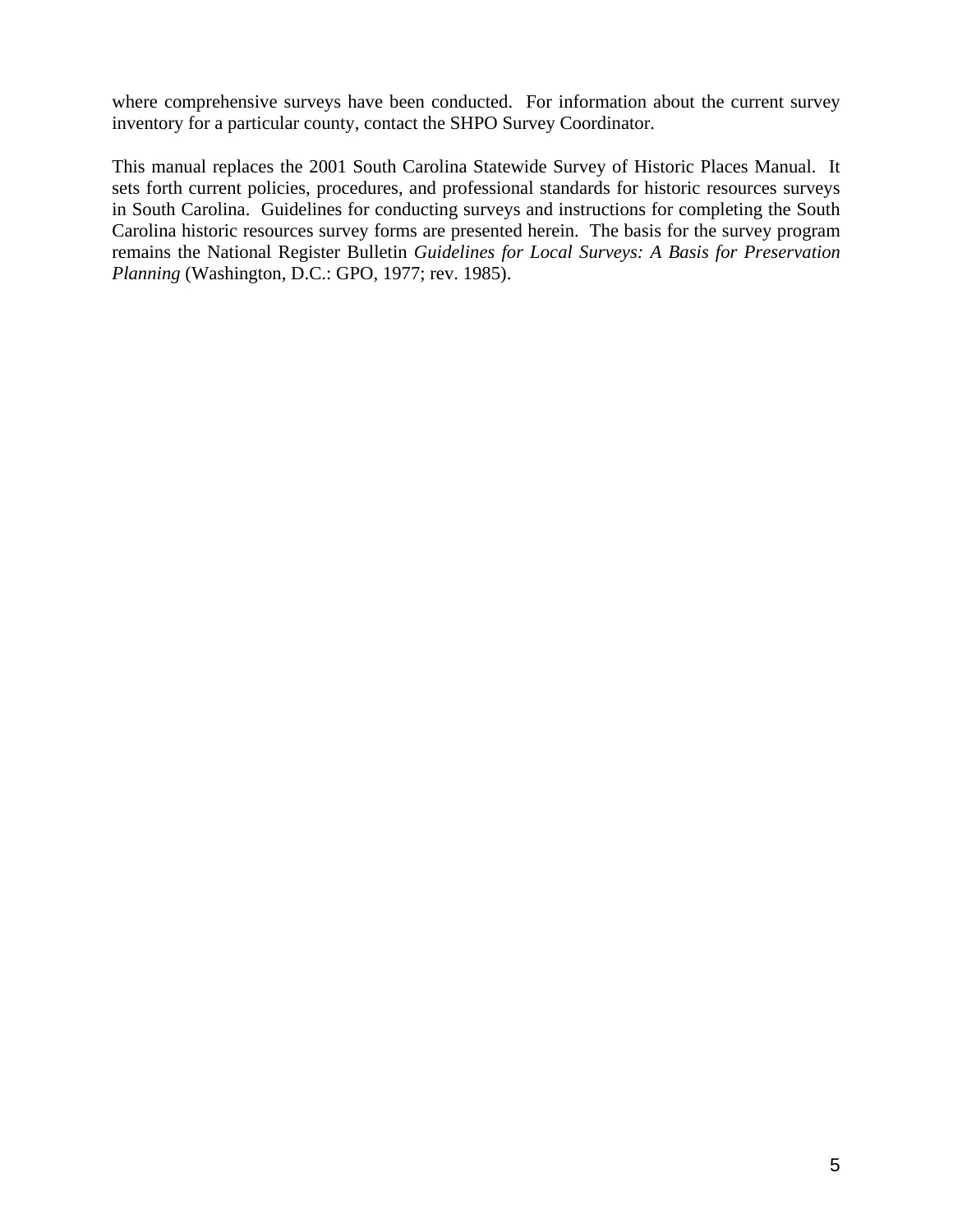# **II. Survey Methodology: Purposes, Scope, and Objectives**

Historic resources surveys in South Carolina are usually conducted for either of two purposes:

- for planning, to identify and evaluate historic properties within a specific geographic area as a basis for further preservation activity and integration of cultural and historic resources into comprehensive planning efforts, or
- for compliance with Section 106 of the National Historic Preservation Act and other applicable federal and state regulations, in cases that require an agency to determine if historic resources will be affected by a project.

Although the immediate goals and objectives of individual survey projects differ considerably, all seek to identify and document historic properties within a specific geographic area. Major tasks involved in any survey project include:

**Planning:** the process that identifies the goals of the project and establishes criteria for determining what properties will be recorded by the survey.

**Fieldwork:** the identification and documentation of historic properties.

**Development of Site Inventories:** the process of entering key information about individual properties surveyed into a list for reference. Ongoing analysis of the inventory facilitates the development and revision of historic contexts for evaluation of survey data.

**Research:** the documentary investigations necessary before, during, and after fieldwork to establish a historical and architectural context for evaluation of historic resources within the survey area. Sources consulted may include primary documents such as property deeds, plats, historical photographs and maps, and census records.

**Data Organization:** the process of placing information generated through research and fieldwork into an accessible format for later use. The final products of a survey project will be useful only if recorded information is organized effectively as the survey proceeds.

**Preparation of the Survey Report:** the writing and preparation of a report summarizing the survey project.

# **IIa. Planning Surveys: Guidelines**

Surveys conducted for planning purposes play a key role in the larger community planning process. Although a planning survey is a discrete project with specific goals and objectives, it also provides a starting point for further preservation and planning activities. The information compiled by a survey project serves many purposes.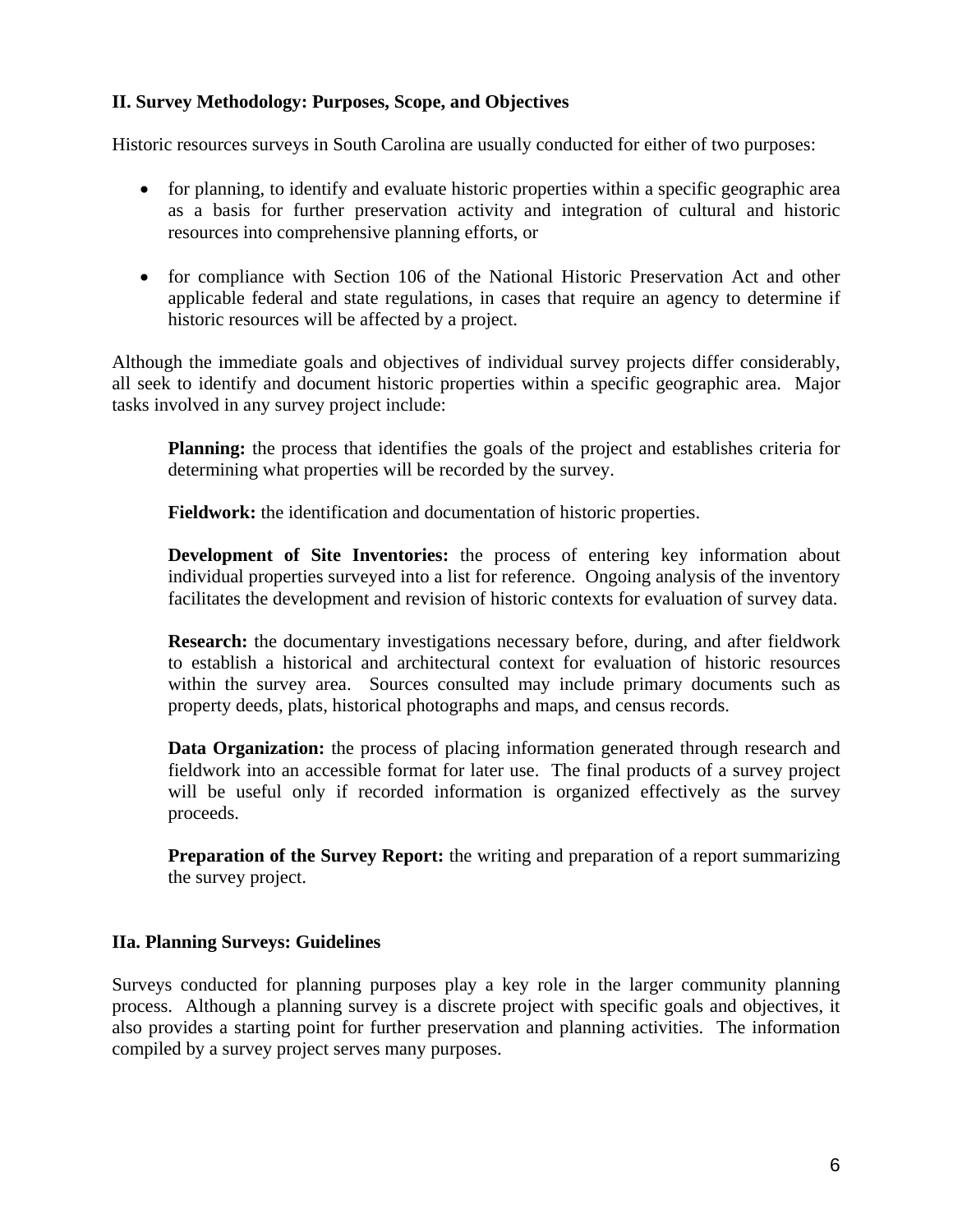Who uses survey information? Surveys identify individual properties and districts that are eligible to be added to the National Register of Historic Places and local landmarks registries. The information compiled is used by local and regional planners in developing comprehensive community plans and formulating land use policy. Preservation organizations use survey information in developing landmarks tours, promoting heritage tourism, and rehabilitating historic buildings and neighborhoods. Local chambers of commerce and state agencies refer to it in their efforts to promote economic development. The data generated by survey projects therefore serves many needs and plays an important role in the community planning process.

At the same time, the specific goals and objectives of individual planning surveys vary a great deal. It is essential to answer several basic questions before the project begins. Why is the survey being conducted? What information must result? Who will use the survey information? In many cases, communities want projects to focus on a unique set of local concerns. A neighborhood organization may wish to use survey data as the basis for creating a National Register district in a historic residential area. Downtown merchants interested in establishing a local historic district with design review guidelines may want the survey to pay particular attention to the town's central business district and main street. Local planners, concerned about the threat posed by development pressures, may need an accurate and comprehensive inventory of historic properties in rapidly changing areas. Before any work begins, advanced planning is necessary to ensure that the project will accommodate the full scope of local objectives and also meet the requirements of the SHPO.

The success of a survey depends on several factors. In addition to establishing clear goals at the outset, it is important that each of the parties involved uphold the responsibilities assigned to them once the project is underway. In general, these are described as follows:

**Project Manager** The project manager serves as the link between the consultant, the community, and the SHPO. The project manager should facilitate the exchange of information between the consultant and members of the community, publicize the survey, schedule and coordinate public meetings, and assist the consultant if unforeseen problems arise during fieldwork. Depending on how the project is organized, a project manager may need to coordinate the involvement of interested citizens, local government officials, and representatives from other agencies. Project managers should refer to the SHPO handout "Suggestions for Project Managers of Historic Resource Surveys" (see appendix F) for more specific guidelines about their responsibilities.

**The Consultant** The consultant is responsible for conducting the survey in a timely and professional manner, meeting the deadlines established at the outset of the project, and ensuring that the survey data fulfills the needs of the community and also meets SHPO standards. All final survey products should be based on thorough fieldwork and documentary research.

**The SHPO** The SHPO provides administrative oversight and technical assistance during the survey, assisting the project manager and the consultant as needed. The SHPO Survey Coordinator will supply the consultant with documentation on historic properties in the survey area from the SHPO's files, including copies of the nomination forms for all properties listed in the National Register and access to information from previous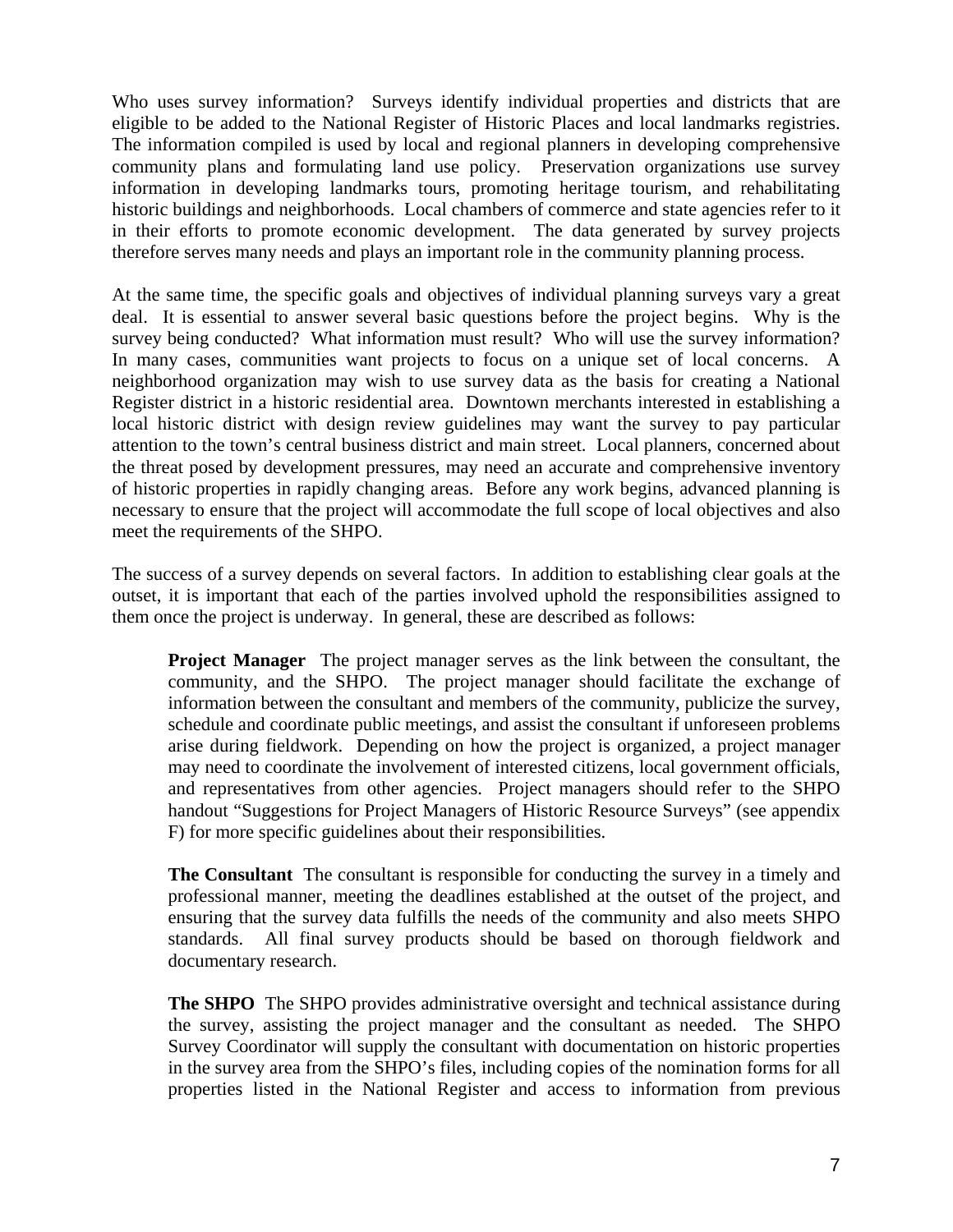surveys. If needed, the Survey Coordinator will provide general guidance and advice on documenting historic properties and basic materials, such as sample survey cards and reports, for the consultant's reference. SHPO staff will review all draft and final survey products for accuracy. SHPO staff will also work with the project coordinator to ensure that all phases of the project proceed smoothly and that interested members of the community have an opportunity to contribute information.

All parties are responsible for staying in close contact throughout the project. If problems arise, all parties should be notified at once so that revisions to the project schedule and other decisions can be made. Communication is essential for the success of the project.

# **IIb. Review and Compliance Surveys: Guidelines**

Federal agencies are required by law to consider the effects of their actions on historic properties. Any undertaking—an action, project, funding agreement, permit, license, or approval—requires the federal agency to comply with Section 106 of the National Historic Preservation Act, the regulations of the Advisory Council on Historic Preservation (ACHP) as set forth in 36 CFR Part 800, and other applicable state and federal legislation. The vast majority of federal undertakings have no effect on historic properties. In some cases, however, the federal agency must consult with the SHPO and the ACHP to determine if historic properties will be affected and how any adverse effects can be avoided, reduced, or mitigated through appropriate measures.

Surveys conducted to satisfy the regulatory responsibilities of a federal agency therefore seek to identify affected properties and to collect the information needed to evaluate their historic significance. The SHPO reviews survey information to determine if any affected properties meet the criteria for listing in the National Register.

The scope and scale of review and compliance surveys vary greatly. A survey conducted in preparation for widening a roadway in a rural, sparsely populated area, for example, may document only one, two, or perhaps a handful of sites at most. By contrast, hundreds of properties may need to be surveyed in preparation for construction of a new complex of federal office buildings in the center of a large city or before routing an interstate corridor through an urban area.

Like surveys conducted for planning purposes, review and compliance survey projects frequently have special objectives and requirements. It is not uncommon, for example, for an area affected by a planned project to include both archaeological and above-ground resources. In such cases the surveyor must work in consultation with the SHPO and the South Carolina Institute of Archaeology and Anthropology, which maintains information on archaeological resources in the state.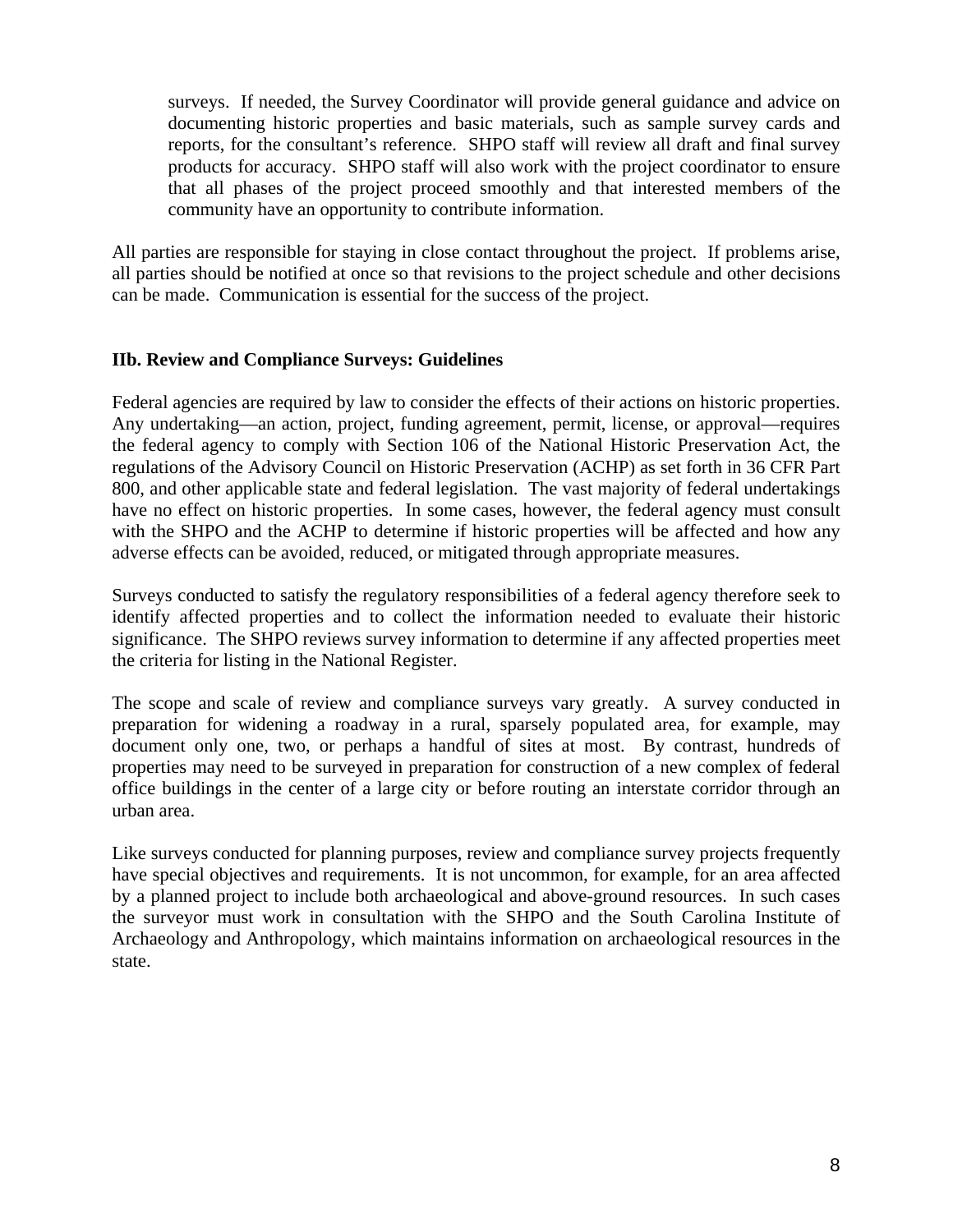# **III. What Should Be Surveyed?**

The criteria used to determine what properties are recorded vary from project to project. As part of the initial planning for a project, the SHPO and the project sponsor will develop clear and specific guidelines on properties eligible to be surveyed.

Survey guidelines tend to be general rather than specific since the information compiled by a survey project is intended to serve as a basis for further research. Consultants conducting surveys should be thoroughly familiar with the National Register criteria, which is discussed in *How to Apply the National Register Criteria for Evaluation* (Wash., D.C.: GPO, 1990; rev. ed., 1991) and related publications, and the National Park Service publication *Guidelines for Local Surveys: A Basis for Preservation Planning* (Wash., D.C.: GPO, 1977; rev. ed., 1985), esp. pp. 9- 11.

# **Guidelines for Recording Properties**

In general, the following types of properties should be recorded:

- Architectural resources representative of a particular style, form of craftsmanship, method of construction, or building type.
- Properties associated with the lives or activities of persons significant in local, state, or national history. For such properties, the historical relationship between the significant person and the property should be identified.
- Properties associated with significant events or broad patterns in history.
- Properties that convey evidence of the community's historical patterns of development. Common examples include: Institutional buildings such as churches, schools, and government offices. Commercial and industrial properties. Transportation-related resources such as railroads, canals, and historic roadbeds. Agricultural sites such as farmsteads and plantations.
- Historic cemeteries and burial grounds.
- Historic landscapes such as parks, gardens, agricultural fields.
- Properties that convey evidence of significant "recent past" history. Common examples include: Properties associated with Civil Rights Movement history Properties associated with the Cold War Properties associated with the post-WWII tourist industry boom in South Carolina Properties representative of "modern" architectural styles indicative of the mid- $20<sup>th</sup>$  century
- Sites where ruins, foundations, or remnants of historically significant structures are present. Common examples include: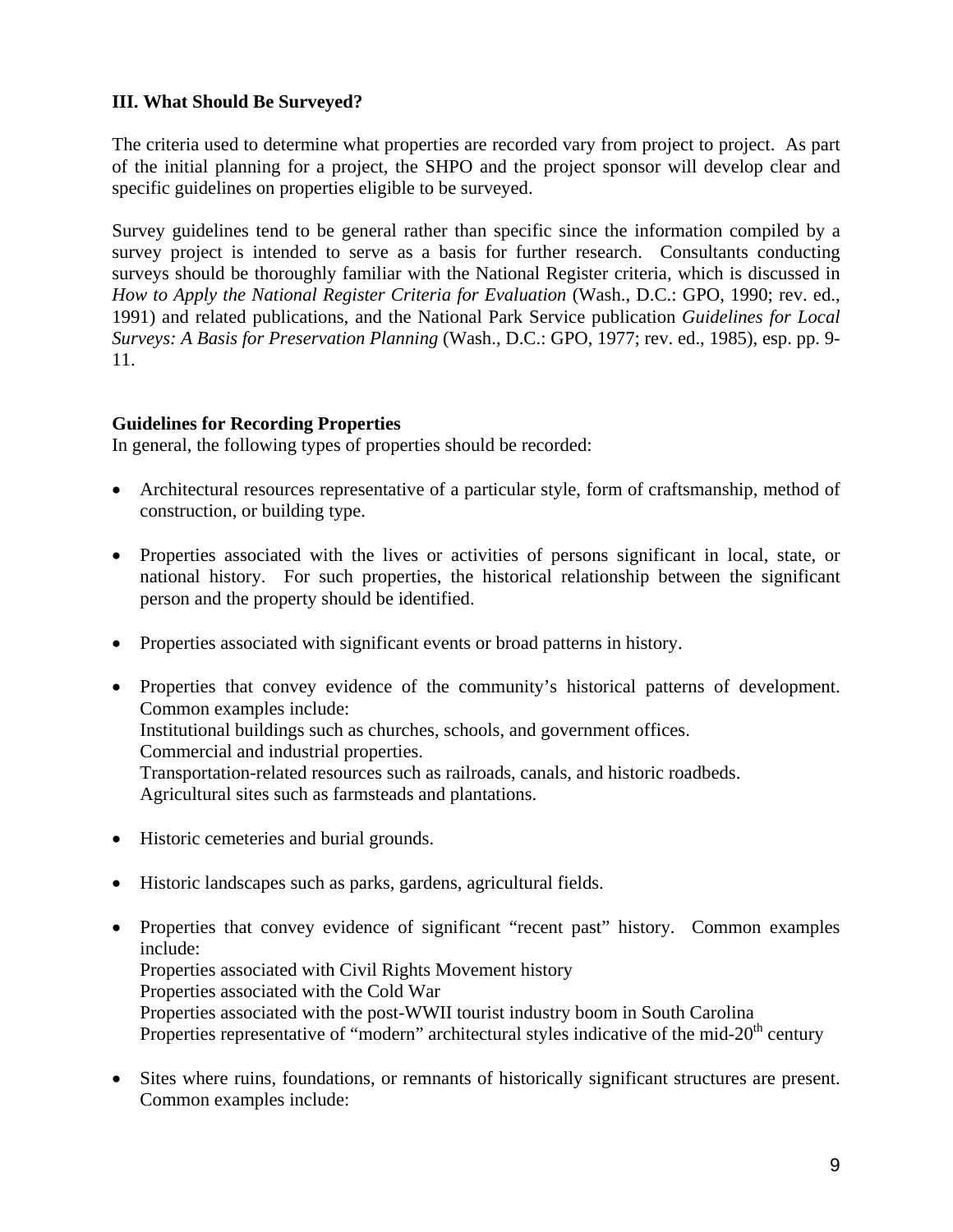Grist mills, including mill races and damns. Canal beds. Abandoned roadways and railroad right-of-ways. Abandoned mining and furnace sites.

# **Guidelines for Evaluating Integrity**

For a property to be eligible for documentation, it must retain some measure of its historic integrity. In many cases, integrity is a highly subjective issue, and it is often difficult to evaluate during a survey project because of the limited time available for research. Consultants must often make on-the-spot judgments when determining whether or not a property should be recorded.

A property that retains its historic appearance and character is considered to possess a high degree of integrity. Such a property conveys a strong feeling of the period in history during which it achieved significance. Integrity is the composite of seven qualities: location, design, setting, materials, workmanship, feeling, and association. To have a reasonable degree of integrity, a property must possess at least several of these qualities.

The principal question that must be answered when evaluating integrity is: Does the property still have the features, appearance, and qualities that made it significant and/or able to convey its historical association? Properties change over time, and most do not retain all of the characteristics that were present during the period in which the property became significant. For a property to have integrity, it must retain features that enable it to convey its historic identity and character.

Integrity must be evaluated in the context of the local area. For example, in a community with numerous examples of late nineteenth-century farmsteads, for example, it may be advisable to record only those properties that retain a high level of integrity. On the other hand, there are cases where rare or unusual properties should be recorded, even if their original appearance has been considerably altered. The only example of a Second Empire commercial building in a small town, for example, should be documented, even if it has lost a significant part of its original character.

Evaluating integrity requires experienced judgment. SHPO staff are always available to provide advice on integrity questions.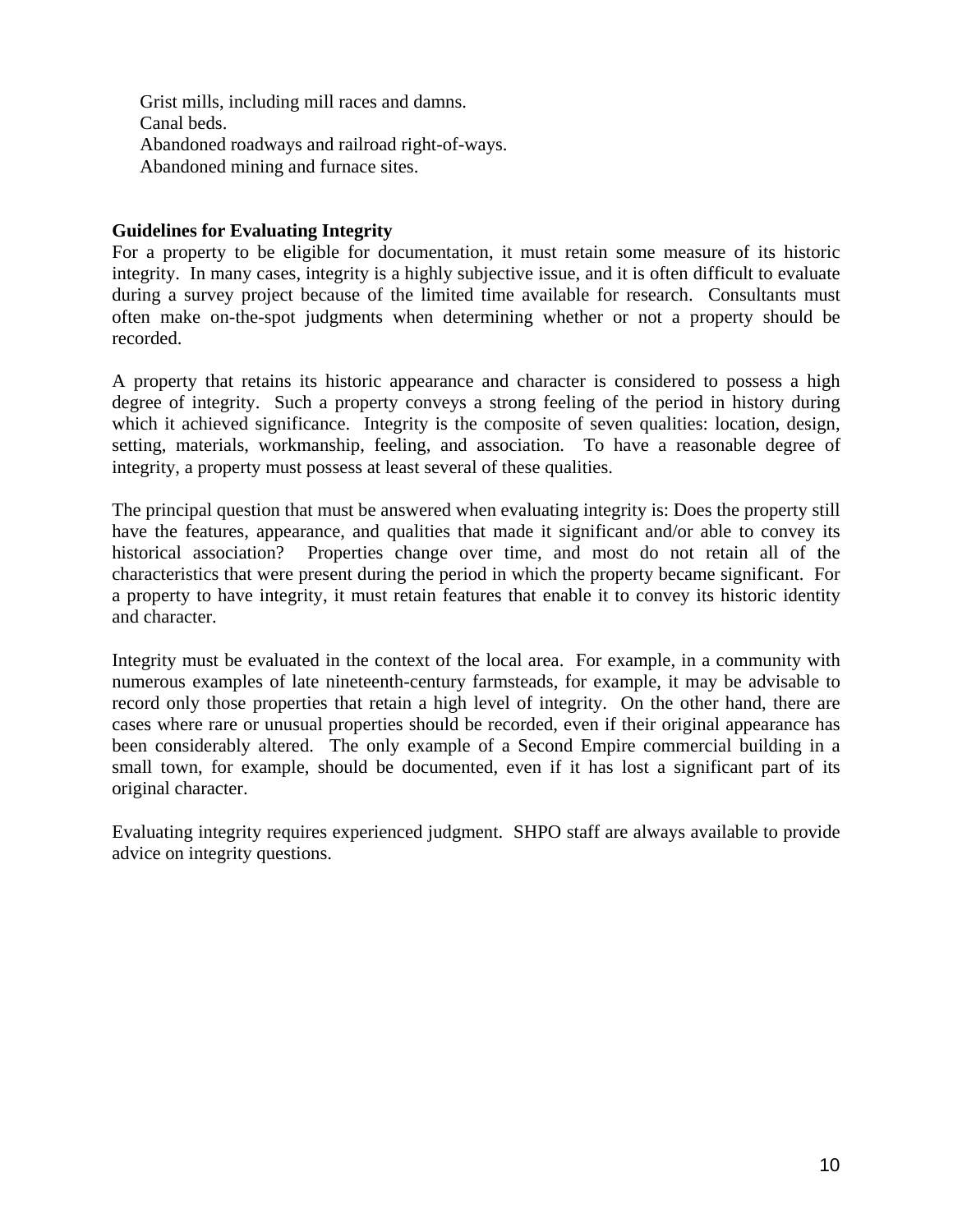# **IV. Getting Started: Initial Steps in a Survey Project**

# **Background Research**

Background research, which is typically conducted at the outset of a survey project, is necessary to establish what information is already known about historic properties within the survey area.

The SHPO will provide surveyors with access to materials from any previous survey projects and copies of the nomination forms for all National Register listed properties in the survey area. Information from previous surveys may provide a useful starting point for further work, but it should also be checked for accuracy and studied with a critical eye. Survey methods have changed considerably during the past several decades, and information compiled by earlier efforts may be dated and, in some cases, of limited utility.

Consultants should also examine information compiled by local historical societies and similar organizations on historic properties in the survey area. Brochures for historic district walking tours, guidebooks to local landmarks, and similar publications are useful for identifying sites considered to be historically significant by members of the community. Such materials, which are generally available from local libraries, historical society offices, and tourism and visitors centers, may provide starting points for further research.

Refer to Appendix C for a discussion of sources commonly used in survey research and a list of the major research repositories in South Carolina.

### **Site Number Assignments**

The SHPO Survey Coordinator assigns site numbers. For planning surveys, site numbers are generally assigned in large blocks of sequential numbers before fieldwork begins. This allows the consultant to assign final site numbers as properties are recorded. **Any unused numbers should be returned to the Survey Coordinator at the conclusion of the project.** 

Site numbers for review and compliance surveys are generally assigned after fieldwork, when the consultant has determined the total number of properties that will be recorded by the project. Consultants generally use self-assigned temporary control numbers to keep track of properties during fieldwork.

Consultants are responsible for contacting the SHPO Survey Coordinator for site numbers.

### **Survey Forms**

Copies of the survey forms are available from the SHPO Survey Coordinator.

### **Survey Forms in Electronic Formats**

The South Carolina Statewide Survey Forms are available in two electronic formats, a Microsoft Access database and as Microsoft Word documents. Using the forms in one of these computerbased formats has significant advantages over the older, paper-based forms. For consultants, the computer-based forms expedite fieldwork and preparation of survey reports. They also give hard copies of the survey forms a clean and professional appearance and facilitate the transfer of field data into the SHPO GIS. For these reasons, consultants are strongly encouraged to prepare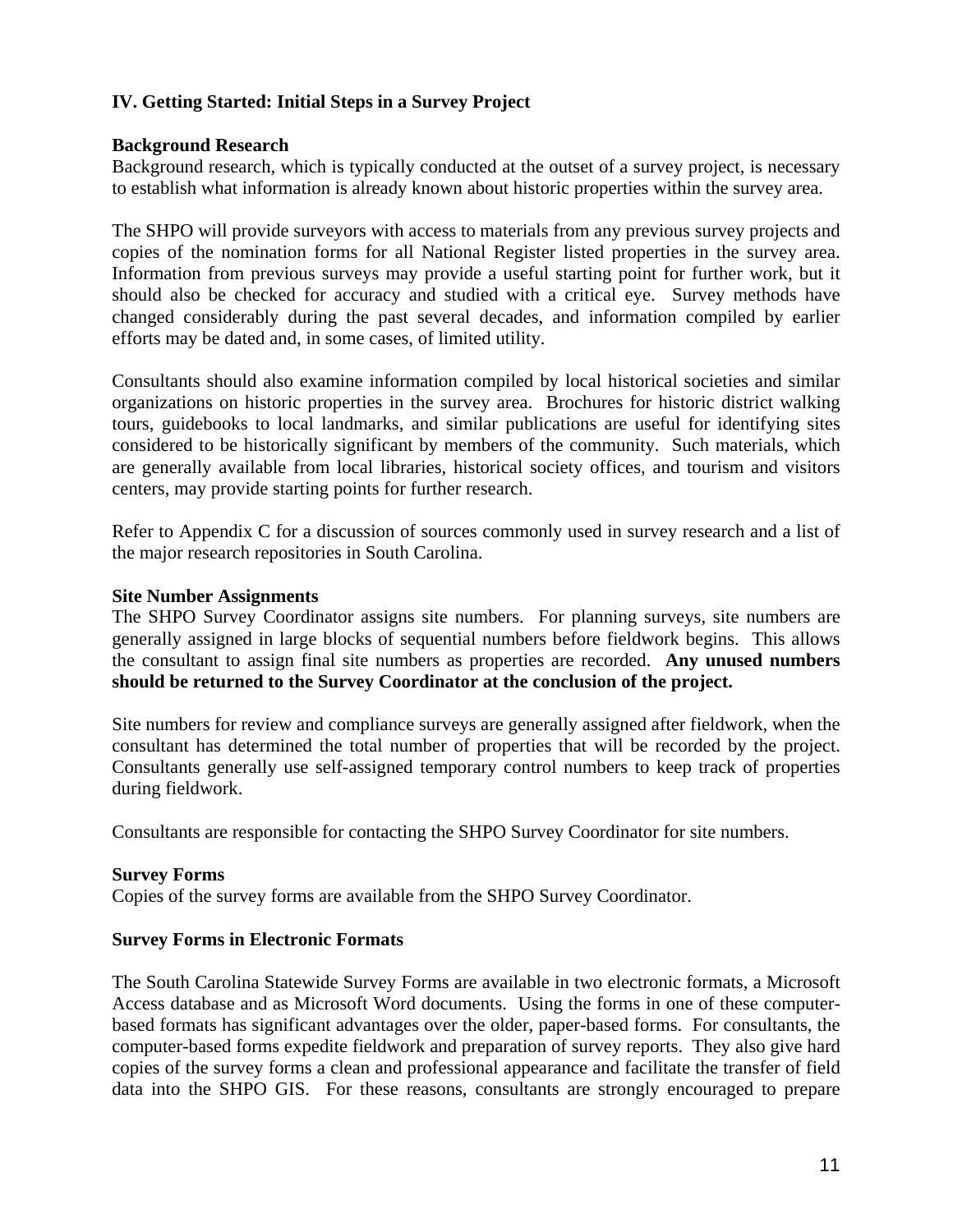survey forms in one of the available electronic formats. Consultants who have never used one of these formats should contact the SHPO Survey Coordinator to schedule an introductory training session.

**Survey Database in Microsoft Access format:** The survey database is preferred for planning surveys and is also recommended for use by consulting firms that frequently conduct review and compliance surveys. Each of the three property documentation forms used by the SHPO are included in the database. Using a laptop computer, consultants can enter information into the database during fieldwork and then make revisions as needed at a later date. Hard copies of the survey forms can be produced by printing reports from the project database. The database also allows direct transfer of site data into the SHPO GIS.

**Survey Forms in Microsoft Word format:** Survey forms are available as two different types of Word files. The first is a standard Word document, often preferred by consultants who are familiar with word processing software but have limited experience with computer databases. Because it is a simple word processing document, the page layout changes as information is entered on the form, making final formatting revisions necessary. These can be time consuming and, therefore, the SHPO recommends that these forms be used only for surveys involving a limited number of properties.

Survey forms are also available as a Word form document with locked page formatting. These allow information to be entered without altering the layout of the survey form. Each completed form must be saved as a separate file. Some consultants prefer using the forms in this format, but others find it cumbersome to work with separate files for each site surveyed, especially for large projects.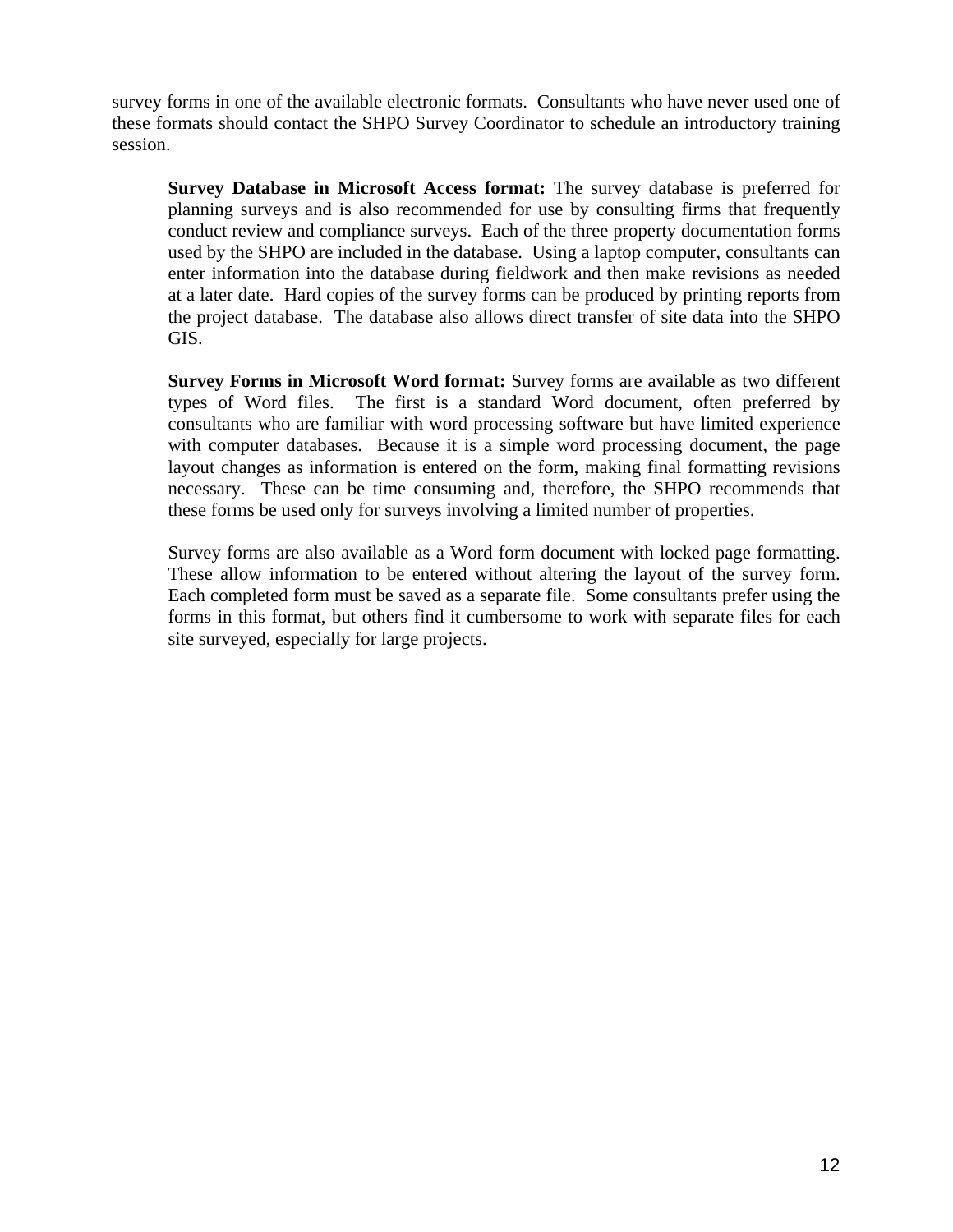# **V. The South Carolina Statewide Survey Forms**

The South Carolina Statewide Survey Forms are the basic documents used to record descriptive and locational information about historic properties during survey projects. The SHPO, local planning offices and boards of architectural review, and other users of survey information refer to survey forms for information about individual properties.

Information about individual properties is recorded at two levels of documentation, reconnaissance and intensive. This is accomplished through the use of two different forms, a reconnaissance survey form and an intensive survey form. This system allows the SHPO to collect an appropriate level of information for every property surveyed.

The following guidelines describe how these forms are to be used.

**Reconnaissance Survey Form:** This form is used to record properties at a minimum level of documentation. In most survey projects, it will be used for the majority of properties identified. It should be used for properties that are fifty years or older but do not exhibit any significant architectural features and are not believed to be eligible for the National Register. In short, it should be selected unless there is reason to record more detailed information about a property.

**Intensive Survey Form:** This form should be used for historically or architecturally significant properties. It should be used for any property that appears to be eligible for the National Register. It should also be used whenever there is reason to believe that the SHPO will require more detailed information than provided by the reconnaissance form to evaluate the significance of a property.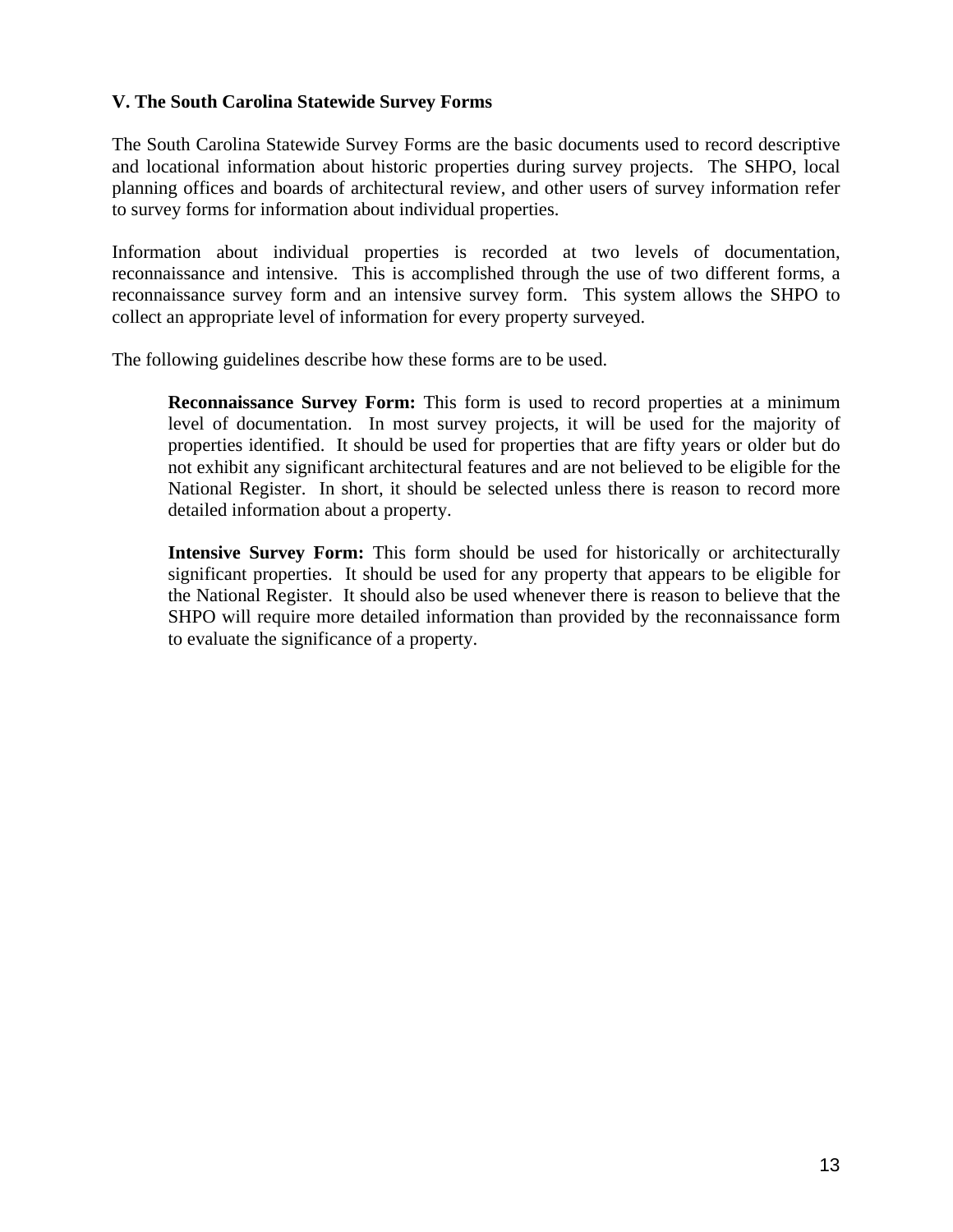# **Va. Guidelines for Preparation of Survey Forms**

Property documentation forms are among the most important records produced by a survey project. Once a project is finished, the forms are certain to see heavy use. In working with the National Register program and reviewing federally funded projects for compliance with environmental and historic preservation legislation, SHPO staff refer to the forms for basic information about historic properties. Local and regional planners use the forms when reviewing zoning issues, preparing comprehensive plans, and developing community preservation goals. Members of the general public with an interest in preservation are also likely to refer to the forms from time to time.

For these reasons, it is essential that survey forms be able to withstand frequent handling and that all recorded information be neat and legible. Guidelines for submitting completed survey forms to the SHPO are as follows:

- Forms should be printed on white or light gray 110-lb. cardstock. Printed or typewritten copies are preferred. Electronic versions of the forms in Microsoft Word and Access 97 formats are available to facilitate data entry and printing. Handwritten forms will be accepted if all information is legible and written in ink.
- Photographs must be enclosed in 3-mil. Mylar sleeves and attached to survey forms with double-sided tape  $(44)$ " or  $42$ " wide). The sleeves should be sealed on three sides, with one of the short sides open. Sleeves must be mounted on the survey form with the open side facing the top of the page.
- Do not use paper clips or staples on survey forms.

### **Vb. Instructions for Completing the South Carolina Statewide Survey Forms**

Step-by-step instructions for completing the survey forms are as follows:

#### **Reconnaissance Form**

#### Control Number

| Status: | Enter "U" (unrestricted) if information about the site can be made public; |
|---------|----------------------------------------------------------------------------|
|         | enter "R" (restricted) if information should be available only to official |
|         | agencies.                                                                  |

- County No.: Enter the appropriate Federal Information Processing Standards List (FIPS) code from the list in Appendix A.
- Site No.: Enter the appropriate site number. The site number consists of the numerical code for the USGS quad on which the property is located plus a SHPO-assigned sequential site number. Refer to Appendix B for a list of codes for South Carolina topographic quads. A group of several related buildings or a complex of associated resources

may be identified by a single site number and a series of sequential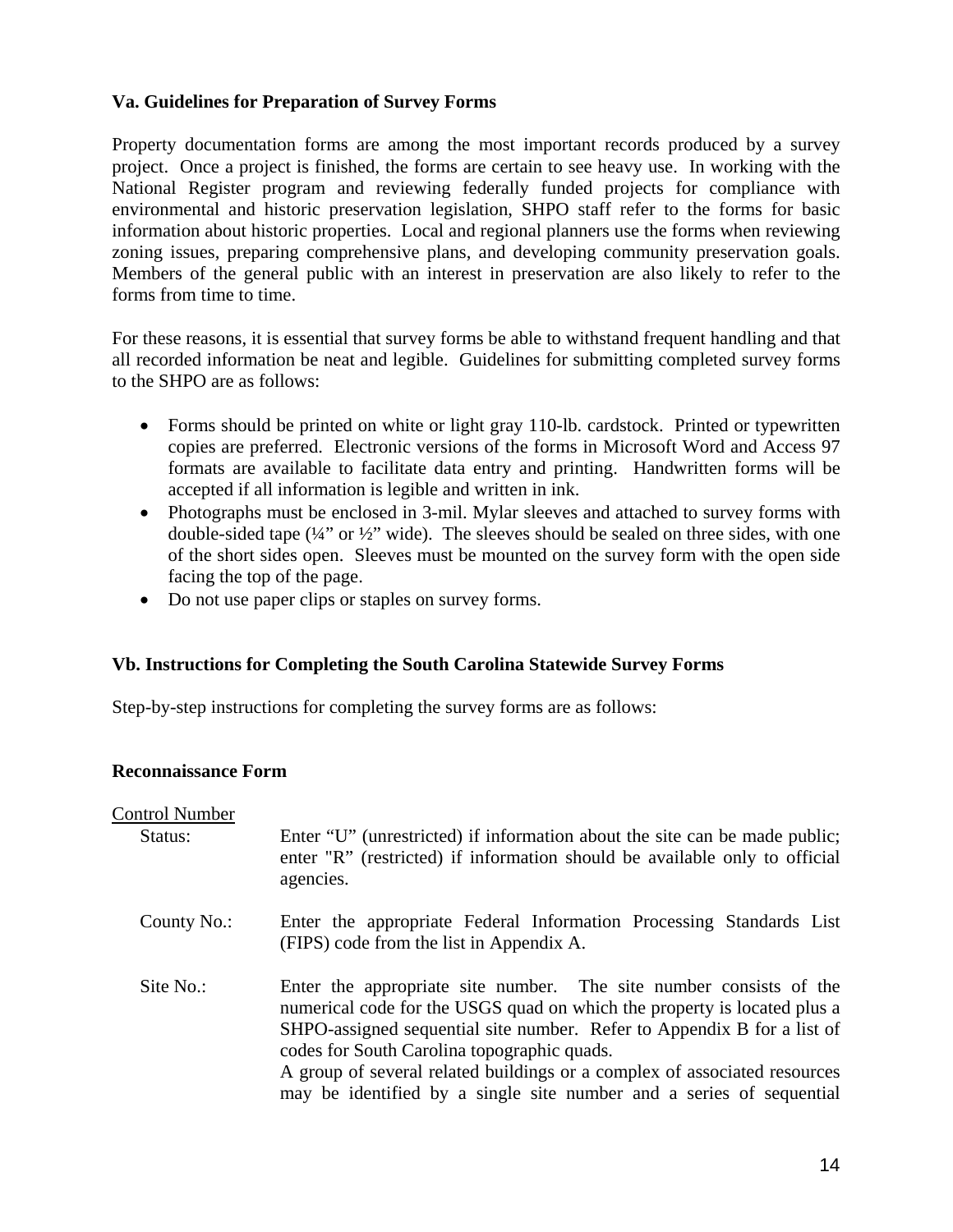decimal numbers. In such cases, the main building is considered to be the primary resource and is assigned the whole site number, with associated resources assigned successive decimal numbers in sequence.

| Example:    |                                           |
|-------------|-------------------------------------------|
| Site No.    | <b>Historical Name</b>                    |
| 339-0090    | <b>Wampree Plantation, House</b>          |
| 339-0090.01 | <b>Wampree Plantation, Kitchen</b>        |
| 339-0090.02 | <b>Wampree Plantation, Summer Cottage</b> |
| 339-0090.03 | <b>Wampree Plantation</b> , Barn          |
| 339-0090.04 | <b>Wampree Plantation, Cotton House</b>   |
| 339-0090.05 | <b>Wampree Plantation, Mule Barn</b>      |
| 339-0090.06 | Wampree Plantation, Summer Cottage No. 2  |
| 339-0090.07 | Wampree Plantation, Tenant House No. 1    |
| 339-0090.08 | Wampree Plantation, Tenant House No. 2    |

Tax Map No.: Enter the city or county tax map parcel number on which the property is located.

#### Identification

| Enter the most common historic name associated with the property, last     |
|----------------------------------------------------------------------------|
| name first, then first name or initial, followed by the middle name or     |
| initial. If needed, a second or alternate historic name may be entered and |
| should be separated from the first name with a semi-colon.                 |
|                                                                            |

Examples: *Brunson, Edward J., house Thompson House Mattson, Wilfred M., house; Mattson-Smith house* 

Incorrect: *Edward J. Brunson house* 

For properties associated with more than one family name, the appropriate names should be hyphenated.

Example: *Miller-Jones-Smith house*

In most cases, the historic name is based on the original owner or builder of the structure or its historic use.

Examples: *Smith, John Watson, house Old Livery Stable*

Common Name: The present name of the property, if different from its historical name.

Address/

Location: If the property has a legal street address, enter the street number and name. If the street is named by direction (i.e., "North Main Street," "West Fourth Street"), enter the prefix or suffix associated with the road way name from the following list: North N Northeast NE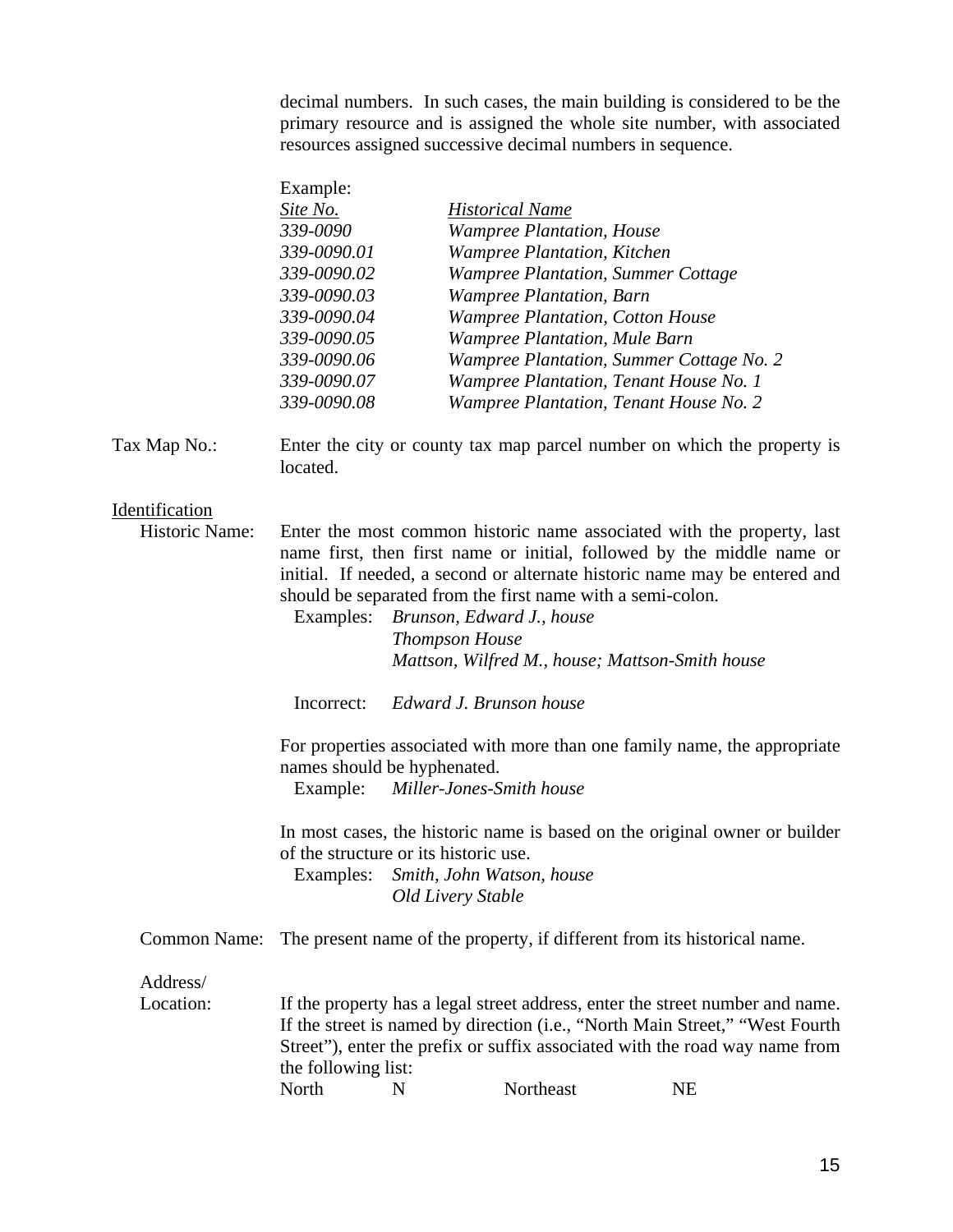| South     |    | Southwest | <b>SW</b> |
|-----------|----|-----------|-----------|
| East      | н  | Southeast | SЕ        |
| West      | W  | Extension | Ext       |
| Northwest | NW |           |           |

Common abbreviations should also be used in locational descriptions. The following abbreviations should be used where appropriate:

| Avenue   | Ave | <b>Boulevard</b> | <b>B</b> lvd |
|----------|-----|------------------|--------------|
| Circle   | Cir | Court            | <b>Ct</b>    |
| Drive    | Dr  | Freeway          | Fwy          |
| Lane     | Ln  | Parkway          | Pkwy         |
| Place    | P1  | Road             | Rd           |
| Route    | Rte | <b>Street</b>    | St           |
| Terrace  | Ter | Turnpike         | Tpke         |
| Junction | Jct | mile(s)          | mi           |
| with     | W/  |                  |              |

If the property does not have a street address, enter the number of the nearest federal or state road. If the property is not located on a federal or state road, enter the name of the nearest road followed by "vic.," the abbreviation for "vicinity of." Concise directions to the property should follow.

Examples: *SC 325, 1 mi. S of its jct. w/ state secondary rd. 178*

- City: If the property is located within the limits of an incorporated municipality, enter the name of the city or town.
- County: Enter the name of the county in which the property is located.

Vicinity of: If the property is located outside of the limits of an incorporated municipality, enter the name of the nearest city or town.

**Ouadrangle** 

- Name: Enter the full name of the United States Geological Survey (USGS) quad (7.5 minute series) on which the property is located. Refer to Appendix B for a list of South Carolina USGS quad names.
- Ownership: Enter one of the following: Private **State** Federal **City** Unknown/Other
- Category: Enter one of the following: Building Site Structure Object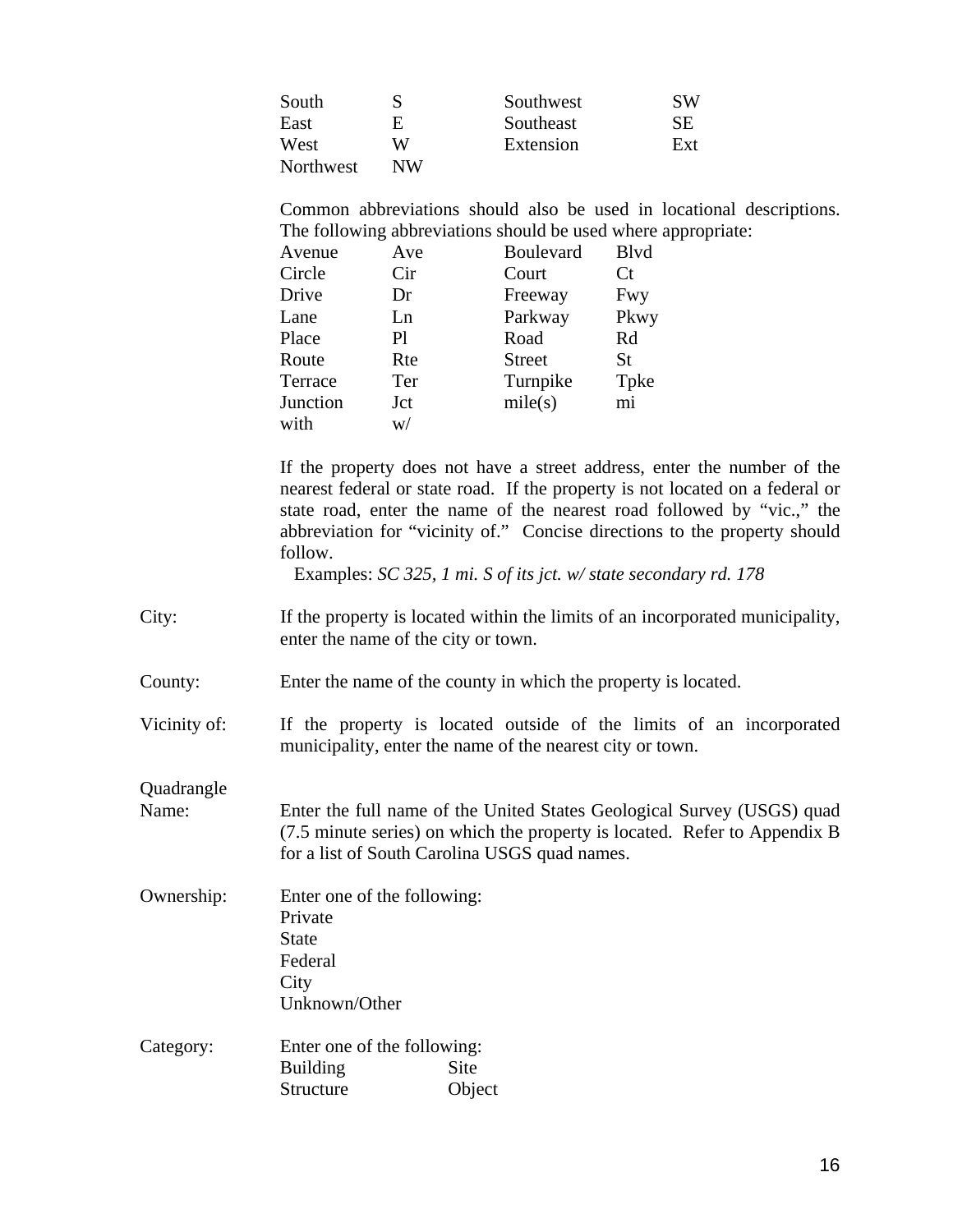| <b>Historical Use:</b>                    | Enter one of the following:<br>Single dwelling<br>Multi dwelling<br>Commercial<br>Other                                                                                                                                                                                            |
|-------------------------------------------|------------------------------------------------------------------------------------------------------------------------------------------------------------------------------------------------------------------------------------------------------------------------------------|
| <b>Current Use:</b>                       | Select the appropriate entry from the list for the "Historical Use" field (see<br>above).                                                                                                                                                                                          |
| Date:                                     | Enter the date of construction. If the exact date of construction is not<br>known, an approximate date may be entered. If construction spanned<br>several years, enter a hyphenated date.<br>Examples: 1925<br>c. 1895<br>1852-54                                                  |
|                                           | SHPO National Register Determination of Eligibility (DOE):<br>This field should be completed only after the SHPO has issued a final list<br>of properties that have been determined eligible for the National Register.<br>There are seven possible entries, which are as follows: |
|                                           | Eligible<br>Not Eligible<br>Contributes to Eligible District<br><b>Contributes to Listed District</b><br>Listed<br>Removed from NR<br>Determined Eligible/Owner Objection                                                                                                          |
| Other<br>Designation:                     | If the property is a National Historic Landmark, is listed on a local<br>landmarks registry, or possesses some other sort of historical designation,<br>it should be noted here.                                                                                                   |
| Notes:                                    | Enter any additional information that may affect or be pertinent to the<br>eligibility of the property for listing in the National Register.                                                                                                                                       |
| <b>Photographs</b>                        | For each photograph taken of the property, enter the film roll number, the<br>negative number, and a brief description of the view of the property<br>shown. Refer to the photo log compiled during fieldwork when entering<br>this information.                                   |
| <b>Program Management</b><br>Recorded by: | Enter the full name of the person who recorded information on the form.<br>If the recorder is associated with a consulting firm, the person's initials<br>followed by the name of the firm may be entered.                                                                         |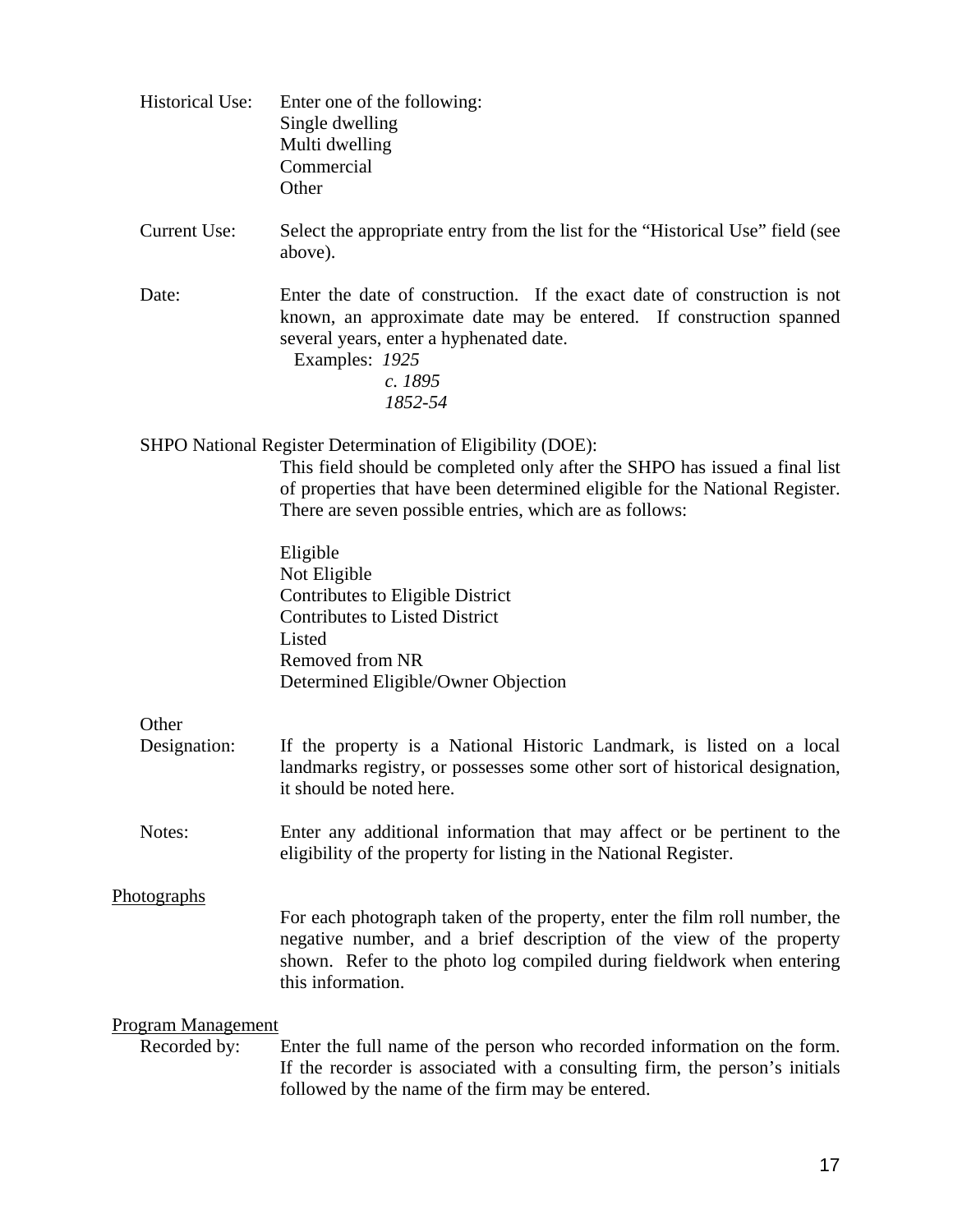Examples: *James Edwards WTS, Preservation Associates, Inc.* 

Date Recorded: Enter the date the information was recorded.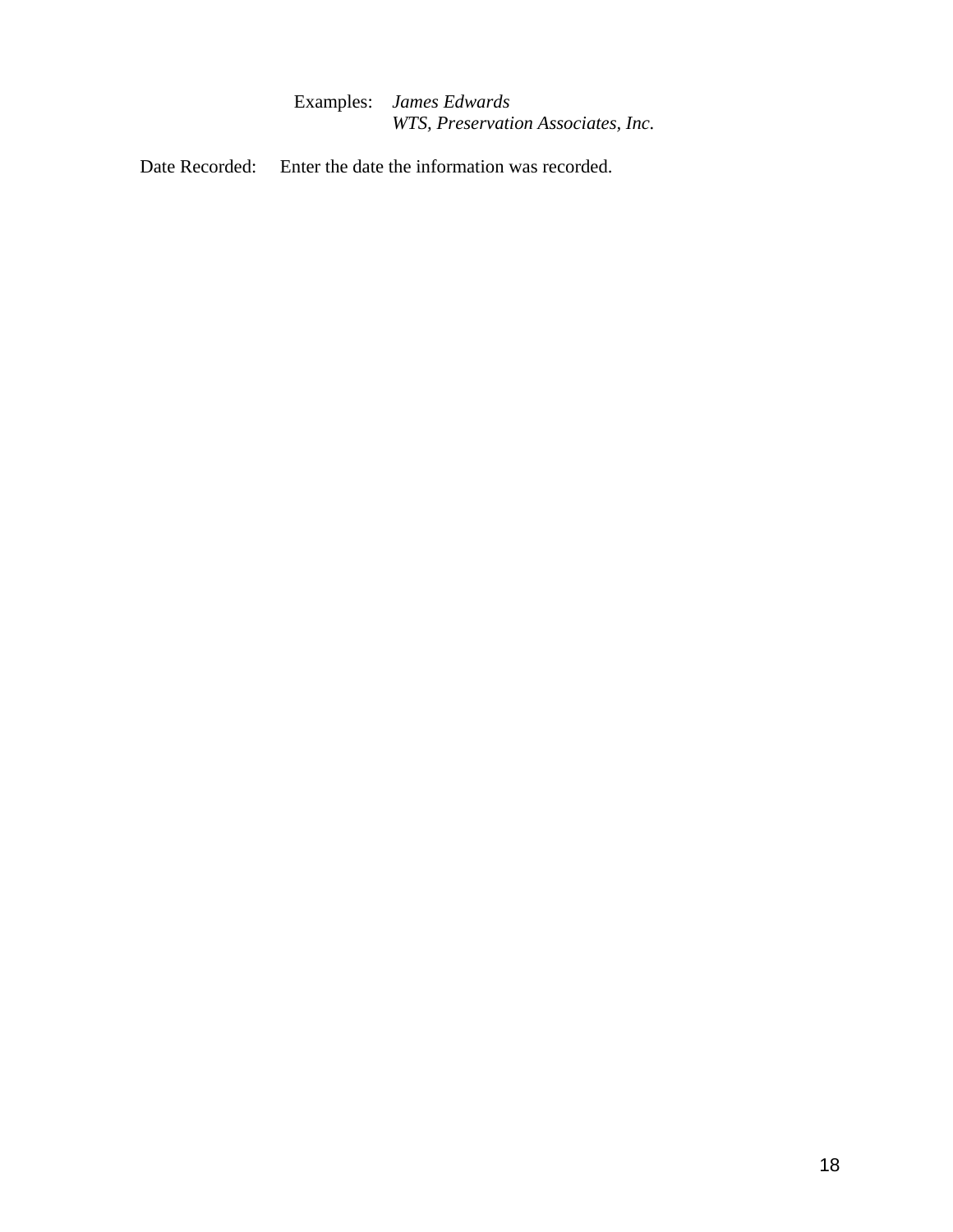# **Statewide Survey of Historic Resources**

**State Historic Preservation Office Status** County No. Site No. **South Carolina Department of Archives and History 8301 Parklane Road Tax Number:** Tax Number: **Columbia, SC 29223-4905 (803) 896-6100** 

| <b>Control Number:</b> |  |
|------------------------|--|
|                        |  |

# *Reconnaissance Survey Form*

# **Identification**

Historic Name:

|                                   |                                             | Address/Location: National Address of Address Address Address Address Address Address Address Address Address                          |                      |                                                                  |
|-----------------------------------|---------------------------------------------|----------------------------------------------------------------------------------------------------------------------------------------|----------------------|------------------------------------------------------------------|
|                                   |                                             |                                                                                                                                        |                      |                                                                  |
|                                   |                                             |                                                                                                                                        |                      |                                                                  |
|                                   | Ownership: 1 Private<br>4 County            | 5 State<br>2 Corporate 6 Federal<br>3 City 0 Unknown/Other                                                                             | Category: 1 Building | 2 Site<br>3 Structure<br>4 Object                                |
| Historical Use: 1 single dwelling | 2 multi dwelling<br>3 commercial<br>4 other |                                                                                                                                        | Current Use:         | 1 single dwelling<br>2 multi dwelling<br>3 commercial<br>4 other |
| Date: ___________________         |                                             |                                                                                                                                        |                      |                                                                  |
|                                   |                                             | SHPO National Register Determination of Eligibility:                                                                                   |                      | Other Designation: 2000 2012                                     |
|                                   |                                             | 2 Not Eligible<br>3 Contributes to Eligible District<br>6 Determined Eligible/Owner Objection<br>6 Determined Eligible/Owner Objection |                      |                                                                  |
| 1 Eligible                        |                                             | 4 Contributes to Listed District 7 Removed from NR                                                                                     |                      |                                                                  |

*Attach Photographs Here*

# **Program Management**  Recorded by:

 $\overline{\phantom{a}}$  and  $\overline{\phantom{a}}$ 

 $\overline{\phantom{a}}$ 

Date Recorded: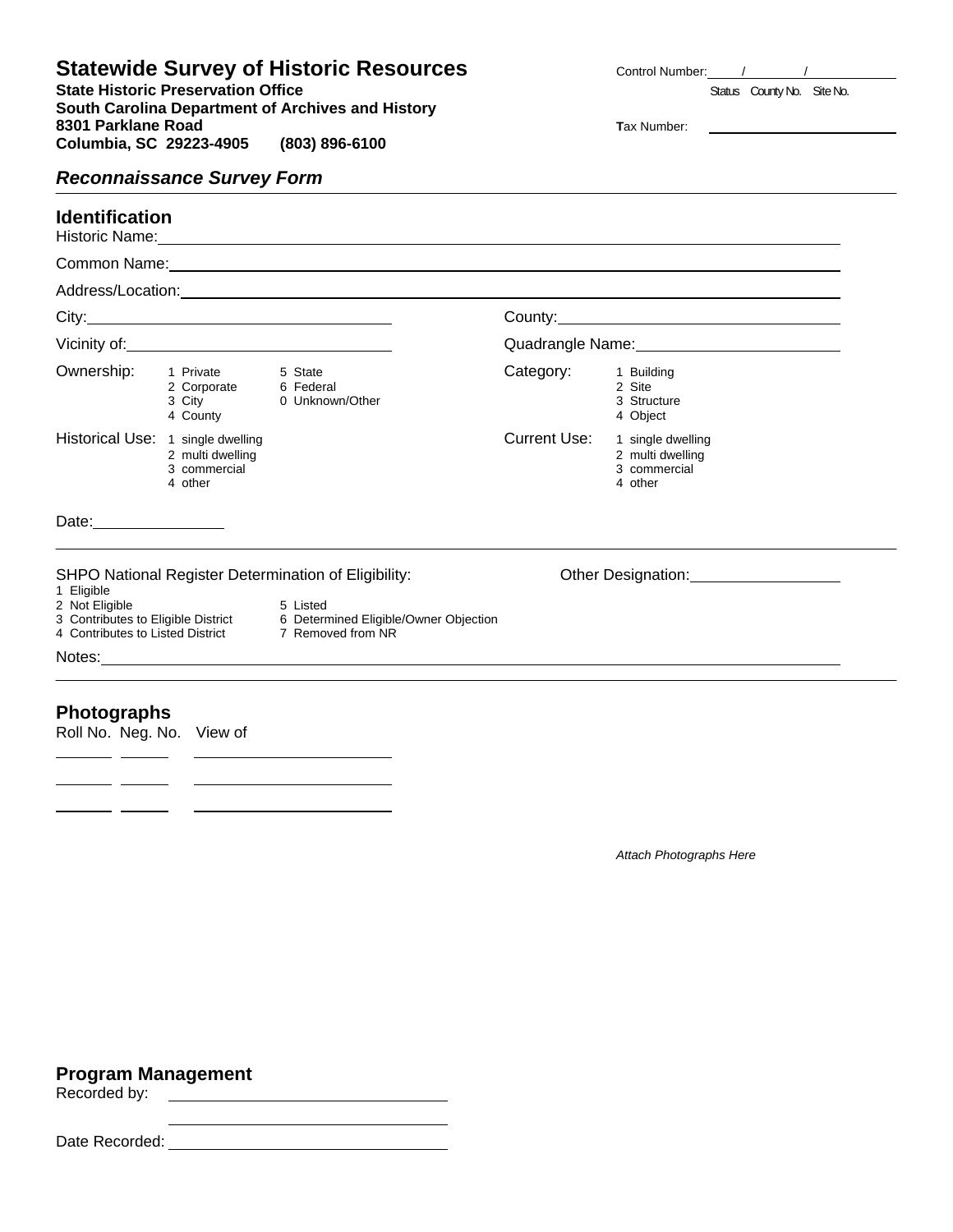#### **Intensive Survey Form**

#### Control Number

- Status: Enter "U" (unrestricted) if information about the site can be made public; enter "R" (restricted) if information should only be available to official agencies.
	- County No.: Enter the appropriate Federal Information Processing Standards List (FIPS) code from the list in Appendix A.
- Site No.: Enter the appropriate site number. The site number consists of the numerical code for the USGS quad on which the property is located plus a SHPO-assigned sequential site number. Refer to Appendix B for a list of codes for South Carolina topographic quads.
- Tax Map No.: Enter the city or county tax map parcel number on which the property is located.

Identification

- Historic Name: Enter the most common historic name associated with the property, last name first, then first name or initial, followed by the middle name or initial. If needed, a second or alternate historic name may be entered and should be separated from the first name with a semi-colon.
	- Examples: *Brunson, Edward J., house Thompson house Mattson, Wilfred M., house; Mattson-Smith house*
	- Incorrect: *Edward J. Brunson house*
	- For properties associated with more than one family name, the appropriate names should be hyphenated.

Examples: *Miller-Jones-Smith house*

In most cases, the historic name is based on the original owner or builder of the structure or its historic use.

Examples: *John Watson Smith house Old Livery Stable*

Common Name: The present name of the property, if different from its historical name.

Address/

Location: If the property has a legal street address, enter the street number and name. If the street is named by direction (i.e., "North Main Street," "West Fourth Street"), enter the prefix or suffix associated with the road way name from the following list: North N South S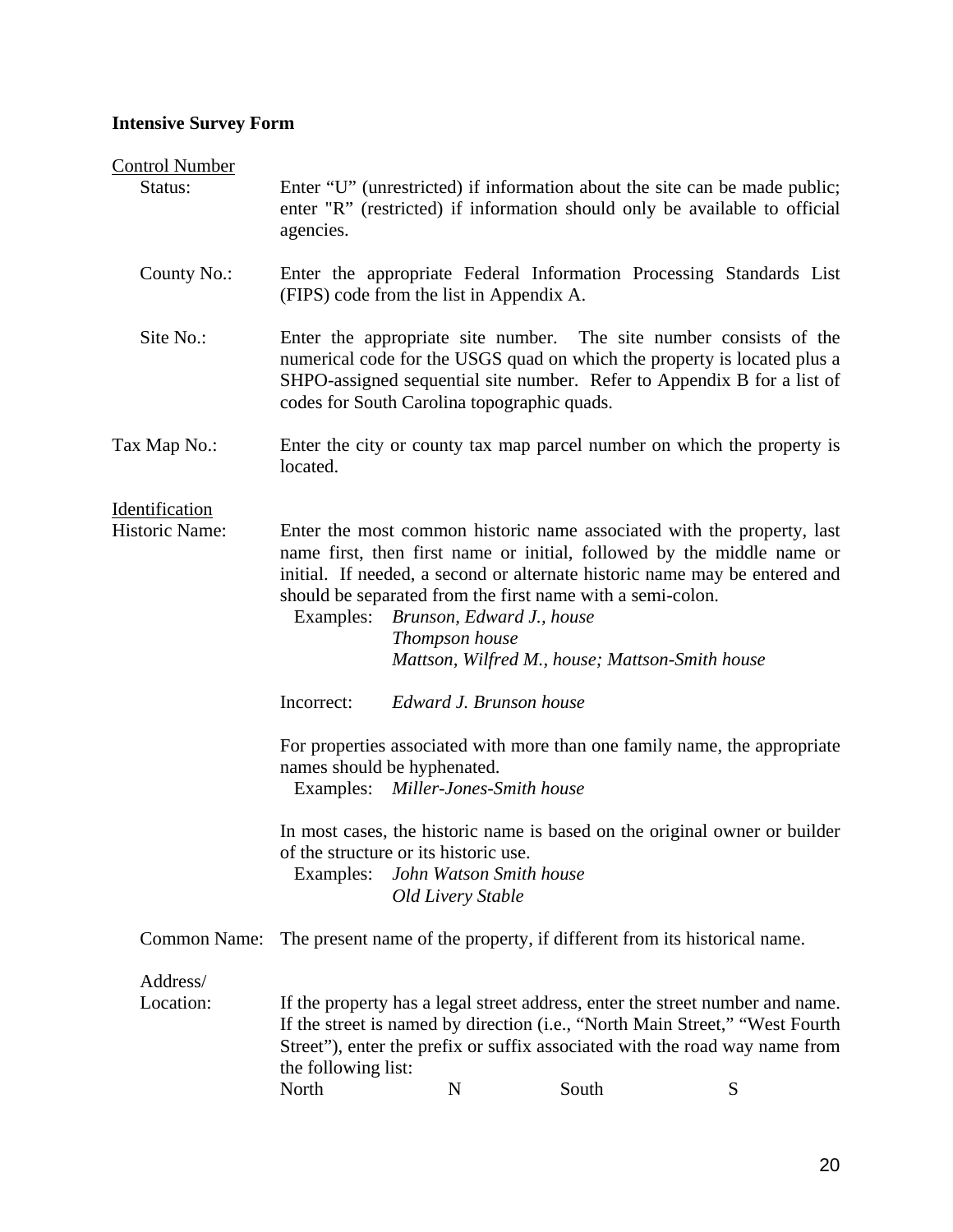| East      | F.  | West      | W   |
|-----------|-----|-----------|-----|
| Northwest | NW  | Northeast | NE. |
| Southwest | SW  | Southeast | SЕ  |
| Extension | Ext |           |     |

Common abbreviations should also be used in locational descriptions. The following abbreviations should be used where appropriate:

| Ave | <b>Boulevard</b> | <b>B</b> lvd |
|-----|------------------|--------------|
| Cir | Court            | Ct           |
| Dr  | Freeway          | Fwy          |
| Ln  | Parkway          | Pkwy         |
| Pl  | Road             | Rd           |
| Rte | <b>Street</b>    | <b>St</b>    |
| Ter | Turnpike         | Tpke         |
| Jct | mile(s)          | mi           |
| W/  |                  |              |
|     |                  |              |

If the property does not have a street address, enter the number of the nearest federal or state road. If the property is not located on a federal or state road, enter the name of the nearest road followed by "vic.," the abbreviation for "vicinity of." Concise directions to the property should follow.

Examples: *SC 325, 1 mi. S of its jct. w/state secondary rd. 178 SW corner of intersection of Smith Lane and Jones Rd.* 

- City: If the property is located within the limits of an incorporated municipality, enter the name of the city or town.
- County: Enter the name of the county in which the property is located.

Vicinity of: If the property is located outside of the limits of an incorporated municipality, enter the name of the nearest city or town.

**Quadrangle** 

- Name: Enter the full name of the United States Geological Survey (USGS) quad on which the property is located. Refer to Appendix B for a list of South Carolina USGS quad names.
- Ownership: Enter one of the following: Private State Federal **City** Unknown/Other
- Category: Enter one of the following: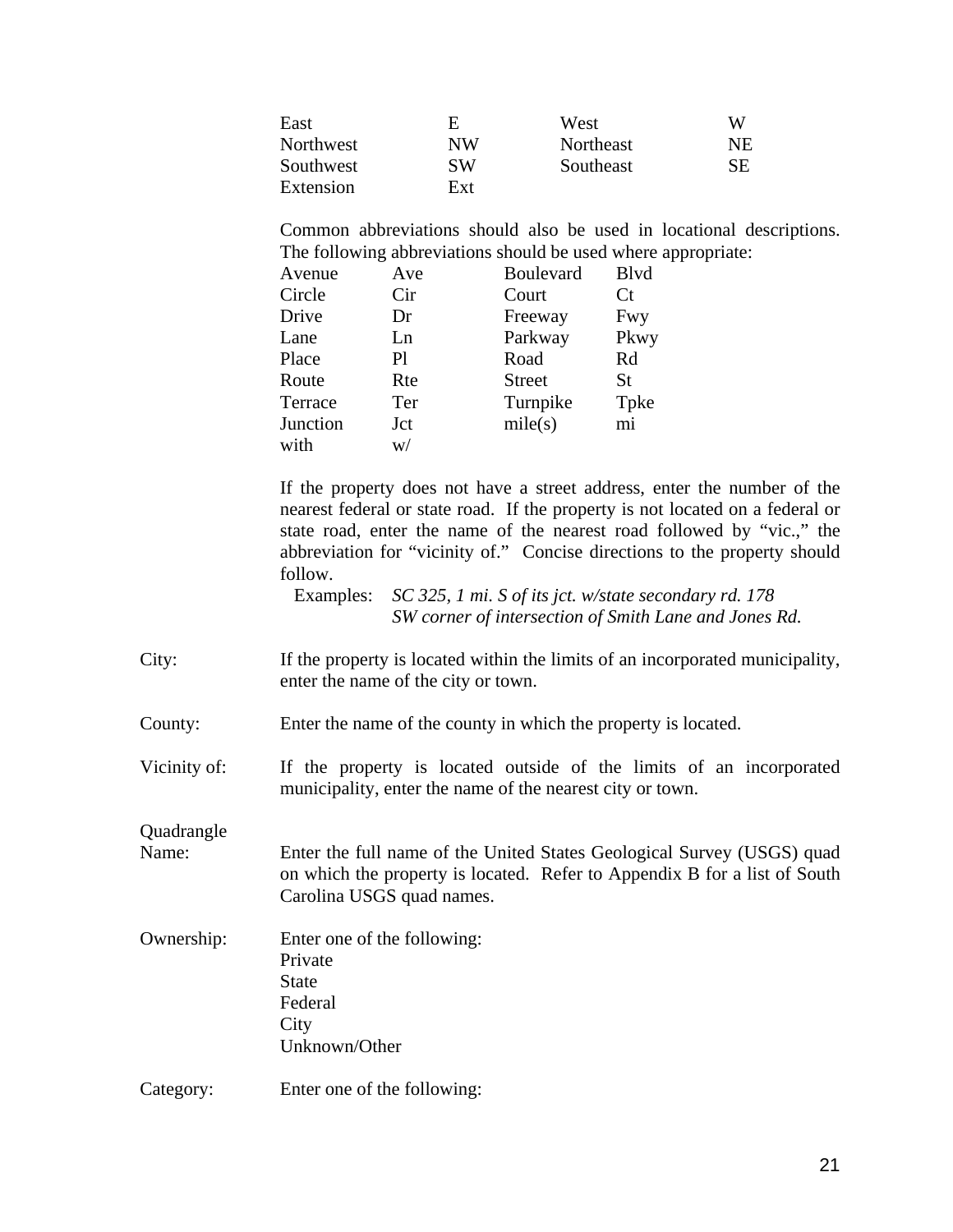|                        | <b>Building</b>                | Site   |  |  |  |
|------------------------|--------------------------------|--------|--|--|--|
|                        | <b>Structure</b>               | Object |  |  |  |
| <b>Historical Use:</b> | Enter one of the following:    |        |  |  |  |
|                        | Domestic                       |        |  |  |  |
|                        | Commerce/Trade                 |        |  |  |  |
|                        | Social                         |        |  |  |  |
|                        | Government                     |        |  |  |  |
|                        | Education                      |        |  |  |  |
|                        | Religion                       |        |  |  |  |
|                        | Funerary                       |        |  |  |  |
|                        | <b>Recreation/Culture</b>      |        |  |  |  |
|                        | Agriculture/Subsistence        |        |  |  |  |
|                        | Industry/Processing/Extraction |        |  |  |  |
|                        | <b>Health Care</b>             |        |  |  |  |
|                        | Defense                        |        |  |  |  |
|                        | Landscape                      |        |  |  |  |
|                        | Transportation                 |        |  |  |  |
|                        | Work In Progress               |        |  |  |  |
|                        | Unknown                        |        |  |  |  |
|                        | Vacant/Not In Use              |        |  |  |  |
|                        | Other                          |        |  |  |  |

Current Use: Select the appropriate entry from the list for the "Historical Use" field (see above).

National Register of Historic Places Information

SHPO National Register Determination of Eligibility:

For planning surveys, this field should be completed after the SHPO issues a final list of properties that have been determined eligible for the National Register. For review and compliance surveys, enter the recommendation of the agency responsible for the undertaking.

There are seven possible entries:

Eligible Not Eligible Contributes to Eligible District Contributes to Listed District Listed Determined Eligible/Owner Objection Removed from NR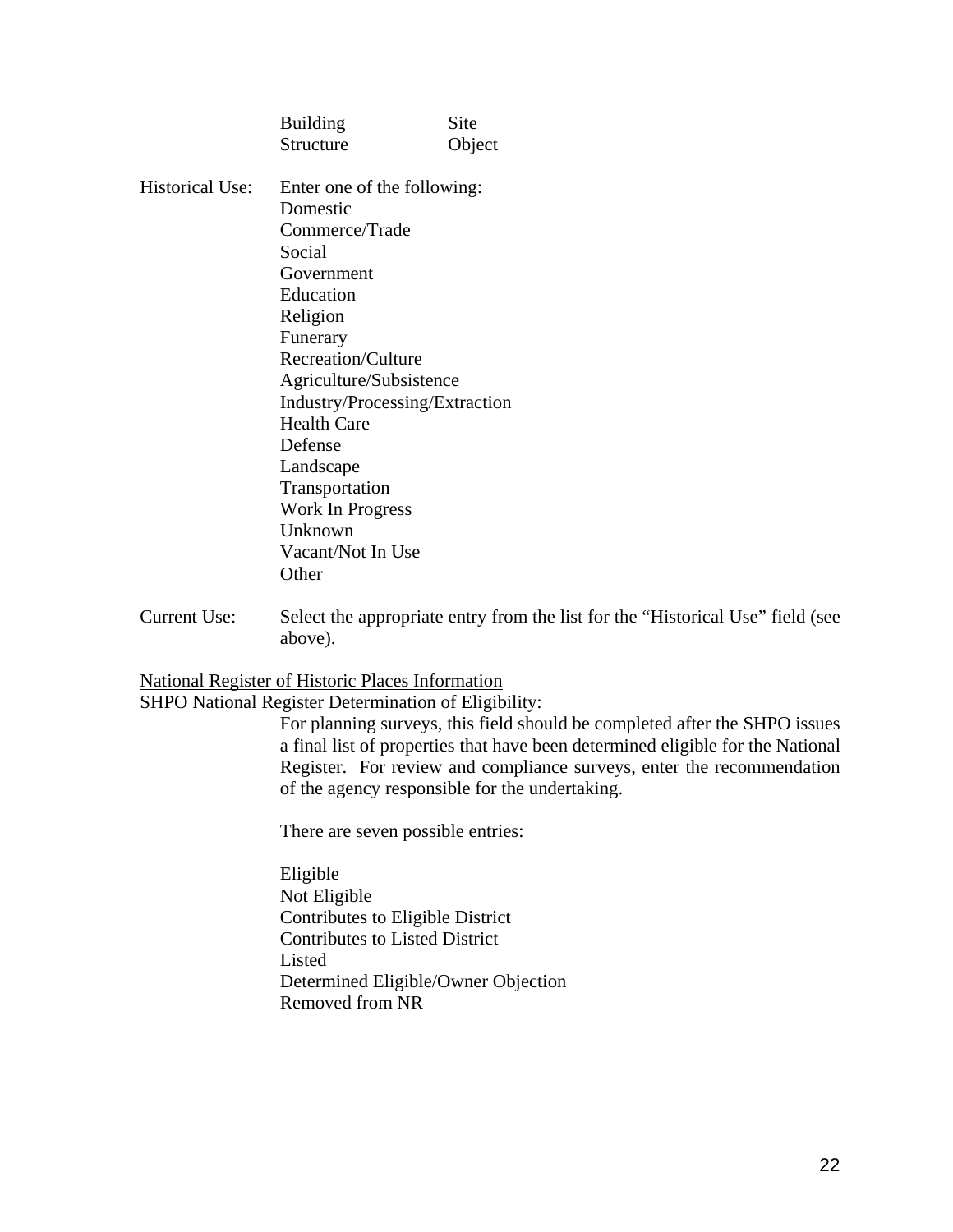| Other                                                    |                                                                                                                                                                                                                                                                |                                                                                                                                                                                                                                                                      |  |  |  |  |
|----------------------------------------------------------|----------------------------------------------------------------------------------------------------------------------------------------------------------------------------------------------------------------------------------------------------------------|----------------------------------------------------------------------------------------------------------------------------------------------------------------------------------------------------------------------------------------------------------------------|--|--|--|--|
| designation:                                             | If the property is a National Historic Landmark, is listed on a local<br>landmarks registry, or possesses some other sort of historical designation,<br>it should be noted here.                                                                               |                                                                                                                                                                                                                                                                      |  |  |  |  |
| <b>Property Description</b><br><b>Construction Date:</b> | date.<br>Examples:<br>1925<br>c. 1890<br>1866-68                                                                                                                                                                                                               | Enter the date of construction. If the exact date is not known, a circa date<br>may be entered. If construction spanned several years, enter a hyphenated                                                                                                            |  |  |  |  |
| <b>Alteration Date:</b>                                  | Enter the date(s) of any alterations.                                                                                                                                                                                                                          |                                                                                                                                                                                                                                                                      |  |  |  |  |
| <b>Commercial Form:</b>                                  | Select the appropriate entry from the following list:<br>2-part commercial block<br>1-part commercial block<br>2-part vertical block<br>3-part vertical block<br>temple front<br>vault<br>enframed block<br>central block with wings<br>arcaded block<br>other | Surveyors should refer to Richard W. Longstreth, The Buildings of Main<br>Street: A Guide to Commercial Architecture (Washington, D.C.:<br>Preservation Press, 1987), for a typology of commercial building forms.<br>enframed window wall<br>stacked vertical block |  |  |  |  |
| Historic Core                                            |                                                                                                                                                                                                                                                                |                                                                                                                                                                                                                                                                      |  |  |  |  |
| Shape:                                                   | rectangular L<br>square<br>octagonal<br>irregular<br>other                                                                                                                                                                                                     | Select the shape of the original core of the building from the following:<br>T<br>U<br>H                                                                                                                                                                             |  |  |  |  |
| <b>Roof Features</b>                                     |                                                                                                                                                                                                                                                                |                                                                                                                                                                                                                                                                      |  |  |  |  |
| Shape:                                                   | Enter the shape of the roof from the following list:<br>gable, end to front<br>cross gable<br>pyramidal<br>truncated hip<br>mansard<br>jerkinhead                                                                                                              | gable, lateral<br>hip<br>flat<br>gambrel<br>salt box<br>gable on hip                                                                                                                                                                                                 |  |  |  |  |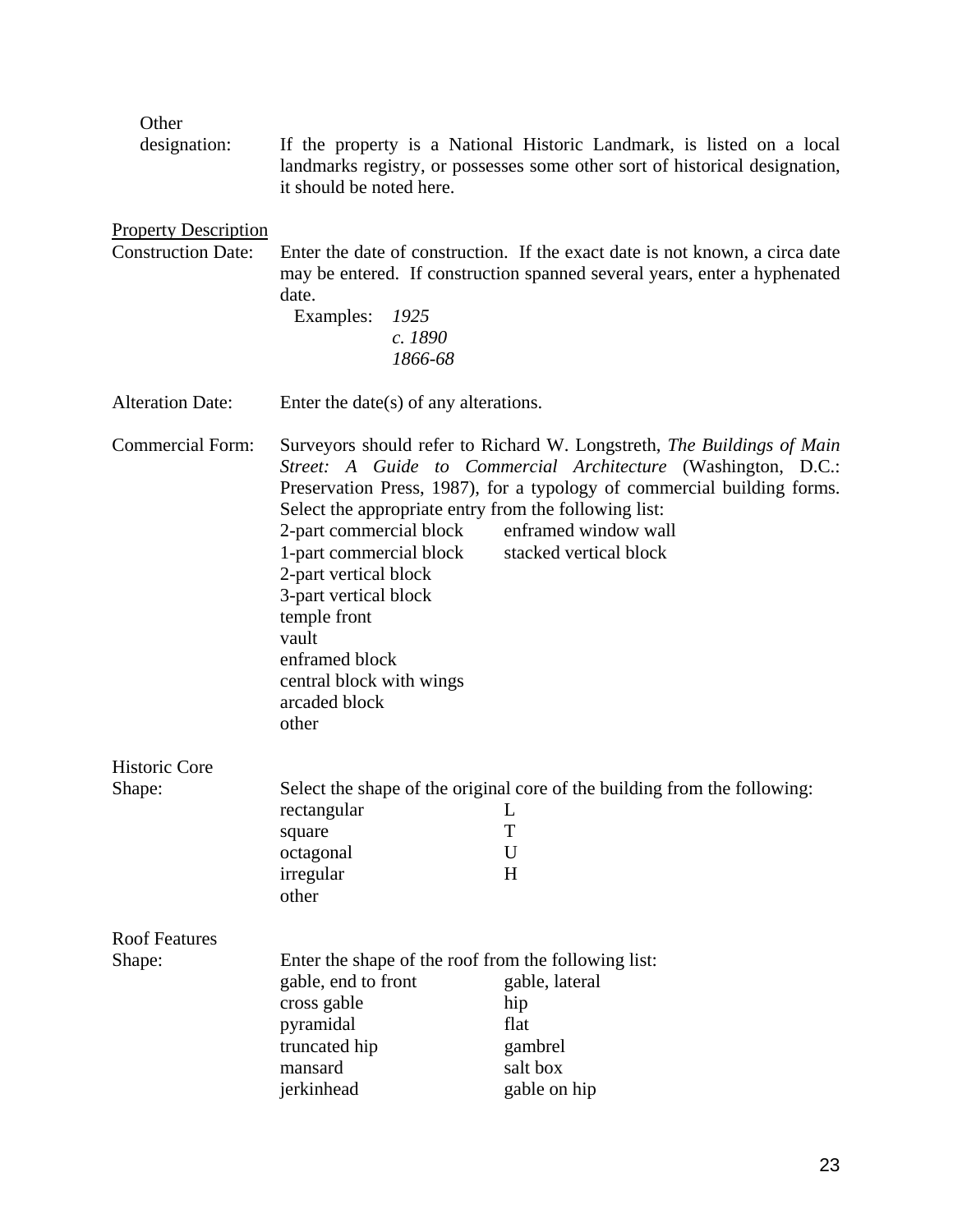|                        | uniform pitch<br>other                                                                                                                        | not visible                                                                                                                                                       |
|------------------------|-----------------------------------------------------------------------------------------------------------------------------------------------|-------------------------------------------------------------------------------------------------------------------------------------------------------------------|
| Material:              | Enter the roof material from the following list:<br>composition shingle<br>wood shingle<br>raised seam metal<br>rolled roofing<br>not visible | pressed metal shingle<br>slate<br>other metal<br>tile<br>other                                                                                                    |
| <b>Porch Features</b>  |                                                                                                                                               |                                                                                                                                                                   |
| Width:                 | entrance bay only<br>full façade<br>façade and right elevation<br>other                                                                       | Enter the width and form of the porch from the following list:<br>over 1 bay but less than full façade<br>façade and left elevation<br>façade and both elevations |
| Shape:                 | Enter the porch roof shape from the following list:                                                                                           |                                                                                                                                                                   |
|                        | shed                                                                                                                                          | hip                                                                                                                                                               |
|                        | gable                                                                                                                                         | pedimented gable                                                                                                                                                  |
|                        | flat                                                                                                                                          | engaged                                                                                                                                                           |
|                        | partially engaged<br>engaged porte cochere                                                                                                    | gable-on-hip or shed<br>other                                                                                                                                     |
| Stories:               | Enter the number of stories from the following list:                                                                                          |                                                                                                                                                                   |
|                        | 1 story                                                                                                                                       | $1\frac{1}{2}$ stories                                                                                                                                            |
|                        | 2 stories                                                                                                                                     | $2\frac{1}{2}$ stories                                                                                                                                            |
|                        | 3 stories                                                                                                                                     | other                                                                                                                                                             |
| Construction           |                                                                                                                                               |                                                                                                                                                                   |
| Method:                |                                                                                                                                               | Enter the method of construction from the following list:                                                                                                         |
|                        | masonry<br>brick veneer                                                                                                                       | frame                                                                                                                                                             |
|                        | steel                                                                                                                                         | log<br>other                                                                                                                                                      |
| <b>Exterior Walls:</b> | Enter the exterior wall material from the following list:                                                                                     |                                                                                                                                                                   |
|                        | weatherboard                                                                                                                                  | beaded weatherboard                                                                                                                                               |
|                        | shiplap                                                                                                                                       | flushboard                                                                                                                                                        |
|                        | wood shingle                                                                                                                                  | stucco                                                                                                                                                            |
|                        | tabby                                                                                                                                         | brick                                                                                                                                                             |
|                        | brick veneer                                                                                                                                  | stone veneer                                                                                                                                                      |
|                        | cast stone                                                                                                                                    | marble                                                                                                                                                            |
|                        | asphalt roll                                                                                                                                  | synthetic siding                                                                                                                                                  |
|                        | asbestos shingle<br>other                                                                                                                     | pigmented structural glass                                                                                                                                        |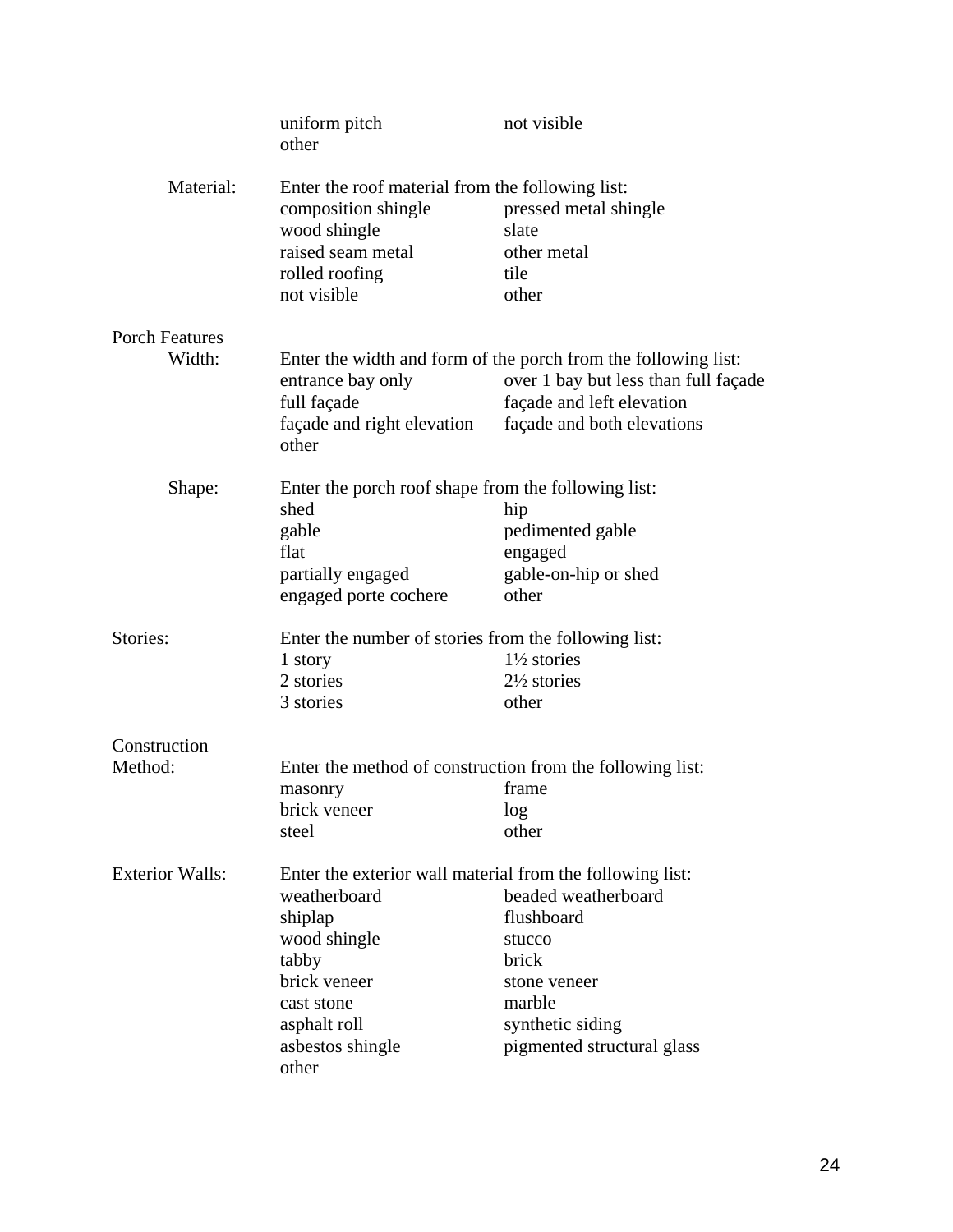| Foundation:                  |                                      |                                          | Enter the type of foundation from the following list:                                                                                                                                                                                                                                                                                                                                        |
|------------------------------|--------------------------------------|------------------------------------------|----------------------------------------------------------------------------------------------------------------------------------------------------------------------------------------------------------------------------------------------------------------------------------------------------------------------------------------------------------------------------------------------|
|                              | not visible                          |                                          | brick pier                                                                                                                                                                                                                                                                                                                                                                                   |
|                              | brick pier with fill                 |                                          | brick                                                                                                                                                                                                                                                                                                                                                                                        |
|                              | stuccoed masonry                     |                                          | stone pier                                                                                                                                                                                                                                                                                                                                                                                   |
|                              | stone                                |                                          | concrete block                                                                                                                                                                                                                                                                                                                                                                               |
|                              | slab construction                    |                                          | basement                                                                                                                                                                                                                                                                                                                                                                                     |
|                              | raised basement                      |                                          | other                                                                                                                                                                                                                                                                                                                                                                                        |
| Significant<br>Architectural |                                      |                                          |                                                                                                                                                                                                                                                                                                                                                                                              |
| Features:                    |                                      |                                          | Describe the character-defining architectural features of the property.<br>Information about only the most significant architectural elements should<br>be entered, not exhaustive descriptive detail.                                                                                                                                                                                       |
|                              |                                      |                                          | If the building is clearly representative of an academic style, describe the<br>most important, character-defining elements.                                                                                                                                                                                                                                                                 |
|                              |                                      | reflected in the design of the building. | Vernacular buildings, by definition, do not have a formal style. In some<br>cases, however, stylistic influences are evident, most commonly in the<br>form of ornamental details on the porch, windows, cornice, or storefront.<br>In such cases, describe these features and identify the stylistic influences                                                                              |
| Alterations:                 | as concise as possible.<br>Examples: | vinyl siding                             | Describe any significant alterations made to the building since<br>construction and, if known, the date(s) they were made. Entries should be<br>early twentieth-century addition on rear<br>Victorian porch added c. 1890                                                                                                                                                                    |
|                              |                                      |                                          | If the building was moved from another location, it should be noted here.                                                                                                                                                                                                                                                                                                                    |
| Architect(s)                 |                                      |                                          |                                                                                                                                                                                                                                                                                                                                                                                              |
| $Builder(s)$ :               | main office.<br>Examples:            | Milburn, Frank Pierce                    | Enter the name of the architect, engineer, or builder responsible for the<br>design and/or construction of the building. When possible, enter a<br>complete name, with the last name first. If only the name of a firm is<br>known, enter it as it commonly appeared with the location of the firm's<br>Carter and Pringle, Columbia, S.C.<br>Williams Construction Company, Greenwood, S.C. |
| Historical                   |                                      |                                          |                                                                                                                                                                                                                                                                                                                                                                                              |
| Information:                 |                                      |                                          | Explain the historical role, function, and significance of the property.<br>Information should seek to answer questions regarding the eligibility of<br>the property for listing in the National Register of Historic Places.                                                                                                                                                                |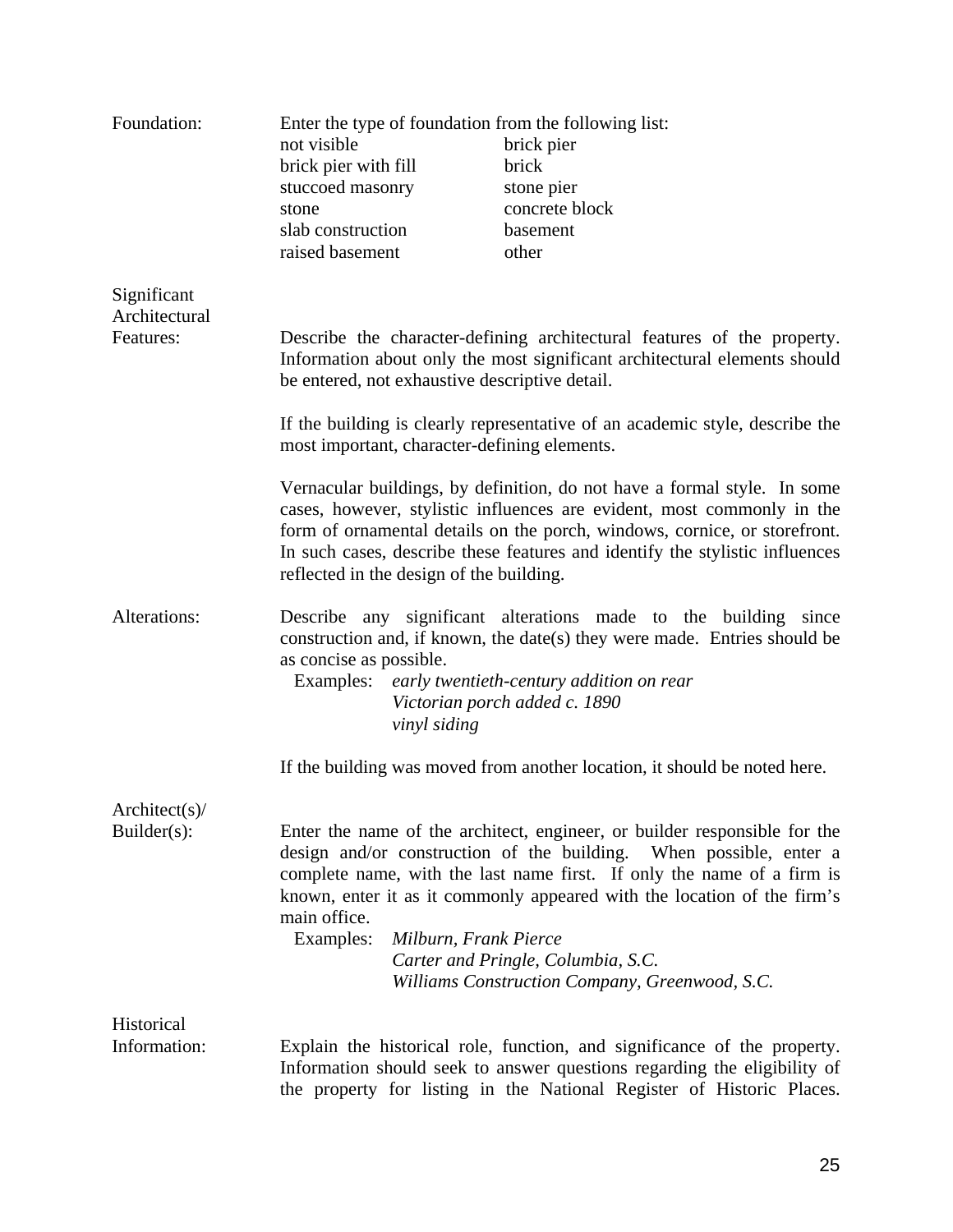|                           | Identify any significant events or persons associated with the property.<br>Include the dates of important events and the period in which the property<br>achieved significance.                                                                                                                                                                                                                                             |
|---------------------------|------------------------------------------------------------------------------------------------------------------------------------------------------------------------------------------------------------------------------------------------------------------------------------------------------------------------------------------------------------------------------------------------------------------------------|
|                           | Surveyors should refer to pages 37 and 47-49 of the National Register<br>bulletin, How to Complete the National Register Registration Form (rev.<br>ed., 1997), for guidelines on applying the National Register criteria and<br>evaluating significance.                                                                                                                                                                    |
|                           | Historical information should be written in clear, concise prose.                                                                                                                                                                                                                                                                                                                                                            |
| Source of<br>Information: | Enter the name of the person(s) or sources consulted in compiling<br>historical information about the property. Provide sufficient information<br>to identify the source. For printed sources, enter the author, title, and date<br>of publication. For information obtained through interviews, enter the<br>name of the informant, their place of residence (name of city or town<br>only), and the date of the interview. |
| Photographs:              | If using 35 millimeter black-and-white photography for resource<br>documentation, then for each photograph of the property, enter the film<br>roll number, the negative number, and a brief description of the view of<br>the property shown. Refer to the photo log compiled during fieldwork<br>when entering this information. If using digital photography, leave this<br>section blank.                                 |
| Sketch Grid:              | A site plan should be drawn if it is necessary to understand the layout of<br>the property. A site plan is often useful for depicting the locations of<br>individual structures in a multi-building complex.                                                                                                                                                                                                                 |
| Program Management        |                                                                                                                                                                                                                                                                                                                                                                                                                              |
| Recorded by:              | Enter the full name of the person who recorded information on the form.<br>If the recorder is associated with a consulting firm, the person's initials<br>followed by the name of the firm may be entered.<br>Examples:<br>Tom Morgan<br>WTS, Preservation Associates, Inc.                                                                                                                                                  |
| Date Recorded:            | Enter the date the information was recorded.                                                                                                                                                                                                                                                                                                                                                                                 |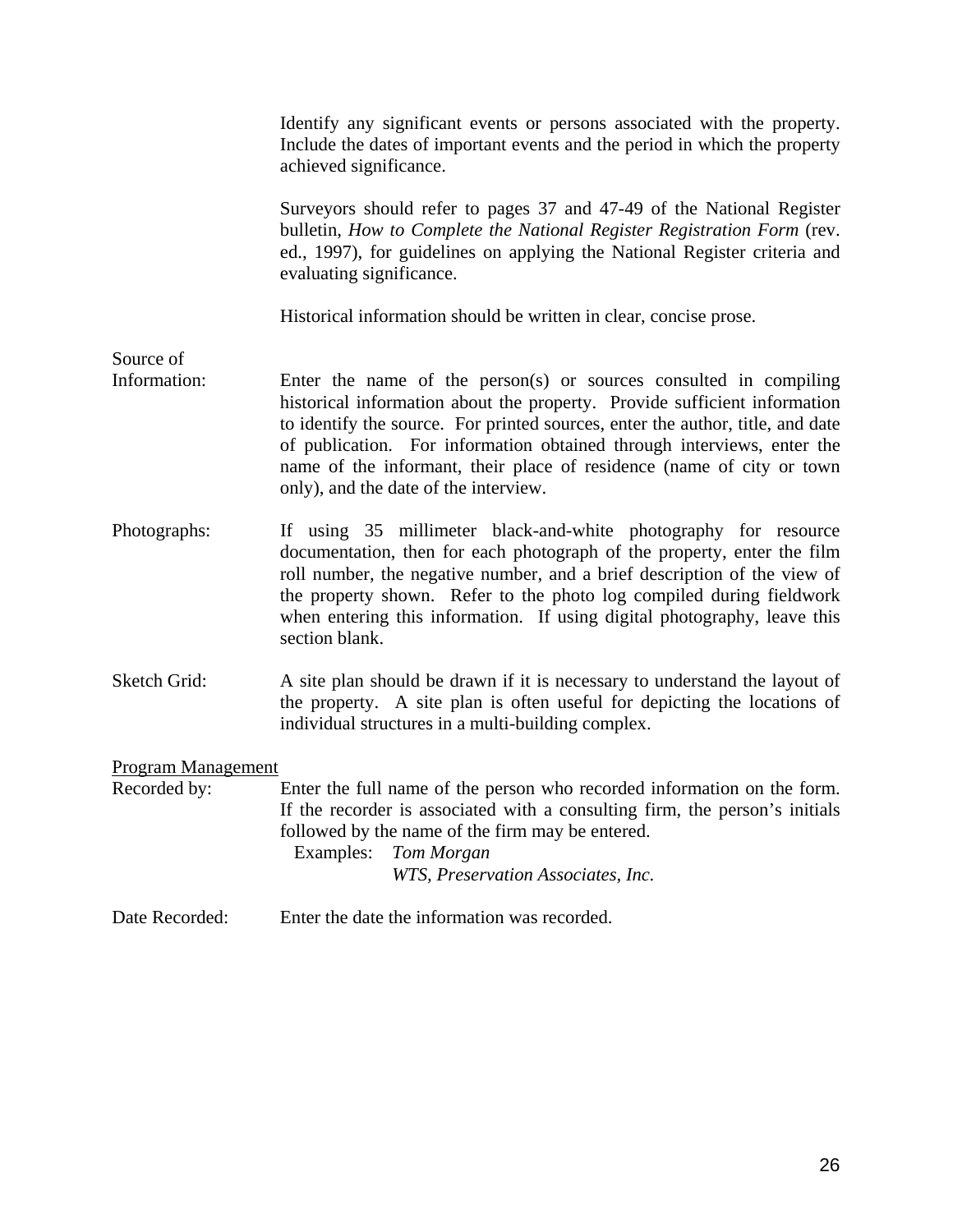**Statewide Survey of Historic Resources Control Number:** / / / / **State Historic Preservation Office Status County No. Site No.** Side No. Site No. **South Carolina Department of Archives and History 8301 Parklane Road 19805 1880 1898-6100**<br>**Columbia, SC 29223-4905 1803) 896-6100 Columbia, SC 29223-4905 (803) 896-6100** 

# *Intensive Survey Form*

#### **Identification**

Historic Name:

| Common Name:                      |                                                |                                         |                  |                      |                                                 |                         |  |
|-----------------------------------|------------------------------------------------|-----------------------------------------|------------------|----------------------|-------------------------------------------------|-------------------------|--|
|                                   | Address/Location:                              |                                         |                  |                      |                                                 |                         |  |
| City:                             |                                                |                                         |                  | County:_____________ |                                                 |                         |  |
| Vicinity of:                      |                                                |                                         | Quadrangle Name: |                      |                                                 |                         |  |
| Ownership:                        | 1 Private<br>2 Corporate<br>3 City<br>4 County | 5 State<br>6 Federal<br>0 Unknown/Other |                  | Category:            | 1 Building<br>2 Site<br>3 Structure<br>4 Object |                         |  |
| Historical Use: 1 single dwelling | 2 multi dwelling                               | 3 commercial<br>4 other                 |                  | Current Use:         | single dwelling<br>2 multi dwelling             | 3 commercial<br>4 other |  |

SHPO National Register Determination of Eligibility:

1 Eligible

 $\overline{a}$ 

- 2 Not Eligible 5 Listed<br>3 Contributes to Eligible District 6 Detern
- 4 Contributes to Listed District

Other Designation:

# **Property Description**

#### Construction Date: 2000

Alteration Date: 2000 Million Date:

Commercial Form:<br>
<u>
Commercial Form:</u>

#### Historic Core Shape:

|     | 1 Rectangular | 6 H         |
|-----|---------------|-------------|
|     | 2 Square      | 7 Octagonal |
| 3 L |               | 8 Irregular |
|     | 4 T           | 0 Other:    |

5 U

#### *Roof Features*

Shape: **Shape: Shape: Shape: Shape: Shape: Shape: Shape: Shape: Shape: Shape: Shape: Shape: Shape: Shape: Shape: Shape: Shape: Shape: Shape: Shape: Shape: Shape: Shape: Shape:** 

Materials: 2008. [19] Materials:

*Porch Features*

Width: **Width:** Width: **Width:** Width: **Width:**  $\frac{1}{2}$ 

Shape:

 $\overline{a}$  $\overline{a}$ 

Significant Architectural Features:

#### Exterior Walls:

- 
- 
- 
- 
- 5 Wood Shingle<br>6 Stucco
- 

# Foundation:<br>1 Not Visible

- 
- 
- 
- -
- 2 Beaded Weatherboard 8 Brick<br>3 Shiplap 9 Brick Veneer
	- -
		-

5 3 Stories

Stories: Construction Method:<br>1 1 Story 1 Masonry 2 1 ½ Stories 2 Frame 2 Frame 2 Stories 2 Stories 2 Prame 2 Stories 2 Stories 2 Stories 2 Stories 2 Stories 2 Stories 2 Stories 2 Stories 2 Stories 2 Stories 2 Stories 2 Stories 2 Stories 2 Stories 2 Stories 2 Stories 2 St

0 Other:

6 Determined Eligible/Owner Objection<br>7 Removed from NR

3 2 Stories 3 Log<br>4 2 1/2 Stories 3 Log<br>4 Steel 4 2 <sup>1</sup>/<sub>2</sub> Stories 4 Steel<br>5 3 Stories 6 2 1 0 Other:

1 Masonry<br>2 Frame

1 Weatherboard 17 Tabby 13 Asphalt roll<br>
2 Beaded Weatherboard 8 Brick 14 Synthetic siding 3 Shiplap 9 Brick Veneer 15 Asbestos shingle<br>4 Flushboard 10 Stone Veneer 16 Pigmented Structu 10 Stone Veneer 16 Pigmented Structural Glass<br>11 Cast-Stone 17 Other: 12 Marble

1 Not Visible 5 Stuccoed Masonry 9 Slab Construction<br>2 Brick Pier 6 Stone Pier 10 Basement 6 Stone Pier

3 Brick Pier with Fill 7 Stone 11 Raised Basement<br>4 Brick 8 Concrete Block 12 Other: 8 Concrete Block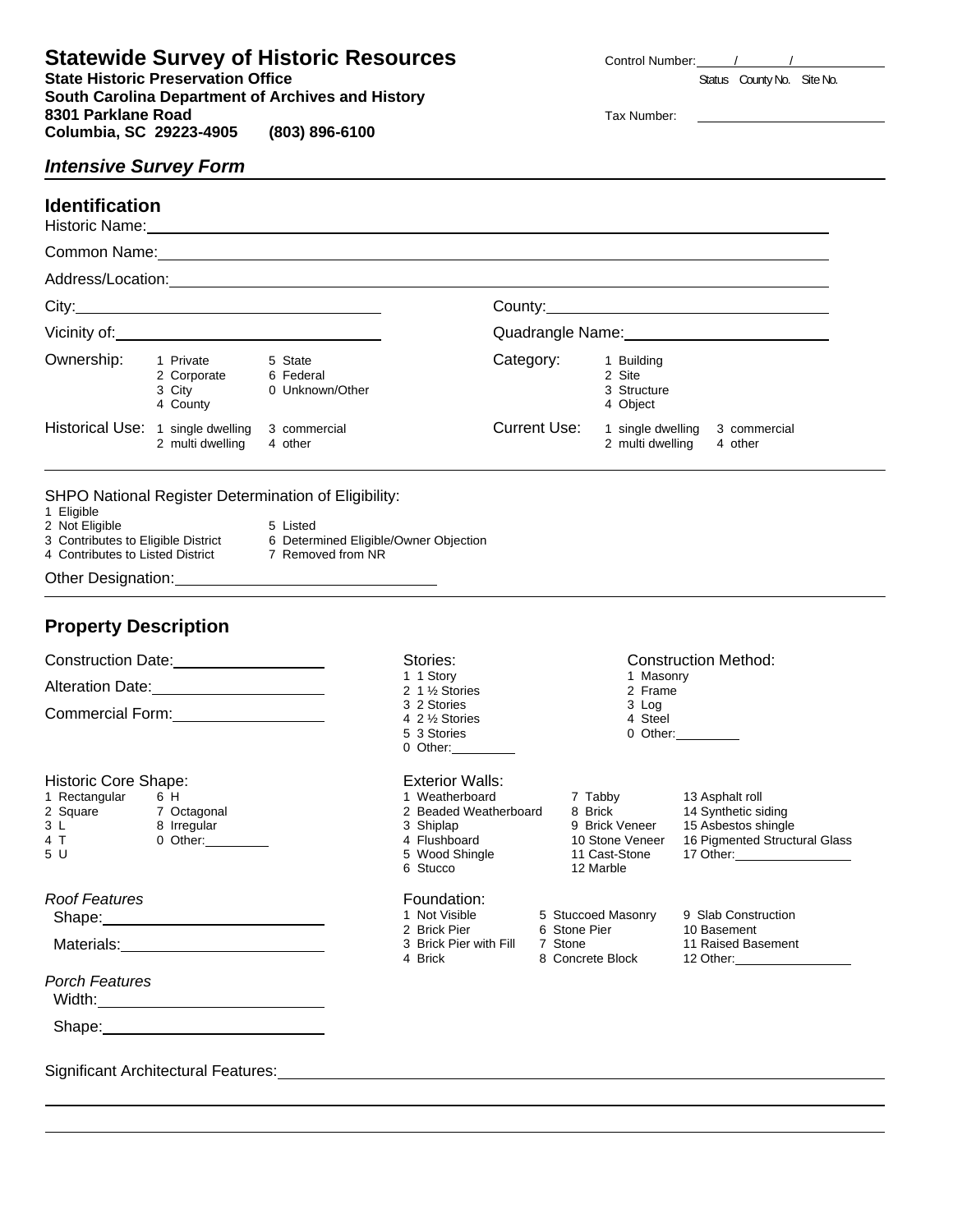# **South Carolina Statewide Survey of Historic Resources Intensive Survey Form** Site No.: Site No.: Site No.: Site No.: Site No.: Site No.: Site No.: Site No.: Site No.: Site No.: Site No.: Site No.: Site No.: Site No.: Site No.: Site No.: Site No.: Site No.: Site No.: Site No.

Alterations:  $\overline{a}$ 

 $\overline{a}$ 

Architect(s)/Builder(s): Architect(s) Architect(s) Architect(s) Architect(s) Architect(s) Architect

# **Historical Information**

Historical Information:

Source of Information:

# **Photographs**

 $-$ 

Roll No. Neg. No. View of

 $-$ 



# **Program Management**

Recorded by:

Date Recorded: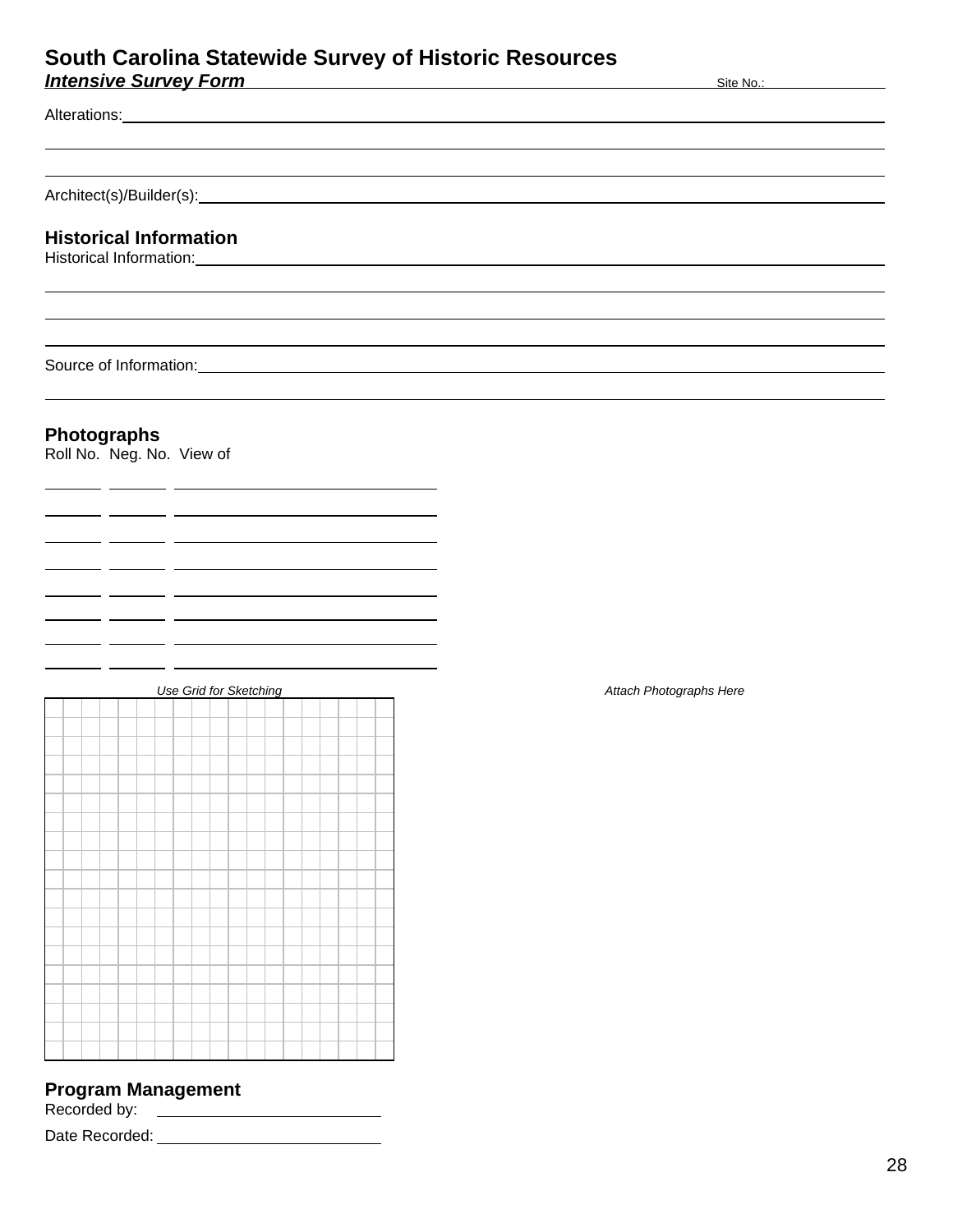# **VI. Photographs: Guidelines for Prints, Negatives, and Slides**

Photographs are a crucial part of the documentary record compiled by a survey project. They provide the SHPO and other users of survey information with the visual information needed to make decisions about the architectural and historical significance of a site and its integrity. Survey photographs are accessioned into the permanent archival collections of the Department of Archives and History upon the completion of a survey project and therefore become an enduring record of South Carolina's architectural history.

Photographs should capture the significant features of a property. Individual properties should be recorded by at least one photograph of the main facade with oblique views and photographs of other elevations if necessary. Additional photographs should be taken if the property has significant design or structural features. Each structure in a complex of related buildings should be photographed.

Individual properties and districts believed to be eligible for the National Register should be thoroughly photographed in order to provide SHPO staff with sufficient information to make an official determination of eligibility.

SHPO accepts both black-and-white 35mm film and digital prints for photographic documentation. Acceptable print sizes are 3½"x5" and 4"x6". Guidelines for acceptable digital images and prints follow this section (see Section Va. "Digital Photo Policy For Statewide Survey of Historic Properties").

For planning surveys, color slides are usually required for use in public presentations following the completion of the project. Specific requirements are outlined in the scope of work for each project, but slides of all National Register listed and eligible properties are typically required. Project sponsors may also require slides of properties that do not meet the National Register criteria but are considered to be locally significant.

Photographs, whether black-and-white or color slides, must be sharp and properly exposed. They should be composed so that trees, telephone poles, and other objects do not obscure the property. Out-of-focus, improperly exposed, or poorly composed photographs will not be accepted.

# **Labeling**

# Photographs

The back of each photograph should be labeled in the upper left corner with an indelible ink photo-labeling pen. The following information should be included:

- county
- name of survey project
- date
- site number of property shown in photograph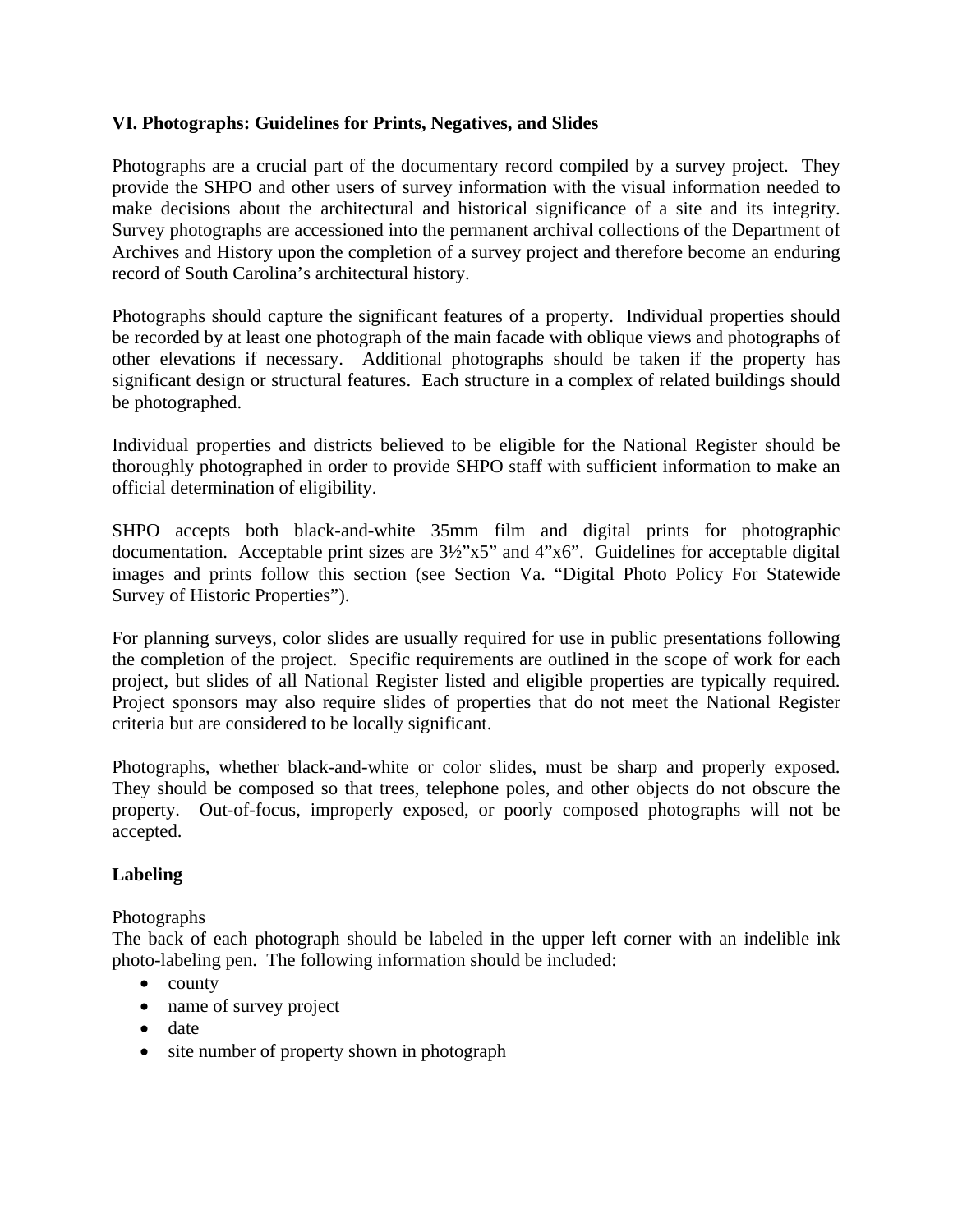# Slides

Slides should be labeled with an indelible ink pen on one side. Do not use adhesive labels. Information to include is as follows:

- historic name of property
- site number
- name of survey
- date of photograph

Submit slides in archival slide storage sleeves. Sides should be arranged in storage sleeves by site number.

# Negatives

Surveyors should maintain a photo log during fieldwork to record the film roll and frame number of each photograph taken. The sample log sheet provided in Appendix E or any similar means of recording this information should be used. Consultants using the survey database may generate photo logs directly from the data entered during fieldwork.

Negatives must be submitted in archival storage sleeves. Each sleeve should be labeled in indelible ink with the name of the survey project, the name of the surveyor or consulting firm, and the date of the survey.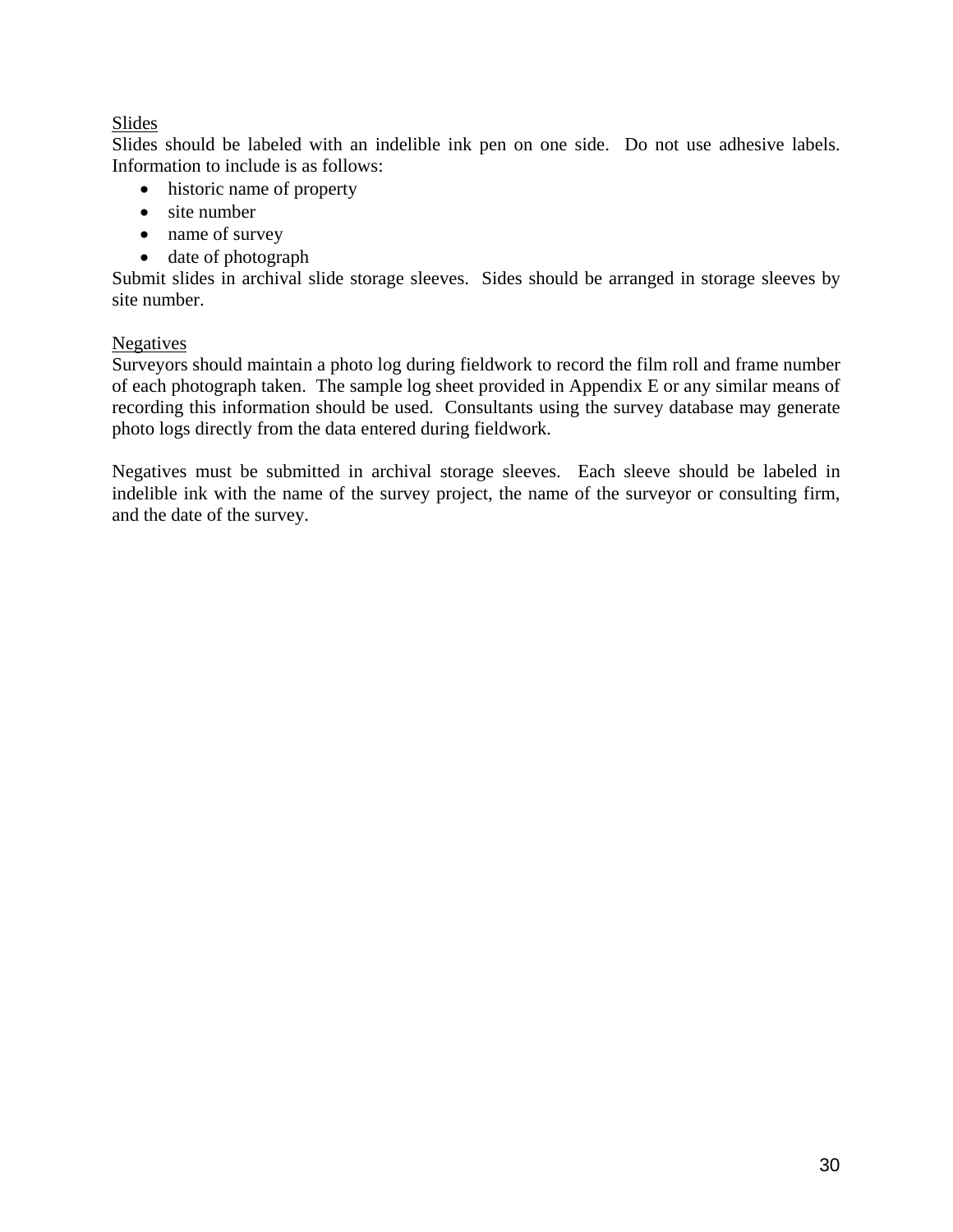# **VIa. Digital Photo Policy For Statewide Survey of Historic Properties**

Photographs submitted as official documentation for the South Carolina Statewide Survey of Historic Resources have followed the standards established by the National Park Service for the National Register of Historic Places and National Historic Landmark programs. Photographs are expected to last 75 years or longer before showing significant signs of fading, deterioration, or discoloration. Black-and-white prints are required because of their superior permanence. This policy significantly expands the range of photographic media that may be submitted for the South Carolina Statewide Survey program. **While we continue to accept conventional black and white photographs, digital images produced by methods demonstrated to meet the 75 year permanence standard are also now acceptable.**

Photographic Standard**:** A 75-year-permanence standard is intended to ensure the longevity of NR-NHL documentation and applies to all forms of photo documentation, including those types of photographs currently available and any introduced in the future. Black-and-white images printed on silver-emulsion fiber-based papers and black-and-white images printed on silveremulsion resin-coated (RC) papers have been acceptable for some time. The South Carolina State Historic Preservation Office (SC SHPO) does not endorse any particular commercial product or process. A non-comprehensive list of photographic ink and paper combinations that have been demonstrated to meet the 75-year permanence standard may be found under the Digital Photographs section as guidance for implementing this policy expansion. No photos processed with chromogenic processing (C-41) or printed on chromogenic papers currently meet the established standard and are, therefore, not acceptable; however, this may change with future innovations.

# Basic Requirements:Photographs must be

- unmounted (do not affix photographs to archival paper or any other material using staples, paper clips, glue, or other means).
- secured in Mylar sleeves attached to the survey card (sleeves attached to card with double-sided tape)
- at least  $3\frac{1}{2} \times 5$  inches.
- properly processed and thoroughly washed.
- labeled in pencil or archival photo-labeling pen.

Photographs with adhesive labels will not be accepted. The labels will eventually deteriorate and detach from the photograph, and their acidity may cause damage. Photographs that are improperly processed or incorrectly labeled will be returned

Labeling Photographs: Two methods of labeling photographs are acceptable. Labeling may be done by printing in pencil (soft lead works best) or with an archival photo-labeling pen on the back of each photograph. The following information must be included:

- 1. County
- 2. Name of survey project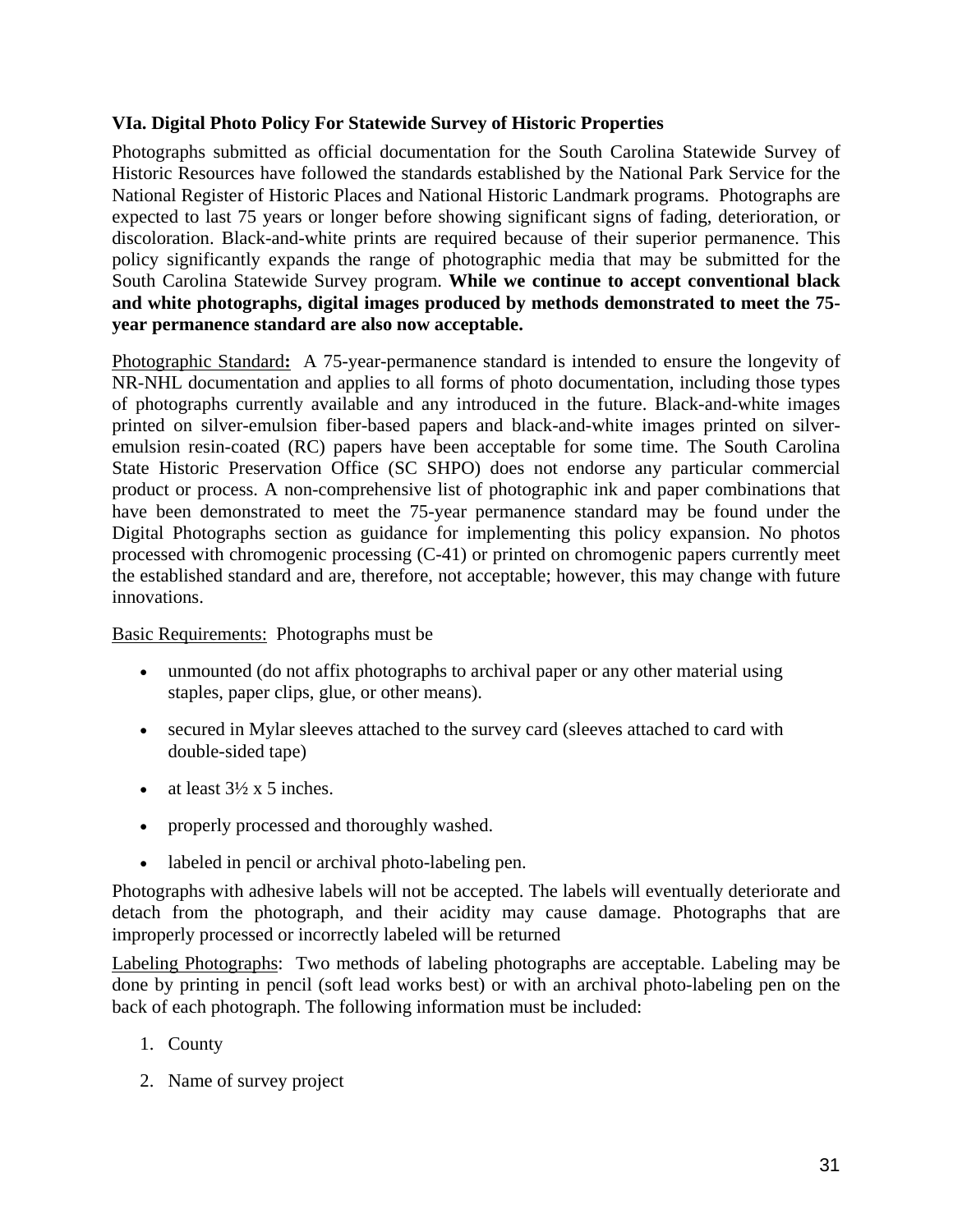- 3. Date
- 4. Site number of property shown in photograph

Use of Statewide Survey Photographs:By allowing a photograph to be submitted as official documentation, photographers grant permission to the SC SHPO to use the photograph for print and electronic publication and other purposes, including but not limited to duplication, display, distribution, study, publicity, and audiovisual presentations.

Guidelines for Photographic Coverage:Photographs submitted to the SC SHPO as official documentation should be clear, well-composed, and provide an accurate visual representation of the property and its significant features. They must illustrate the qualities discussed in the description and statement of significance. Photographs should show historically significant features and also any alterations that have affected the property's historic integrity. Include views of interiors, outbuildings, landscaping, or unusual features if they contribute to the significance of the property.

Digital Photographs**:** Several options are available for photographic prints produced from digital images. Consult a photo lab in your area that offers professional services. A number of commercial processing methods produce high-quality prints from digital images that meet these standards.

Another option is to produce prints in-house with an inkjet or dye-sublimation photo printer that can use special archival inks and photo papers. While most photo printers made for the consumer market are designed to produce color prints that last only a few years before fading, a number of manufacturers now offer models which, with the correct inks and papers, can produce prints with an expected lifespan comparable to or better than traditional black-and-white prints on RC paper. These printers can be obtained at reasonable cost. Producing photographic prints in-house may result in long-term cost savings and also offers the advantage of providing control over the imaging process.

Acceptable Ink and Paper Combinations For Digital Images:The non-comprehensive list below includes products that meet the permanence standard. Specific printers are not identified, as the longevity of a print is dependent on the ink and paper combinations used to produce it, rather than on the printer. **If the surveyor proposes inks and/or papers not included on this list, the surveyor must provide documentation that the ink or paper proposed meets the 75-year permanence standard.**

| Epson UltraChrome pigmented<br>inks | Epson Premium Glossy Paper          |  |
|-------------------------------------|-------------------------------------|--|
|                                     | Epson Premium Semigloss Photo Paper |  |
|                                     | Epson Premium Luster Photo Paper    |  |
|                                     | Epson Premium Semimatte Photo Paper |  |
|                                     | Epson UltraSmooth Fine Art Paper    |  |
|                                     |                                     |  |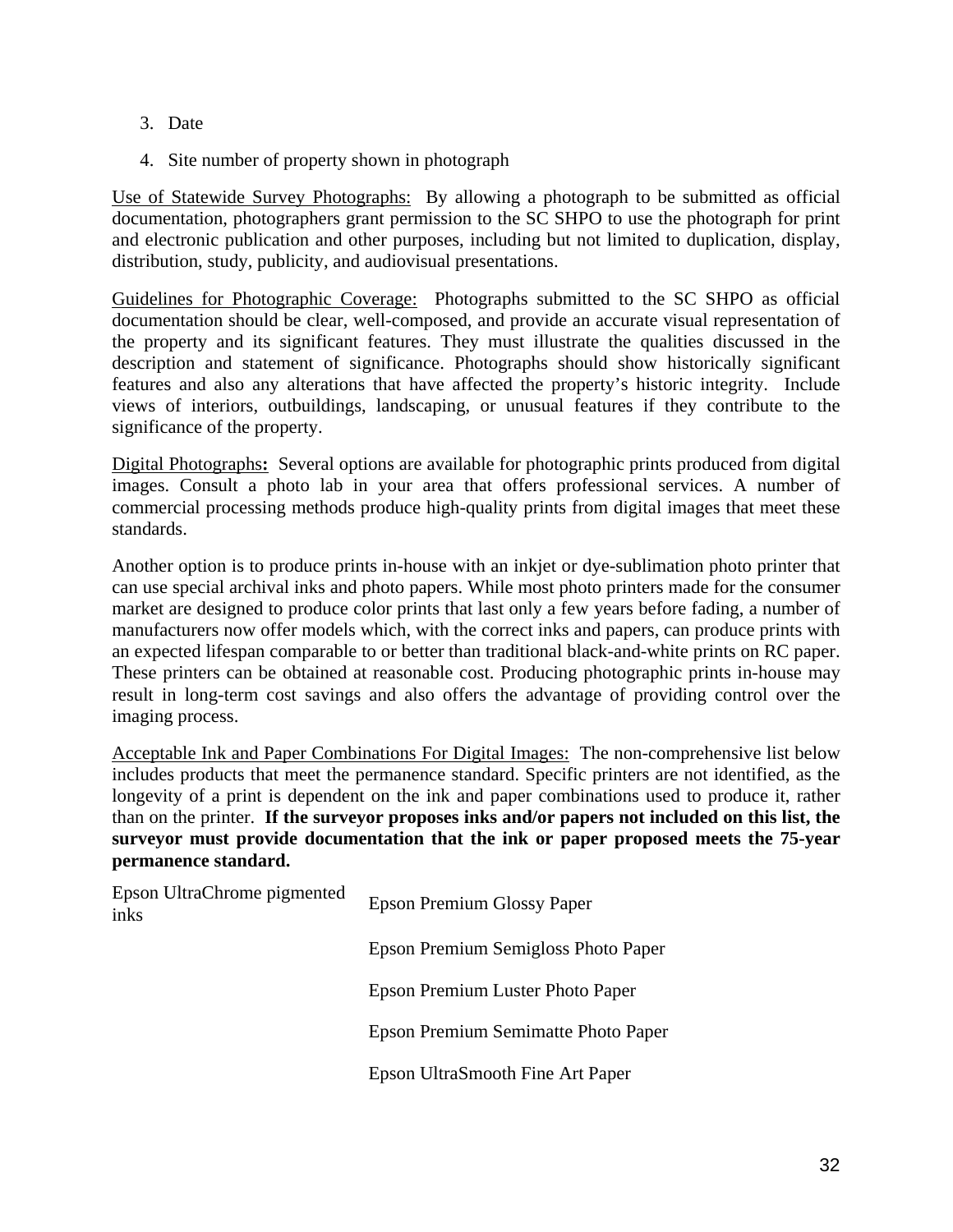|                                            | Somerset Velvet for Epson                                                                                           |
|--------------------------------------------|---------------------------------------------------------------------------------------------------------------------|
|                                            | <b>Epson Velvet Fine Art Paper</b>                                                                                  |
|                                            | <b>Epson Textured Fine Art Paper</b>                                                                                |
|                                            | <b>Epson Enhanced Matte Paper</b>                                                                                   |
| <b>Epson Picture Mate inks</b>             | Epson PictureMate Photo Paper                                                                                       |
| based inkset                               | Hewlett-Packard (HP) 84/85 dye- HP Premium Plus Photo and Proofing<br>Gloss                                         |
|                                            | HP Premium Plus High Gloss Photo Paper                                                                              |
|                                            | HP Premium Plus Soft Gloss Photo Paper                                                                              |
|                                            | HP Premium Photo Paper, Gloss                                                                                       |
|                                            | HP Premium Photo Paper, Soft Gloss                                                                                  |
| Hewlett-Packard 59 gray photo<br>cartridge | HP Premium Plus and HP Premium Photo<br>Papers (high gloss, glossy, and soft gloss)                                 |
| cartridge                                  | Hewlett-Packard 100 gray photo HP Premium Plus and HP Premium Photo<br>Papers (high gloss, glossy, and soft gloss)  |
| and 97 tri-color cartridges)               | Hewlett-Packard Vivera inks (95 HP Premium Plus and HP Premium Photo<br>Papers (high gloss, glossy, and soft gloss) |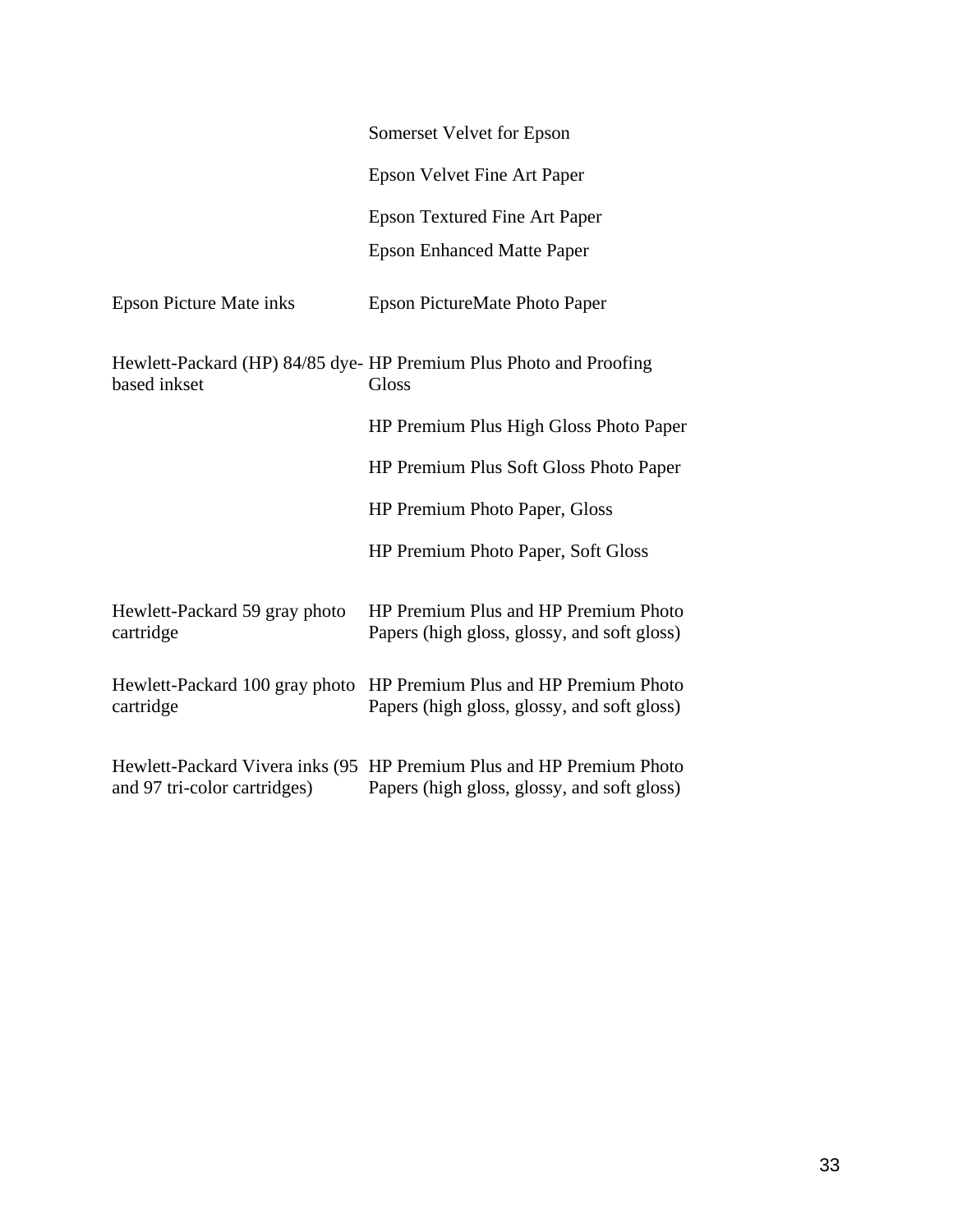# **VII. Maps**

Maps are a key part of the documentation produced by a survey project. They allow users of survey data to examine the spatial layout and geographical distribution of historic properties. Accurate maps are essential since all data recorded by a survey project is eventually transferred into the SHPO GIS.

United States Geological Survey 7.5 minute series topographic quads are required for all surveys. Sites surveyed should be plotted on each map and labeled with corresponding SHPOassigned site numbers. The boundaries of the survey area and any areas excluded from the survey must be clearly shown.

Detail maps should be provided for urban areas or in cases where the density of sites is too high to be accurately plotted on USGS quads. Maps that will see heavy use, such as those produced by city-wide surveys, should be printed on mylar. Specific requirements will be established at the outset of each project through consultation between the project sponsors, the SHPO, and the consultant.

All maps, including reproductions of historic maps, must include a directional indicator or north arrow and a legend, title, bar scale, and year of publication.

# **Labeling**

All maps produced by a survey project must be clearly labeled with the following information. The placement of the label must be consistent on all maps (i.e., lower right-hand corner).

Name of project Location of survey Name of consultant or consulting firm Date(s) of project

> Example: *Colleton County Historical and Architectural Inventory Colleton County, South Carolina The Jaeger Company 1992-95*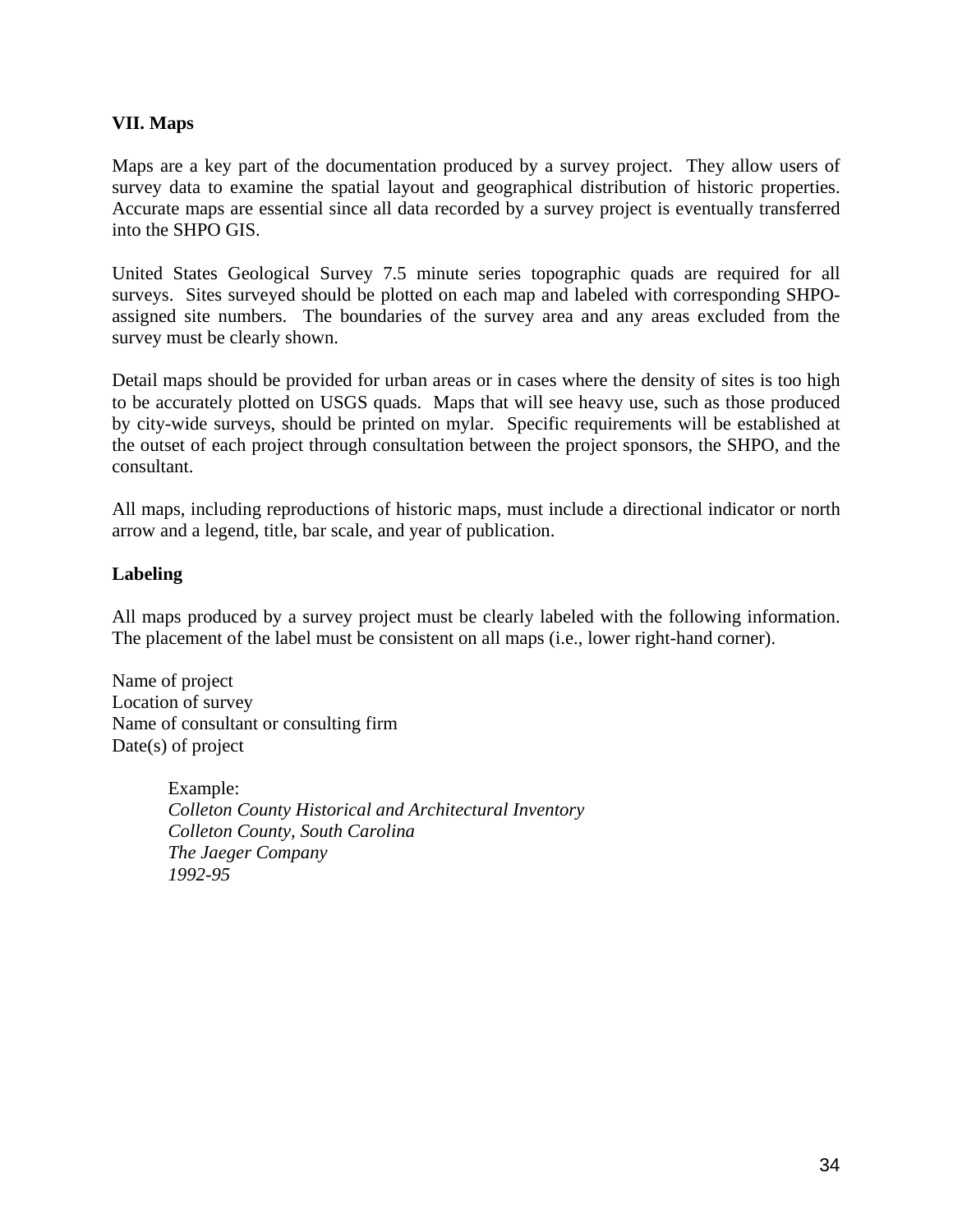# **VIII. Survey Reports: Guidelines for Research and Preparation**

The survey report is the major document produced by a survey project. It summarizes the goals and objectives of the project, identifies the area surveyed, and explains how and when the survey was conducted. Most importantly, it provides a historical context for evaluating the properties recorded within the survey area.

The report should be based on thorough historical research. Research should be conducted during the initial phases of the project and also as fieldwork progresses. Preliminary research should seek to determine what is already known about historic resources in the survey area and to develop survey objectives, strategies for fieldwork, and goals for more extensive archival research. Upon the completion of fieldwork, additional research may be needed to answer questions about specific properties, to gather details about significant events and persons, and to understand historical patterns of land use and physical development.

The survey report should include graphics to supplement the narrative history of the survey area. These may include maps, photographs, and architectural elevations and floorplans. All illustrations should be integrated into the text, not appended, and of high quality. Digitally scanned images are acceptable as long as they are clear and sufficiently detailed. Maps and siteplans should include a scale and indication of directional orientation.

Reports for planning surveys should be organized in the following sections. This format is also recommended for review and compliance surveys submitted to the SHPO for review. Review and compliance surveys that include archaeological resources should also follow the *South Carolina Standards and Guidelines for Archaeological Investigations*.

- 1. Title Page
	- a. title and location of the survey, including incorporated municipality and county.
	- b. author(s), including contributors.
	- c. name of client or sponsoring agency or organization.
	- d. date of project completion.
	- e. if the project was supported by a federal grant, the federally required statement acknowledging NPS and SHPO support and compliance with nondiscriminatory policies. See SHPO Federal Grant Manual for Project Managers for exact wording.
- 2. Acknowledgements (optional)
- 3. Table of Contents (paginated)
- 4. List of Figures, Plates, and Tables (paginated)
- 5. Project Summary
	- a. name of survey.
	- b. precise boundaries of survey area, with justification if appropriate.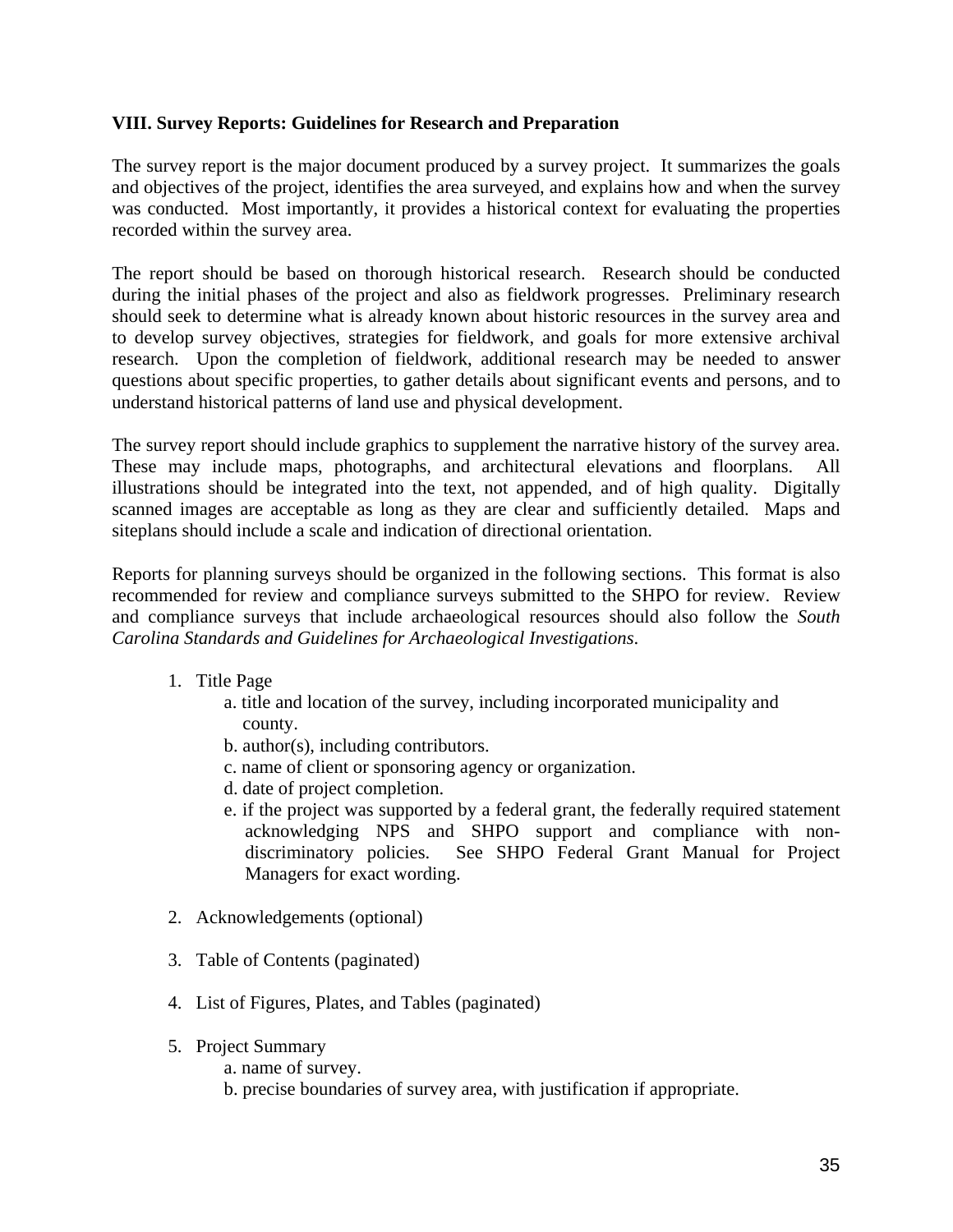- c. number of properties surveyed.
- d. number of square miles surveyed.
- e. names and affiliations of surveyors.
- f. beginning and ending dates of project.
- 6. Project Objectives
	- A summary of the objectives and expected results of the project.
- 7. Survey Methodology
	- a. description of field methods employed, including mention of any problems encountered.
	- b. discussion of criteria used in evaluating the historical and architectural significance of properties in the survey area.
	- c. summary of any methodological changes made during the survey.
- 8. Historical Overview
- 9. Bibliography
	- a. primary sources.
	- b. secondary sources.
- 10. Properties Listed in the National Register within the Survey Area
- 11. Evaluation of Survey Data
- 12. Data Gaps
- 13. Recommendations
- 14. Compiled Inventory

Guidelines for preparing the major sections of the report are as follows:

**Historical Overview** For planning surveys, this section of the report should take the form of a narrative discussion of the historical and architectural development of the survey area. Its principal purpose is to establish a historical context for evaluating the significance and integrity of properties within the survey area. It should be based on thorough archival research, and all primary and secondary sources used in preparing the report should be cited in footnotes and in a compiled bibliography.

The historical overview should be organized around the major historical themes and events that shaped the development of the survey area. In particular, it should focus on the properties recorded during the survey and should be sufficiently detailed to identify associations between extant properties and significant persons, trends, and events in local history. Information uncovered through research about notable properties that are no longer extant should also be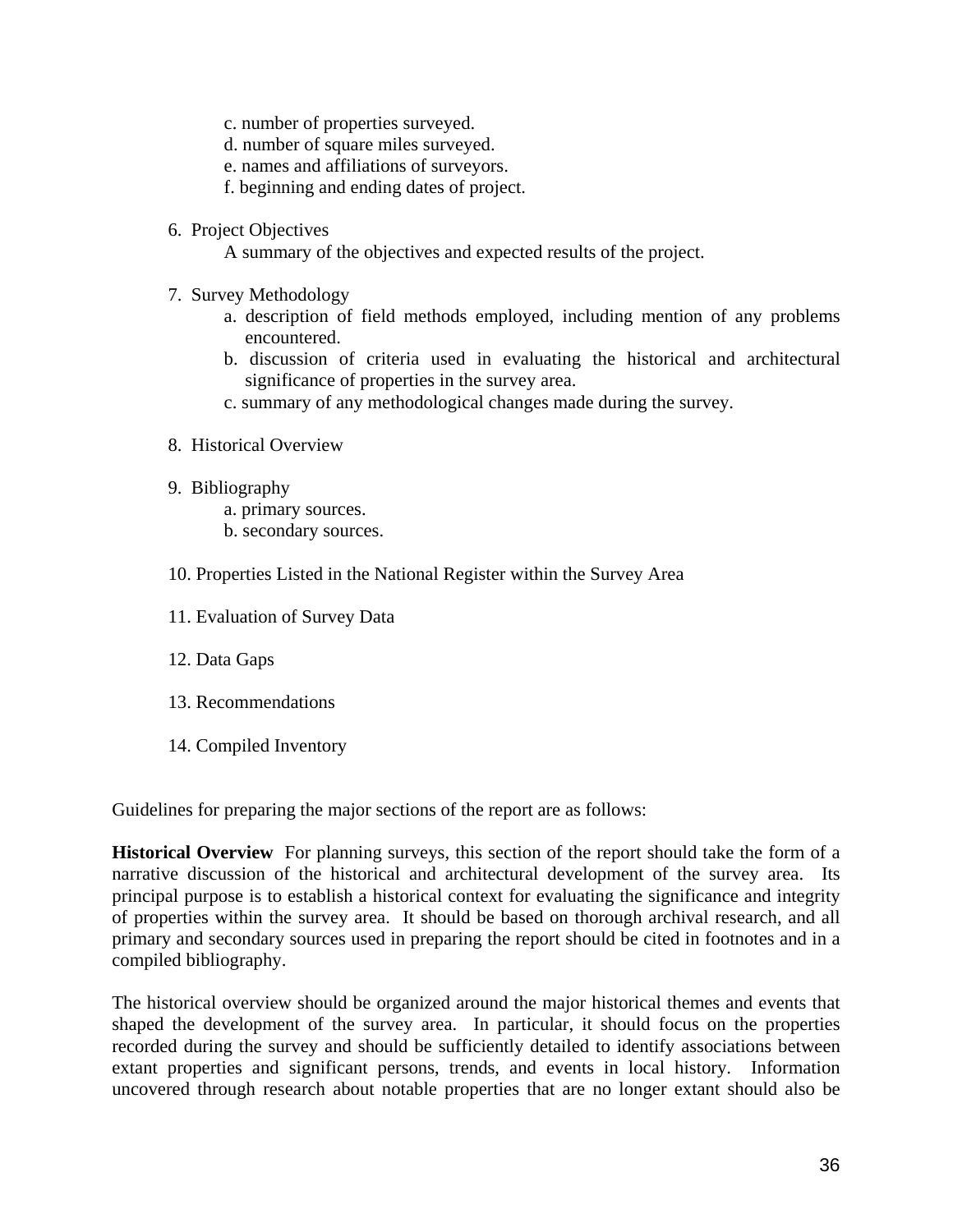presented, followed by an explanation of the historical trends or factors that led to their destruction.

The historical overview should not attempt to convey all recorded history about the project area from the beginning of time to the present. Rather, it should discuss research findings and present informed analysis in an effort to understand the significant properties, building types, and architectural styles that define the historical character of the survey area.

Topics that may be addressed in this section include:

- geographical setting of survey area (location, topography, and environmental characteristics)
- early recorded history (Native Americans, early European settlers, origins of town and place names)
- early development (establishment and incorporation of towns, population growth, initial phases of community development)
- public infrastructure (construction of government and public buildings such as county courthouses, city halls, and jails)
- economy (development of agriculture, commerce, and industry)
- transportation (use of natural waterways and construction of roads, canals, and railroads)
- religion (founding of churches and construction of religious buildings)
- education (construction of schools and libraries)
- ethnic and minority heritage (immigrants and African Americans)
- entertainment and recreation (theaters and fairgrounds)
- social activities (civic and fraternal organizations, festivals and events)
- significant persons
- landscapes (parks, tree-lined streetscapes, designed landscapes)
- important builders and architects.

*For Review and Compliance Surveys:* If no National Register-eligible properties were identified in the survey area, the historical overview should briefly summarize the development of the area and explain why significant properties are no longer extant.

**Bibliography** All primary and secondary sources used in preparing the historical overview should be listed in the bibliography.

**Planning and Grant-Funded Surveys** The bibliography should be divided into two major sections: primary sources and secondary sources. In some cases, it may be advisable to further divide primary sources by type (i.e., books, articles, manuscripts, maps, and so forth). All citations are required to be in the format specified by the *Chicago Manual of Style*, 14th edition.

**For Review and Compliance Surveys** If the project area includes archaeological resources, it is acceptable for bibliographical references to be in the format specified by the *American Antiquity* style guide.

Refer to Appendix D for examples of footnote and biographical form.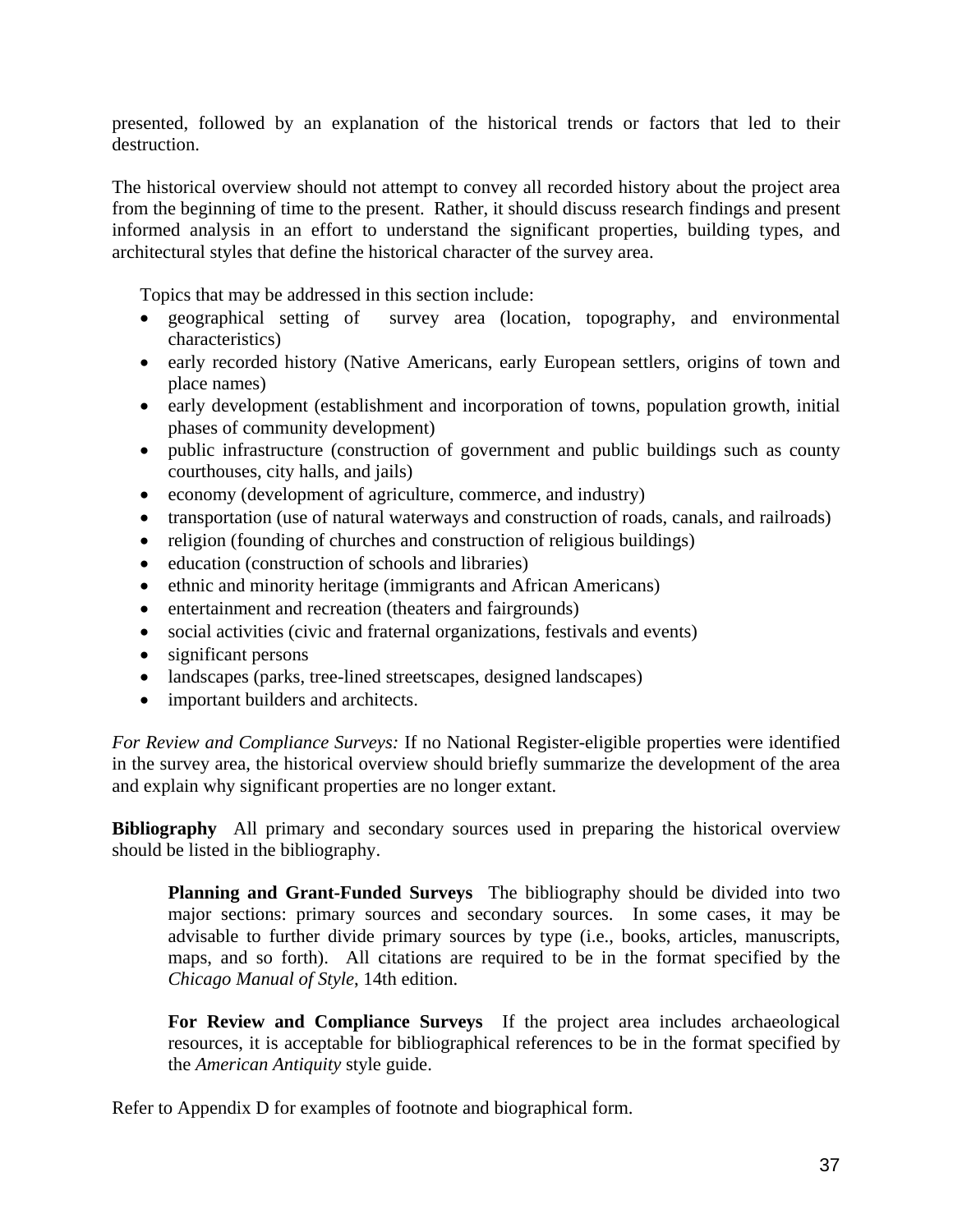**Properties Listed in the National Register within the Survey Area** At the beginning of the project, the SHPO will issue a complete list of properties in the survey area that are listed in the National Register with corresponding site numbers. This list should be included in the report in tabular format. For each property, the following information should be given:

Name of Property Address/Location Date Listed (for districts, include dates of boundary expansions, if applicable) National Register Information System (NRIS) Number SHPO-Assigned Survey Site Number

**Evaluation of Survey Data** For planning surveys, this section consists of a SHPO-issued list of properties and districts that have been determined eligible for the National Register of Historic Places or worthy of further investigation. This list is developed by the consultant and based on information gathered through fieldwork and research. During the final phases of the project, the consultant is responsible for submitting a tentative list of eligible properties to the SHPO. SHPO staff will review the consultant's recommendations and make final determinations of eligibility.

For review and compliance surveys, this section should include the list of properties recommended eligible for the National Register by the agency responsible for the undertaking.

The list of properties eligible for the National Register should be arranged by property type in the following order:

 Individually Eligible Properties Complexes of Historically or Physically Related Properties Multiple Property Submissions **Districts** 

Each property should be identified by its SHPO-assigned survey site number and its historical or common name. The National Register Criteria for Evaluation under which each property is eligible should also be listed.

Properties worthy of further investigation should be identified by survey site number and historical or common name. For each, a brief notation summarizing the reasons for which the property may be eligible and what additional information is necessary to make an accurate determination of eligibility should be listed.

**Recommendations** For planning surveys, this section should recommend steps to be taken to ensure the preservation of significant historic properties in the survey area. Existing or potential threats to historic resources should be identified. A list of properties that should receive priority for listing in the National Register may be included. Other issues to be discussed include opportunities for undertaking further preservation planning projects, strengthening local preservation programs, and establishing heritage tourism attractions.

*For Review and Compliance Surveys:* This section should outline the probable impacts of a proposed project on any historic properties within the area of potential effect. Suggestions for alternative methods for fulfilling the goals of the project with lessened effects on historic resources are encouraged.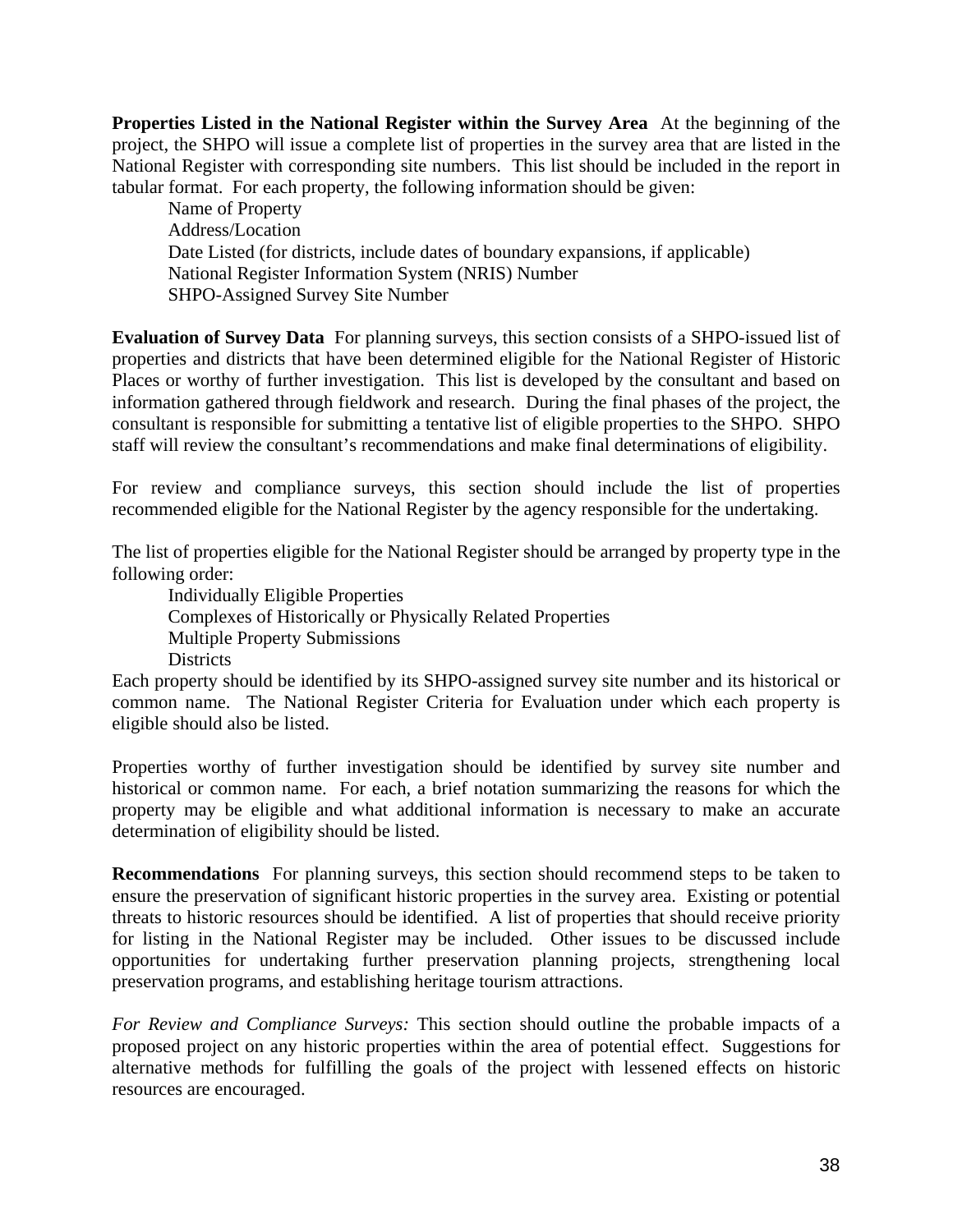**Compiled Inventory** The compiled inventory should consist of a list of sites recorded during the survey. For surveys of urban areas, the following information should be provided for each site listed:

 Site Number Address/Location Historic or Common Name of Property Historic Use Date of Construction Eligibility (for National Register or local designation)

# Example:

| <b>Site Number</b> | <b>Address</b>   | <b>Historic Name</b>       | <b>Historic Use</b> | Date      | <b>Eligibility</b>       |
|--------------------|------------------|----------------------------|---------------------|-----------|--------------------------|
| 1001               | 703 N. Main St.  | DuPree House               | single dwelling     | 1901      | <b>National Register</b> |
| 1002               | 705 N. Main St.  | James Wilson House         | single dwelling     | 1910 c.   | local designation        |
| 1003               | 707 N. Main St.  | <b>Bennett House</b>       | single dwelling     | 1910 c.   |                          |
| 1004               | 710 N. Main St.  | Comer's Grocery            | commercial          | 1919      | <b>National Register</b> |
| 1005               | 210 Wilson Ave.  | Matheson's Fabrics         | commercial          | 1925 c.   |                          |
| 1006               | 211 Wilson Ave.  | <b>First National Bank</b> | commercial          | 1914      | <b>National Register</b> |
| 1007               | 101 Depot St.    | S.A.L. Railroad Depot      | transportation      | 1903      | <b>National Register</b> |
| 1008               | 200 Depot St.    | <b>Easton Flour Mill</b>   | commercial          | 1940 c.   |                          |
| 1009               | 610 Edwards Ave. |                            | single dwelling     | 1895 c.   | local designation        |
| 1010               | 611 Edwards Ave. |                            | single dwelling     | 1900 c.   | local designation        |
| 1011               | 612 Edwards Ave. | Simms-Jones House          | single dwelling     | $1900c$ . |                          |
| 1012               | 614 Edwards Ave. |                            | single dwelling     | 1910c.    |                          |

For surveys of rural areas, sites should be grouped by USGS quad name and then by site number.

Example:

### Cordesville Quadrangle (no. 110)

| <b>Site Number</b> | <b>Historic Name</b>  | <b>Historic Use</b> | Date    | Eligibility              | <b>Address</b>                    |
|--------------------|-----------------------|---------------------|---------|--------------------------|-----------------------------------|
| 0001.00            | Lewisfield<br>$Plt$ . | single dwelling     | 1774 c. | <b>National Register</b> | ssr 791, E side, 2.5 mi S of      |
|                    | House                 |                     |         |                          | US52                              |
| 0001.01            | $Plt$<br>Lewisfield   | single dwelling     | 1920 c. | <b>National Register</b> | ssr 791, E side, 2.5 mi S of      |
|                    | cottage $#1$          |                     |         |                          | US52                              |
| 0001.02            | Plt.,<br>Lewisfield   | funerary            | 1774 c. | <b>National Register</b> | ssr 791, E side, 2.5 mi S of      |
|                    | cemetery              |                     |         |                          | US52                              |
| 0001.03            | Plt.,<br>Lewisfield   | funerary            | 19th c. | <b>National Register</b> | ssr $791$ , E side, $2.5$ mi S of |
|                    | black cemetery        |                     |         |                          | US52                              |
| 0001.04            | Plt.,<br>Lewisfield   | single dwelling     | 1930 c. | <b>National Register</b> | ssr 791, E Side, 2.5 mi S of      |
|                    | cottage $#2$          |                     |         |                          | US52                              |
| 0001.05            | $Plt$<br>Lewisfield   | single dwelling     | 1930 c. | <b>National Register</b> | ssr $791$ , E side, $2.5$ mi S of |
|                    | gate lodge            |                     |         |                          | US52                              |
| 0002               | Bill<br>Augustine     | single dwelling     | 1920 c. |                          | SC402, W side, 0.2 mi SE of       |
|                    | house                 |                     |         |                          | ssr376                            |
| 0003               | Augustine's Store     | commercial          | 1925 c. |                          | $SC402$ , W side, 0.3 mi SE of    |
|                    |                       |                     |         |                          | ssr376                            |
| 0004               | unidentified house    | single dwelling     | 1925 c. |                          | $SC402$ , E side, 0.3 mi SE of    |
|                    |                       |                     |         |                          | ssr376                            |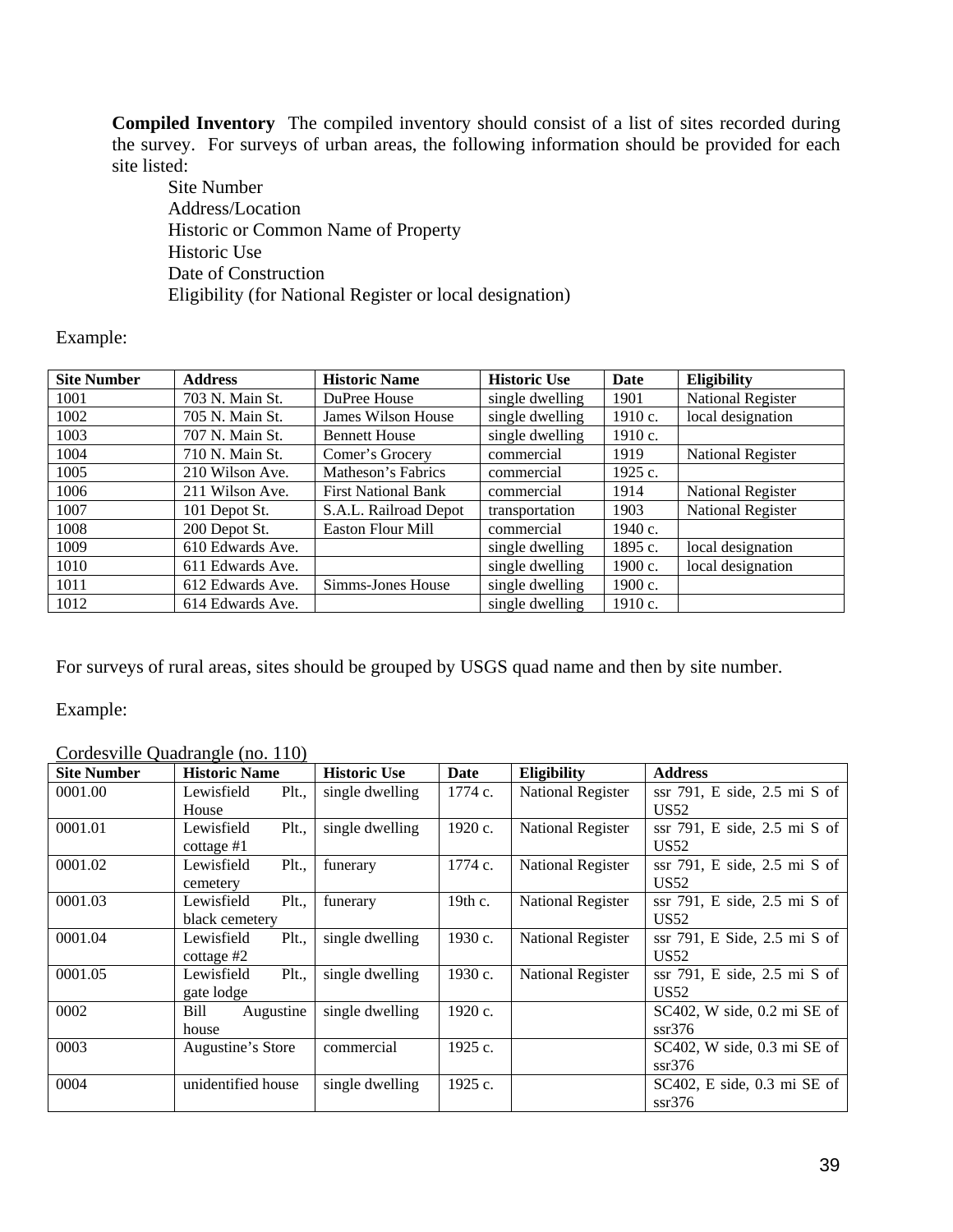| 0005 | Baxley's Store         | commercial      | 1920 c. | local designation        | $SC402$ , E side, 0.2 mi SE of |
|------|------------------------|-----------------|---------|--------------------------|--------------------------------|
|      |                        |                 |         |                          | ssr376                         |
| 0006 | unidentified house     | single dwelling | 1930 c. |                          | $SC402$ , E side, 0.2 mi SE of |
|      |                        |                 |         |                          | ssr376                         |
| 0007 | station.<br>gas        | commercial      | 1940 c. |                          | $SC402$ , W side, 0.2 mi SE of |
|      | unidentified           |                 |         |                          | ssr376                         |
| 0008 | Cordesville School     | educational     | 1925c.  | National Register        | SC402, NW corner of its int.   |
|      |                        |                 |         |                          | w/ssr376                       |
| 0009 | Mitchum<br>Oney        | single dwelling | 1920 c. | local designation        | SC402 vic., E side, 0.1 mi S   |
|      | house                  |                 |         |                          | of $s$ sr $448$                |
| 0010 | <b>Bartholomew</b>     | single dwelling | 1835 c. | <b>National Register</b> | $SC402$ vic., E side, 0.1 mi S |
|      | Gaillard house         |                 |         |                          | of $s$ sr $448$                |
| 0011 | Plt.<br>Buck Hall      | single dwelling | 1825 c. | <b>National Register</b> | SC402 vic., NW corner of       |
|      | summer house           |                 |         |                          | int. $w/ssr359$                |
| 0012 | unidentified house     | single dwelling | 1915 c. |                          | $ssr359$ , S side, 0.3 mi W of |
|      |                        |                 |         |                          | SC <sub>402</sub>              |
| 0013 | <b>Moses</b><br>Foster | single dwelling | 1910c.  | local designation        | ssr359 vic., N side, 1.7 mi W  |
|      | house                  |                 |         |                          | of $SC402$                     |

# Berthera Quadrangle (no. 032)

| 0014 | unidentified house | single dwelling | 1920c.  |                          | $ssr42$ vic., N side, 0.3 mi E of  |
|------|--------------------|-----------------|---------|--------------------------|------------------------------------|
|      |                    |                 |         |                          | Isop Rd.                           |
| 0015 | Wilson<br>Faulk    | single dwelling | 1925c.  |                          | ssr48 vic., W side, 0.7 mi E       |
|      | house              |                 |         |                          | of $sr125$                         |
| 0016 | G.B. Davis house   | single dwelling | 1905 c. | local designation        | $s$ sr48 vic., E side, 0.7 mi E of |
|      |                    |                 |         |                          | ssr125                             |
| 0017 | Pritchard Hall     | single dwelling | 1912    | <b>National Register</b> | ssr48 vic., W side, 0.5 mi E       |
|      |                    |                 |         |                          | of $sr125$                         |
| 0018 | Richard<br>Mast    | single dwelling | 1910c.  |                          | $sr125$ , E side, 0.1 mi S of      |
|      | house              |                 |         |                          | $s$ sr48                           |
| 0019 | Murphy house       | single dwelling | 1910c.  |                          | $sr125$ , E side, 0.2 mi S of      |
|      |                    |                 |         |                          | $ss + 48$                          |

# Shulerville Quadrangle (no. 475)

| 0017    | Lewis<br>Clayton    | single dwelling | 1927    | <b>National Register</b> | ssr49, W side, $0.4$ mi N of       |
|---------|---------------------|-----------------|---------|--------------------------|------------------------------------|
|         | House               |                 |         |                          | int. $w/ssr707$                    |
| 0018.00 | New Hope Church     | religious       | 1943    |                          | $sr49$ , W side, 0.4 mi S of int.  |
|         |                     |                 |         |                          | w/ssr707                           |
| 0018.01 | New Hope Meth.      | funerary        | 1875 c. |                          | $ssr49$ , W side, 0.4 mi S of int. |
|         | Cemetery            |                 |         |                          | w/ssr707                           |
| 0019    | Palmerville<br>Post | gov't./public   | 1900 c. | <b>National Register</b> | $ssr49$ vic., W side, 0.2 mi S     |
|         | Office              |                 |         |                          | of $SC45$                          |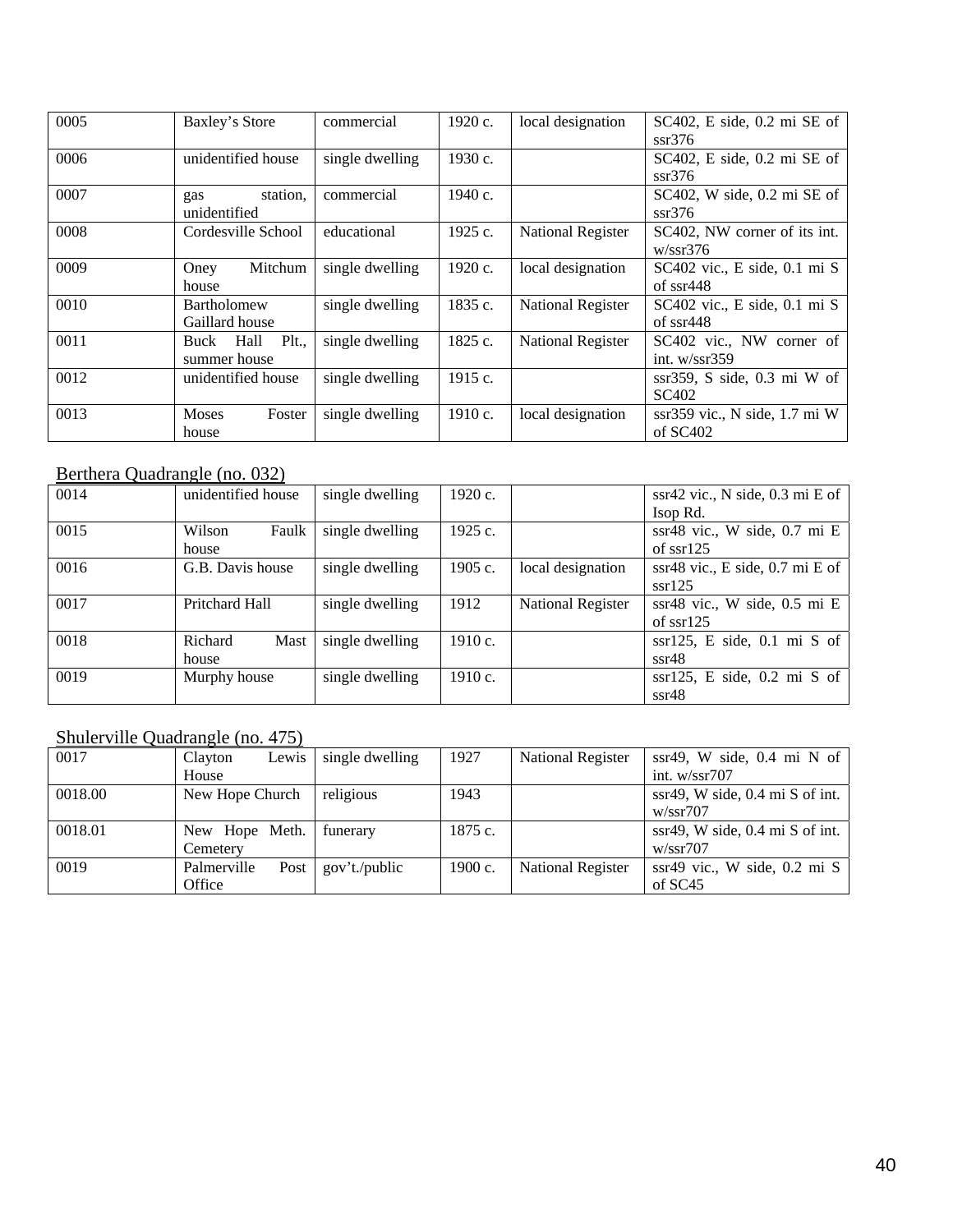### **IX. Professional Standards and Qualifications for Consultants**

The SHPO follows the Secretary of the Interior's Professional Qualification Standards, which are used by the National Park Service and published in the Code of Federal Regulations, 36 CFR Part 61. The qualifications specify the minimum education and experience a person must have to perform identification, evaluation, registration, and treatment activities. Consultants who conduct architectural and historic resources surveys are required to meet the professional qualification standards in at least one of the following disciplines:

**History:** The minimum professional qualifications in history are a graduate degree in history or a closely related field; or a bachelor's degree in history or closely related field plus one of the following:

1. At least two years of full-time experience in research, writing, teaching, interpretation, or other demonstrable professional activity with an academic institution, historical organization or agency, museum, or other professional institution; or

2. Substantial contribution through research and publication to the body of scholarly knowledge in the field of history.

**Architectural History:** The minimum professional qualifications in architectural history are a graduate degree in architectural history, art history, historic preservation, or closely related field, with coursework in American architectural history; or a bachelor's degree in architectural history, art history, historic preservation, or closely related field plus one of the following:

1. At least two years of full-time experience in research, writing, or teaching in American architectural history or restoration architecture with an academic institution, historical organization or agency, museum, or other professional institution; or

2. Substantial contribution through research and publication to the body of scholarly knowledge in the field of American architectural history.

The SHPO maintains a list of consultants who work in South Carolina and meet the Secretary's Professional Qualification Standards. This list is updated every six months and is available upon request, or online at: <http://shpo.sc.gov/programs/professionals/>.

The SHPO urges managers of survey projects to give careful consideration to a consultant's experience and record of accomplishment when reviewing project proposals. One of the best indicators of a consultant's ability to take on a new project is a demonstrated record of success with similar projects.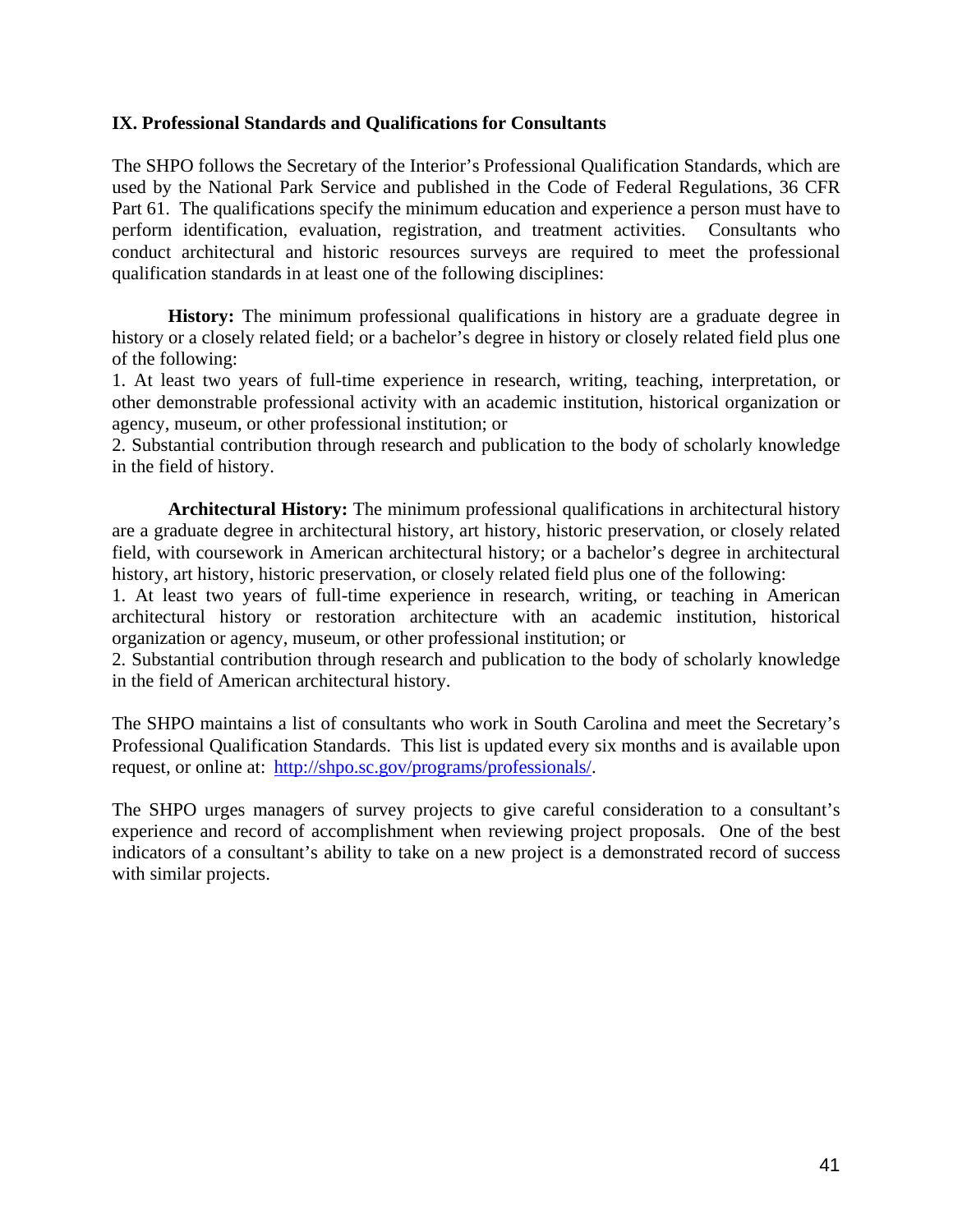# **X. Federal Legislation and Regulations**

The following federal legislation provides legal mandate for the work of the South Carolina SHPO: the National Historic Preservation Act of 1966 (as amended); Executive Order 11593; the National Environmental Policy Act of 1966; and the regulations promulgated by the Department of the Interior (36 CFR 60, 36 CFR 63, and 36 CFR 66) and the Advisory Council on Historic Preservation (36 CFR 800). The South Carolina SHPO was created in 1969 to implement the statewide preservation program described in Section 101 of the National Historic Preservation Act. 36 CFR 61.2 outlines the SHPO's responsibilites in managing and administering this program.

# **XI. Federal Standards**

Surveys of historic properties funded through federal grants must meet the standards for identification and evaluation set by the National Park Service, U.S. Department of the Interior. These standards are outlined in Archaeology and Historic Preservation: Secretary of the Interior's Standards and Guidelines Published in the Federal Register, Vol. 48, No. 190, September 29, 1983. Guidance for conducting surveys is found in *Guidelines for Local Surveys: A Basis for Preservation Planning* (National Register Bulletin 24; rev. ed., 1985). It is recommended reading for all survey sponsors and consultants, available online at: <http://www.cr.nps.gov/nr/publications/bulletins/nrb24>.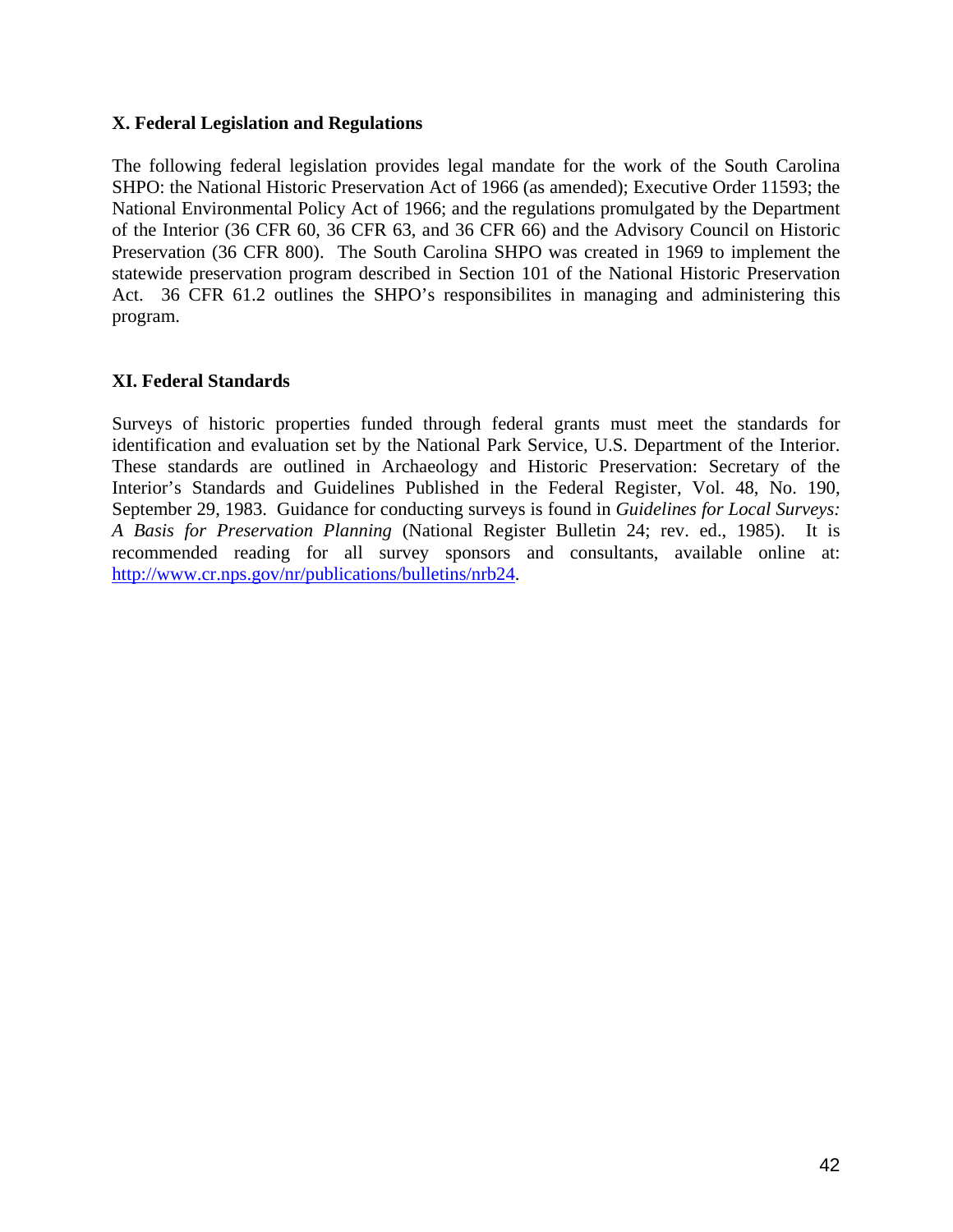# **Appendix A: Federal Information Processing Standards (FIPS) Codes for South Carolina Counties**

| Abbeville       | 01 |
|-----------------|----|
| Aiken           | 03 |
| Allendale       | 05 |
| Anderson        | 07 |
| Bamberg         | 09 |
| <b>Barnwell</b> | 11 |
| <b>Beaufort</b> | 13 |
| <b>Berkeley</b> | 15 |
| Calhoun         | 17 |
| Charleston      | 19 |
| Cherokee        | 21 |
| Chester         | 23 |
| Chesterfield    | 25 |
| Clarendon       | 27 |
| Colleton        | 29 |
| Darlington      | 31 |
| Dillon          | 33 |
| Dorchester      | 35 |
| Edgefield       | 37 |
| Fairfield       | 39 |
| Florence        | 41 |
| Georgetown      | 43 |
| Greenville      | 45 |
| Greenwood       | 47 |
| Hampton         | 49 |
| Horry           | 51 |
| Jasper          | 53 |
| Kershaw         | 55 |
| Lancaster       | 57 |
| Laurens         | 59 |
| Lee             | 61 |
| Lexington       | 63 |
| McCormick       | 65 |
| Marion          | 67 |
| Marlboro        | 69 |
| Newberry        | 71 |
| Oconee          | 73 |
| Orangeburg      | 75 |
| Pickens         | 77 |
| Richland        | 79 |
| Saluda          | 81 |
| Spartanburg     | 83 |
| Sumter          | 85 |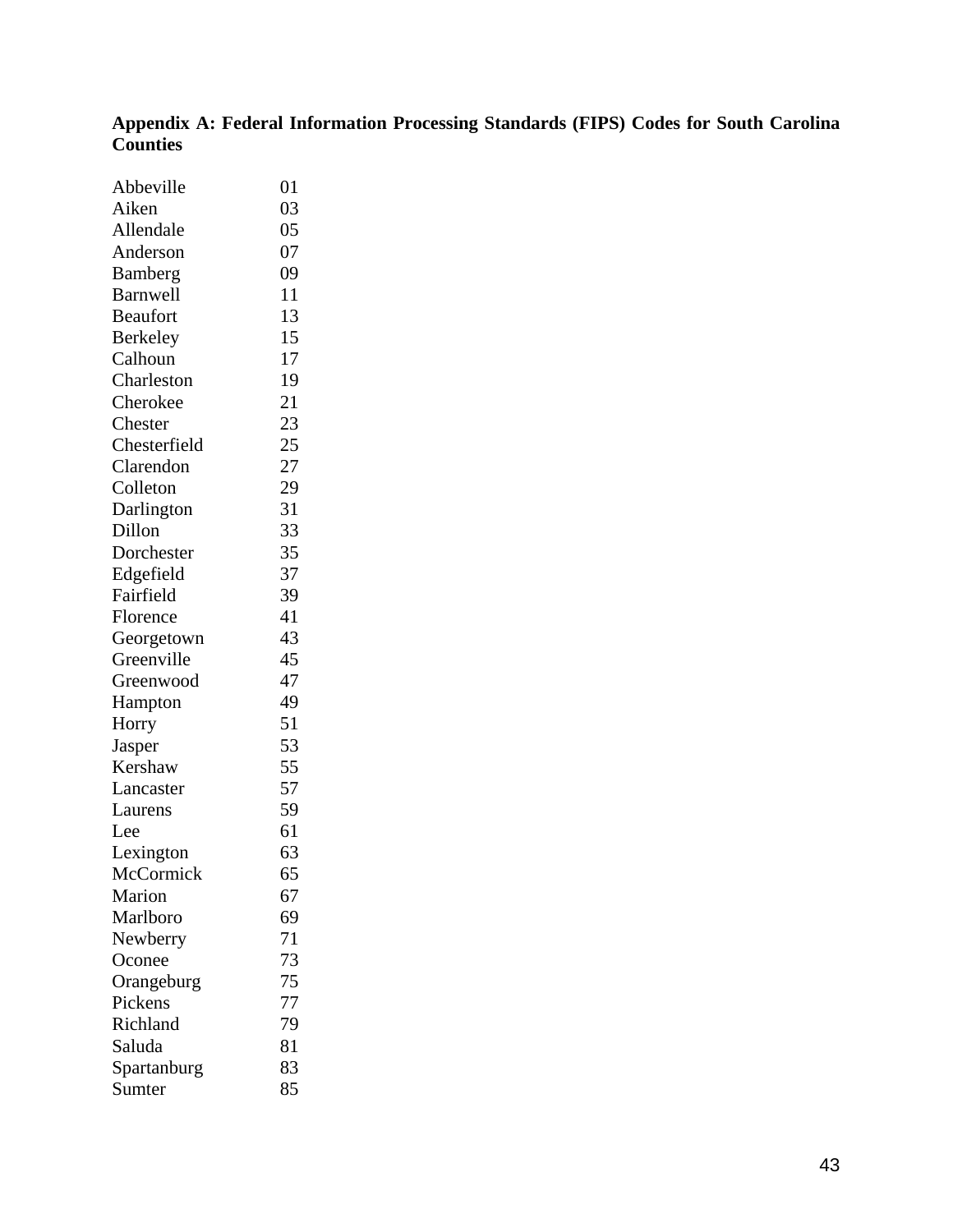| Union        | 87 |
|--------------|----|
| Williamsburg | 89 |
| York         | 91 |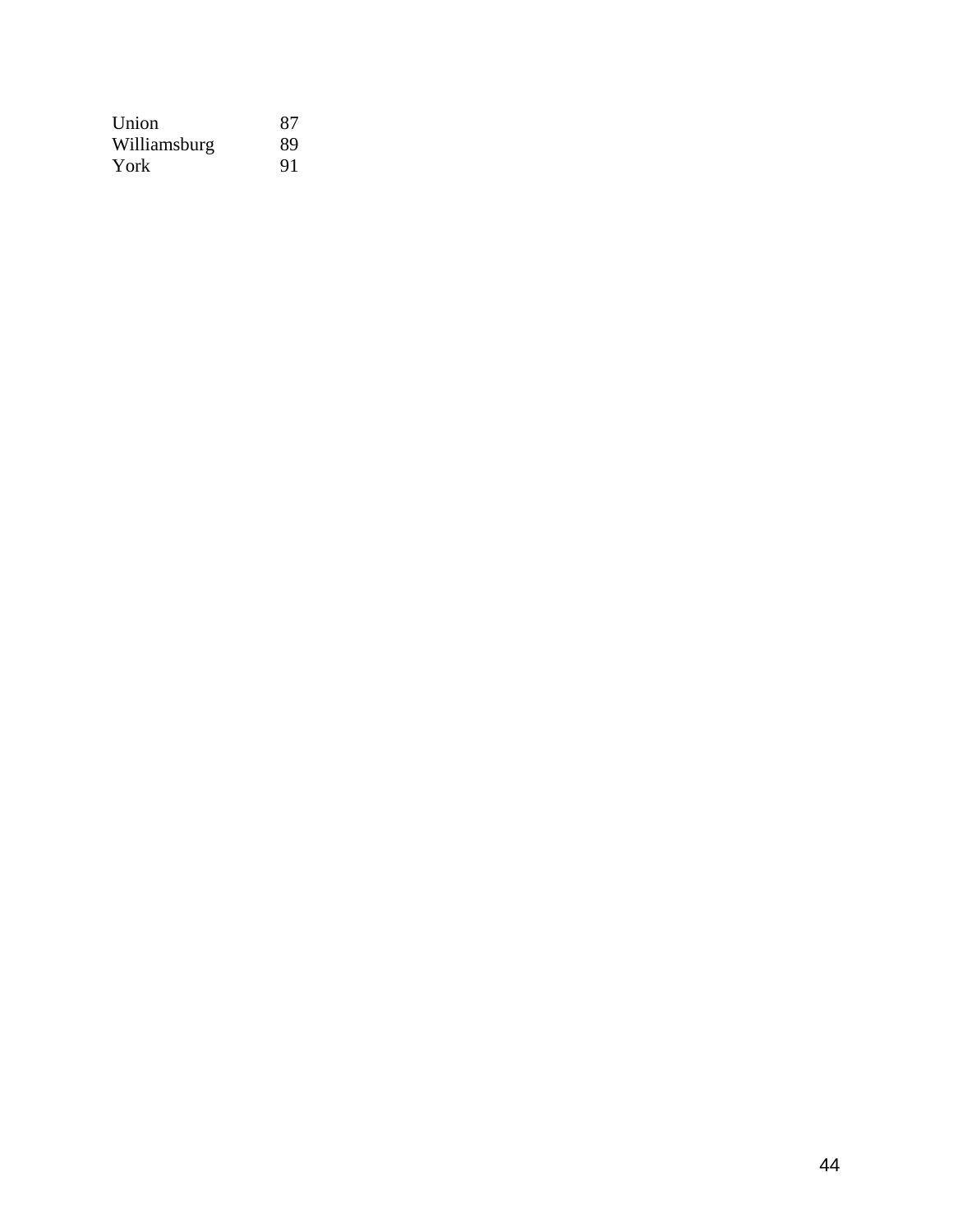# **Appendix B: South Carolina USGS Topographic Quad Sheet Codes**

| Abbeville East              | 001 | Calfpen Bay          | 068 |
|-----------------------------|-----|----------------------|-----|
| Abbeville West              | 002 | Calhoun Creek        | 069 |
| Adams Run                   | 003 | Calhoun Falls        | 070 |
| Adrian                      | 004 | Camden North         | 071 |
| Aiken                       | 005 | Camden South         | 072 |
| Aiken NW                    | 006 |                      | 073 |
|                             |     | Cameron              |     |
| Allendale                   | 007 | Campobello           | 074 |
| Anderson North              | 008 | Cape Romain          | 075 |
| Anderson South              | 009 | Capers Inlet         | 076 |
| Andrews                     | 010 | Carlisle             | 077 |
| Angelus                     | 011 | Carlisle SE          | 078 |
| Antioch                     | 012 | Carvers Bay          | 079 |
| Antreville                  | 013 | Cash                 | 080 |
| Armenia                     | 014 | Cashiers             | 081 |
| Augusta East                | 015 | Cassatt              | 082 |
| Avalon                      | 016 | Catawba              | 083 |
| Awendaw                     | 017 | Catawba NE           | 084 |
| Bamberg                     | 018 | Cedar Creek          | 085 |
| Barnwell                    | 019 |                      | 086 |
|                             |     | Centenary            |     |
| <b>Barr Lake</b>            | 020 | Chapin               | 087 |
| Barton                      | 021 | Chappells            | 088 |
| Batesburg                   | 022 | Charleston           | 089 |
| <b>Baton Rouge</b>          | 023 | Chennault            | 090 |
| Bayboro                     | 024 | Cheraw               | 091 |
| <b>Beaufort</b>             | 025 | Chesnee              | 092 |
| Belmont                     | 026 | Chester              | 093 |
| <b>Belton East</b>          | 027 | Chesterfield         | 094 |
| <b>Belton West</b>          | 028 | Chicora              | 095 |
| <b>Bennetts Point</b>       | 029 | Clarks Hill          | 096 |
| <b>Bennettsville North</b>  | 030 | Clear Pond           | 097 |
| <b>Bennettsville South</b>  | 031 | Clemson              | 098 |
|                             | 032 |                      |     |
| Bethera                     |     | Cleveland            | 099 |
| Bethune                     | 033 | Clinton              | 100 |
| Bethune NW                  | 034 | Clio                 | 101 |
| Bingham                     | 035 | Clover               | 102 |
| <b>Bishopville</b>          | 036 | Clubhouse Crossroads | 103 |
| <b>Bishopville West</b>     | 037 | Cokesbury            | 104 |
| <b>Black Creek</b>          | 038 | Colliers             | 105 |
| <b>Blacksburg North</b>     | 039 | Columbia North       | 106 |
| <b>Blacksburg South</b>     | 040 | Congaree             | 107 |
| Blackstock                  | 041 | Conway               | 108 |
| Blackville                  | 042 | Coosawhatchie        | 109 |
| Blair                       | 043 | Cordesville          | 110 |
| Blakely                     | 044 | Cordova              | 111 |
| <b>Blue Springs Landing</b> | 045 | Cottageville         | 112 |
| Bluffton                    | 046 | Cowpens              | 113 |
|                             |     |                      |     |
| Blythewood                  | 047 | Crocketville         | 114 |
| <b>Boiling Spgs South</b>   | 048 | Cross                | 115 |
| Bonneau                     | 049 | Cross Anchor         | 116 |
| Bowman                      | 050 | Cross Hill           | 117 |
| <b>Bradley</b>              | 051 | Cummings             | 118 |
| <b>Branchville North</b>    | 052 | Dacusville           | 119 |
| <b>Branchville South</b>    | 053 | Dale                 | 120 |
| <b>Brevard</b>              | 054 | Dalzell              | 121 |
| <b>Brier Creek Landing</b>  | 055 | Darlington East      | 122 |
| <b>Brighton</b>             | 056 | Darlington West      | 123 |
| <b>Britton Neck</b>         | 057 | Delmar               | 124 |
| <b>Brogdon</b>              | 058 | Denmark              | 125 |
| Brookgreen                  | 059 | Denny                | 126 |
| Bucksville                  | 060 | Diggs                | 127 |
|                             |     |                      |     |
| <b>Bull Island</b>          | 061 | Dillon East          | 128 |
| <b>Bull Pond</b>            | 062 | Dillon West          | 129 |
| <b>Burtons Ferry Ldg</b>    | 063 | Dongola              | 130 |
| <b>Bush River</b>           | 064 | Dovesville           | 131 |
| <b>Butlers Bay</b>          | 065 | Drake                | 132 |
| Cainhoy                     | 066 | Due West             | 133 |
| Calabash                    | 067 | Duford               | 134 |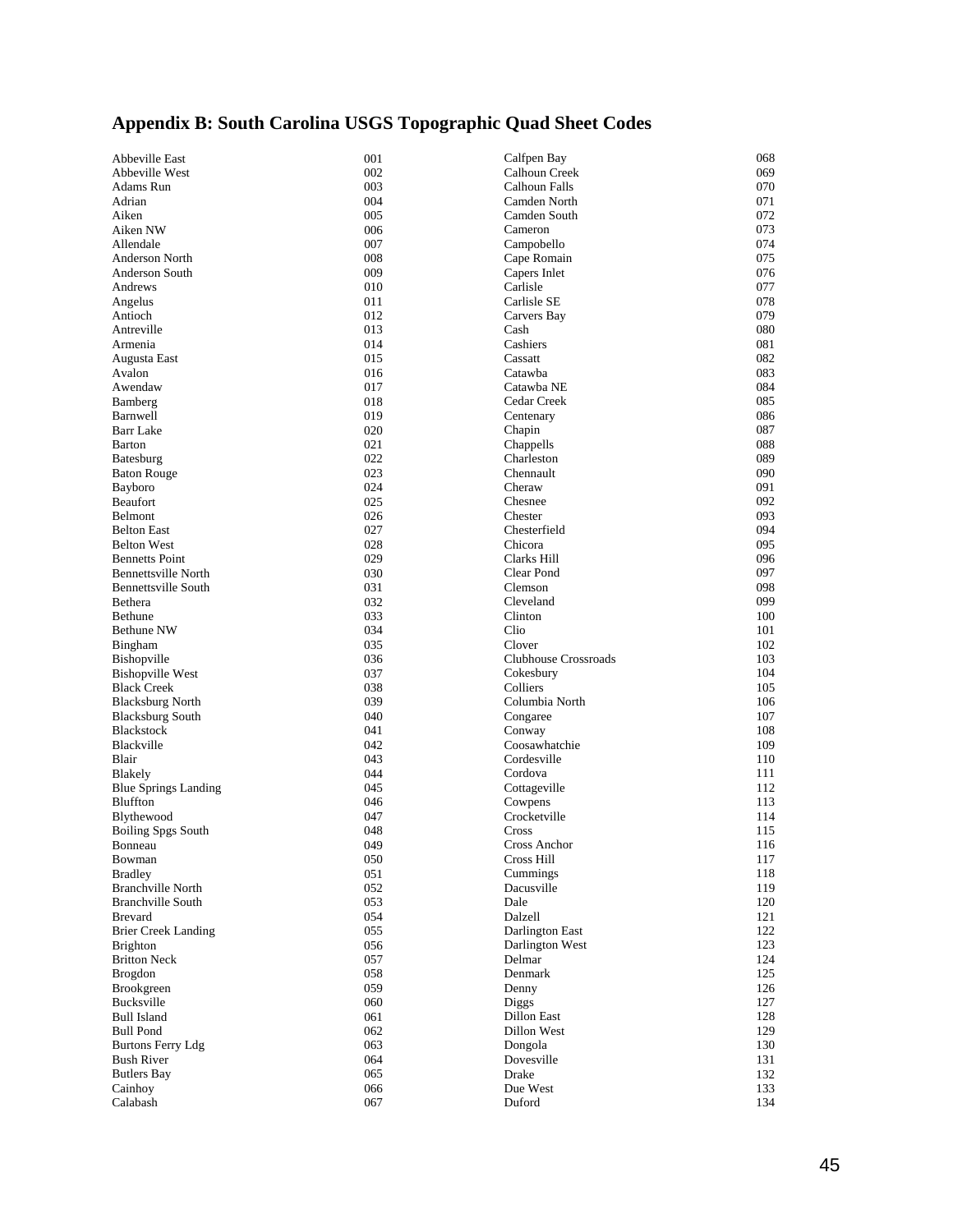| Dyson                      | 135 | Greeleyville             | 205 |
|----------------------------|-----|--------------------------|-----|
| Eadytown                   | 136 | Green Pond               | 206 |
| Easley                     | 137 | Greenville               | 207 |
| Eastatoe Gap               | 138 | Greenwood                | 208 |
| Eastover                   | 139 | Greer                    | 209 |
| Edgefield                  | 140 | Gresham                  | 210 |
| Edgemore                   | 141 | Grover                   | 211 |
| <b>Edisto Beach</b>        | 142 | Hammond                  | 213 |
| Edisto Island              | 143 | Hampton                  | 214 |
| Effingham                  | 144 | Hand                     | 215 |
| Ehrhardt                   | 145 | Hardeeville              | 216 |
| Elgin                      | 146 | Hardeeville NW           | 217 |
| Elliott                    | 147 | Harleys Millpond         | 218 |
| Elloree                    | 148 | Harleyville              | 219 |
| Emory                      | 149 | Hartsville North         | 220 |
| Enoree                     | 150 | Hartsville South         | 221 |
| Eutawville                 | 151 | Hartwell Dam             | 222 |
| Evans                      | 152 | Hartwell NE              | 223 |
| Evergreen                  | 153 | Heardmont                | 224 |
| Fair Bluff                 | 154 | <b>Heath Springs</b>     | 225 |
| Fair Play                  | 155 | <b>Hebron Crossroads</b> | 226 |
| Fairfax                    | 156 | Hendersonville           | 227 |
| <b>Fairview Crossroads</b> | 157 | Henry                    | 228 |
| Felderville                | 158 | <b>Hickory Grove</b>     | 229 |
| Fenwick                    | 159 | <b>Hickory Tavern</b>    | 230 |
| Filbert                    | 160 | Hilton Head              | 231 |
| Fingerville East           | 161 | <b>Hollow Creek</b>      | 232 |
| Fingerville West           | 162 | Holly Hill               | 233 |
| <b>Five Forks</b>          | 163 | <b>Holly Springs</b>     | 234 |
| Flint Hill                 | 164 | Honea Path               | 235 |
| <b>Florence East</b>       | 165 | Honey Hill               | 236 |
| <b>Florence West</b>       | 166 | Hornsboro                | 237 |
| Foreston                   | 167 | Horry                    | 238 |
| Fork                       | 168 | Huger                    | 239 |
| <b>Fork Shoals</b>         | 169 | Indian Camp Branch       | 240 |
| Fort Jackson North         | 170 | Indiantown               | 241 |
| Fort Jackson South         | 171 | Inman                    | 242 |
| Fort Lawn                  | 172 | Irmo                     | 243 |
| Fort Mill                  | 173 | Irmo NE                  | 244 |
| Fort Motte                 | 174 | Islandton                | 245 |
| Fort Moultrie              | 175 | Iva                      | 246 |
| Fort Pulaski               | 176 | Jackson                  | 247 |
| Fountain Inn               | 177 | Jacksonboro              | 248 |
| Fowler                     | 178 | James Island             | 249 |
| Foxtown                    | 179 | Jamestown                | 250 |
| Friendship                 | 180 | Jasper                   | 251 |
| Fripps Inlet               | 181 | Jefferson                | 252 |
| Frogmore                   | 182 | Jefferson NE             | 253 |
| Furman                     | 183 | Jenkinsville             | 254 |
| Gaddysville                | 184 | Joanna                   | 255 |
| Gadsden                    | 185 | Johns                    | 256 |
| Gaffney                    | 186 | Johns Island             | 257 |
| Galivants Ferry            | 187 | Johnsonville             | 258 |
| Gaston                     | 188 | Johnston                 | 259 |
| Gastonia South             | 189 | Jonesville               | 260 |
| Georgetown North           | 190 | Jordan                   | 261 |
| Georgetown South           | 191 | Kellehan Crossroads      | 267 |
| Ghio                       | 192 | Kellytown                | 263 |
| Gibson                     | 193 | Kelton                   | 264 |
| Gifford                    | 194 | Kershaw                  | 265 |
| Gilbert                    | 195 | Kiawah Island            | 266 |
| Girard                     | 196 | Kildare, GA              | 267 |
| Girard NE                  | 197 | Kilsock Bay              | 268 |
| Girard NW                  | 198 | Kings Creek              | 269 |
| Glenn Springs              | 199 | Kings Mountain           | 270 |
| Good Hope                  | 200 | Kingstree                | 271 |
| Goretown                   | 201 | Kirksey                  | 272 |
| Graniteville               | 202 | Kitchings Mill           | 273 |
| Grays                      | 203 | Kittredge                | 274 |
| <b>Great Falls</b>         | 204 | La France                | 275 |
|                            |     |                          |     |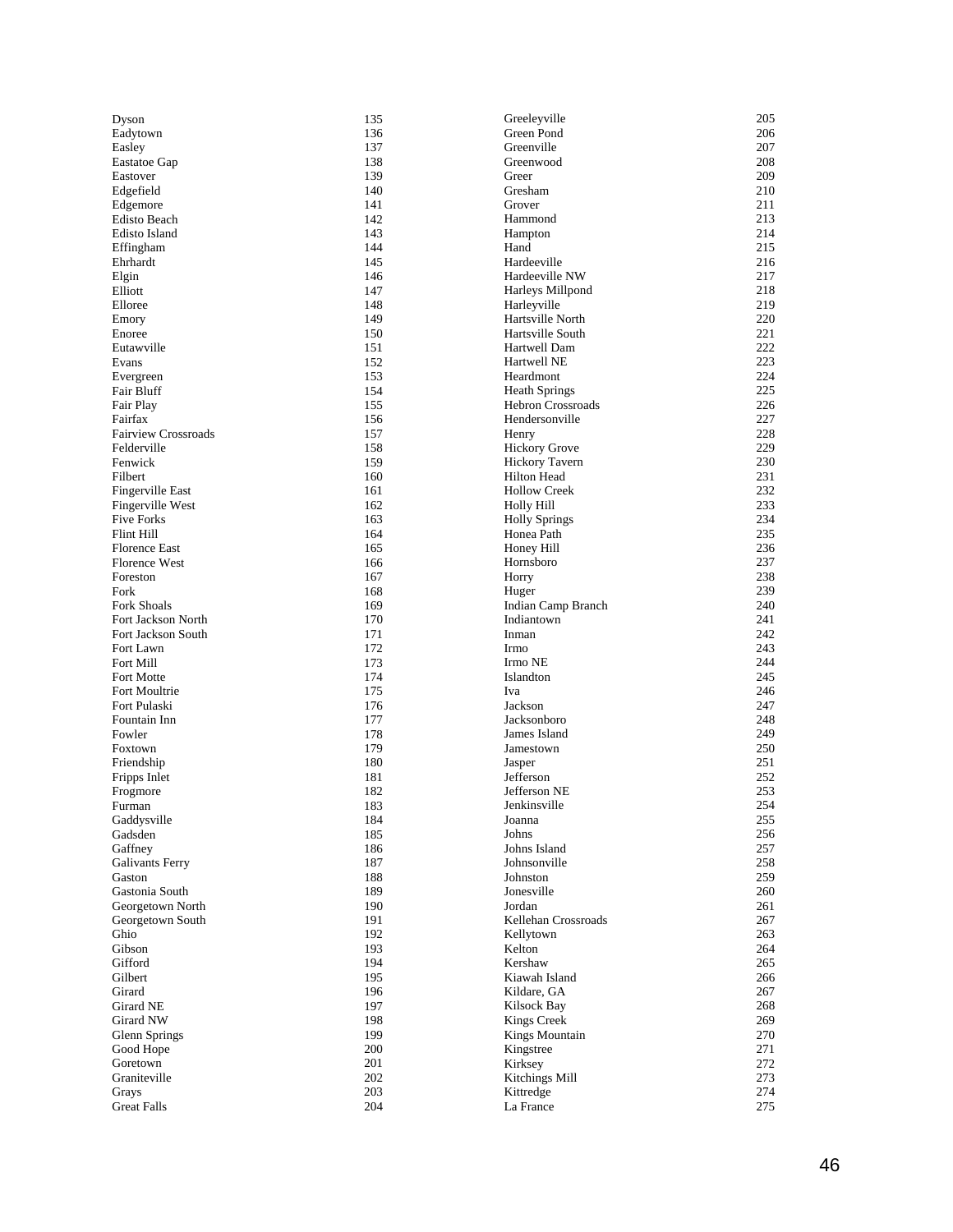| Ladson               | 276 | Mount Pisgah              | 347 |
|----------------------|-----|---------------------------|-----|
| Lake City East       | 277 | Mullins                   | 348 |
| Lake City West       | 278 | Myrtle Beach              | 349 |
| Lake Murray East     | 279 | New Ellenton              | 350 |
| Lake Murray West     | 280 | New Ellenton SE           | 351 |
| Lake Robinson        | 281 | New Ellenton SW           | 352 |
| Lake View            | 282 | Newberry East             | 353 |
| Lake Wylie           | 283 | Newberry NW               | 354 |
| Lamar                | 284 | Newberry West             | 355 |
| Lancaster            | 285 | Neyles                    | 356 |
| Lancaster SE         | 286 | Nichols                   | 357 |
| Landrum              | 287 | Ninety Six                | 358 |
| Latimer              | 288 | Nixonville                | 359 |
| Latta                | 289 | North                     | 360 |
| Laurel Bay           | 290 | North Augusta             | 361 |
| Laurens North        | 291 | North Charleston          | 362 |
| Laurens South        | 292 | North Island              | 363 |
| Lavonia              | 293 | Norway East               | 364 |
| Lebanon              | 294 | Norway West               | 365 |
| Leeds                | 295 | Oak Grove                 | 366 |
| Leesburg             | 296 | Oakway                    | 367 |
| Legareville          | 297 | Oakwood                   | 368 |
| Lexington            | 298 | Ocean Bay                 | 369 |
| Liberty              | 299 | Ocean Forest              | 370 |
| Liberty Hill         | 300 | Olanta                    | 371 |
| Limehouse            | 301 | Olar                      | 372 |
| Limestone            | 302 | Old Pickens               | 373 |
| Lincolnton           | 303 | Olin                      | 374 |
| Little Mountain      | 304 | Ora                       | 375 |
| Little River         | 305 | Orangeburg North          | 376 |
| Lockhart             | 306 | Orangeburg South          | 377 |
| Lodge                | 307 | Osborn                    | 378 |
| Lone Star            | 308 | Oswego                    | 379 |
| Long Branch          | 309 | Outland                   | 380 |
| Longs                | 310 | Owdoms                    | 381 |
| Longtown             | 311 | Pacolet                   | 382 |
| Loris                | 312 | Pacolet Mills             | 383 |
| Lowndesville         | 313 | Pageland                  | 384 |
| Lowrys               | 314 | Pamplico North            | 385 |
| Lucknow              | 315 | Pamplico South            | 386 |
| Lugoff               | 316 | Paris Mountain            | 387 |
| Lynchburg            | 317 | Parksville                | 388 |
| Magnolia Beach       | 318 | Parris Island             | 389 |
| Manning              | 319 | Patrick                   | 390 |
| Maple Cane Swamp     | 320 | Paxville                  | 391 |
| Marion               | 321 | Peedee                    | 392 |
| Martin               | 322 | Pelham                    | 393 |
| Martinez             | 323 | Pelion East               | 394 |
| Mauldin              | 324 | Pelzer                    | 395 |
| Mayesville           | 325 | <b>Philson Crossroads</b> | 397 |
| McClellanville       | 326 | Pickens                   | 398 |
| McColl               | 327 | Piercetown                | 399 |
| McCormick            | 328 | Pineland                  | 400 |
| McPhersonville       | 329 | Pineville                 | 401 |
| Mechanic Hill        | 330 | Pinewood                  | 402 |
| Messers Pond         | 332 | Pireway                   | 403 |
| Middendorf           | 333 | Plantersville             | 404 |
| Midway               | 334 | Plum Branch               | 405 |
| Millet               | 335 | Poinsett State Park11     | 406 |
| Mills Bay            | 336 | Pomaria                   | 407 |
| Minim Island         | 337 | Pond Branch               | 408 |
| Minturn              | 338 | Port Wentworth            | 409 |
| <b>Moncks Corner</b> | 339 | Pringletown               | 410 |
| Monetta              | 340 | Pritchardville            | 411 |
| Mont Clare           | 341 | Privateer                 | 412 |
| Moore                | 342 | Prospect Crossroads       | 413 |
| Morven East          | 343 | Prosperity                | 414 |
| Morven West          | 344 | Rabon Crossroads          | 415 |
| Mount Crogan         | 345 | Rainy Mountain            | 416 |
| Mount Holly          | 346 | Ravenel                   | 417 |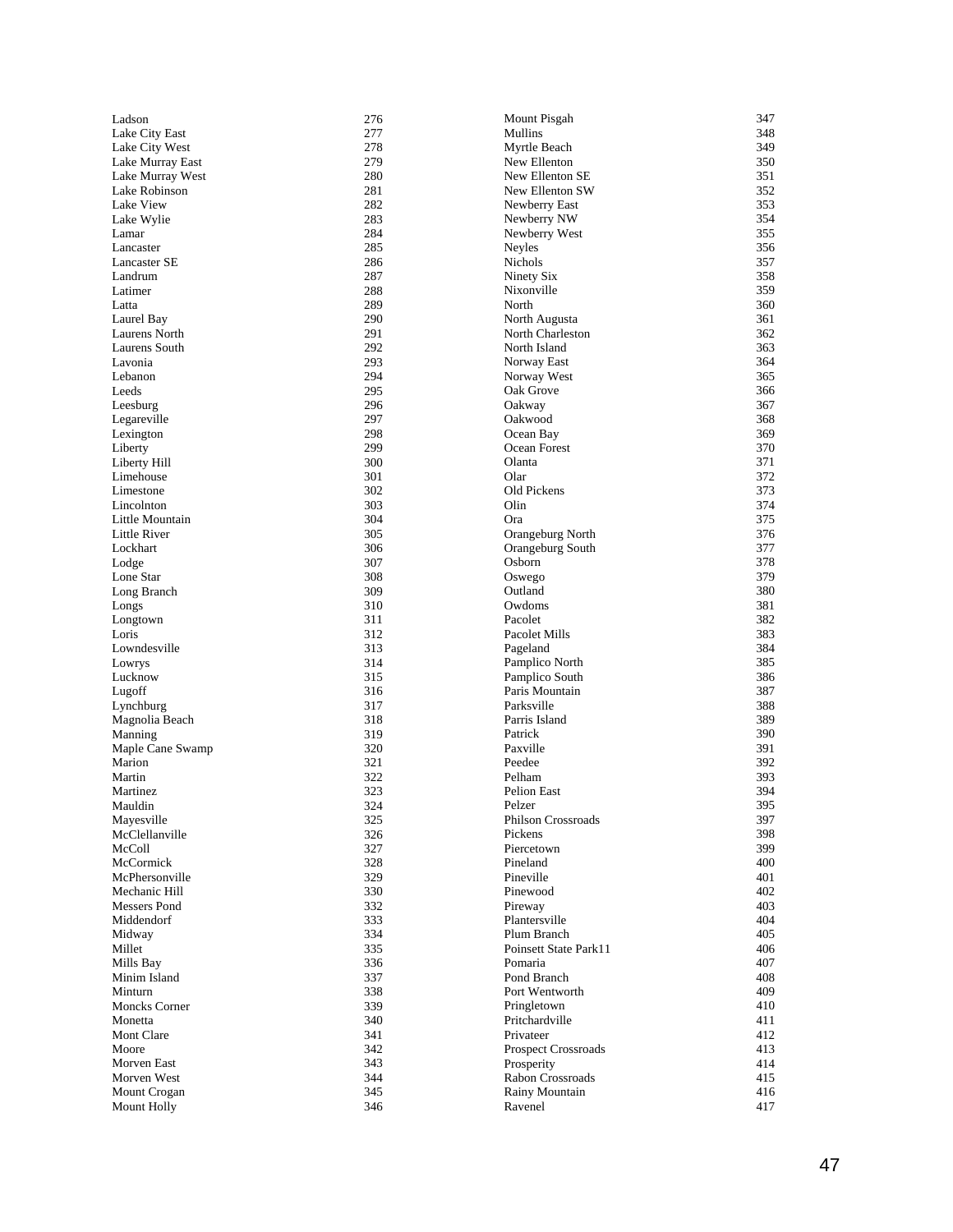| Red Hill                  | 418 | Springfield              | 488 |
|---------------------------|-----|--------------------------|-----|
| <b>Reed Creek</b>         | 419 | St. Stephens             | 489 |
| Reevesville               | 420 | <b>Staley Crossroads</b> | 490 |
| Reid                      | 421 | Stallsville              | 491 |
| Reidville                 | 422 | Standingstone Mtn.       | 492 |
| Rembert                   | 423 | Steedman                 | 493 |
| Rhems                     | 424 | Stover                   | 494 |
| Richburg                  | 425 | Summerton                | 495 |
| Richtex                   | 426 | Summerville              | 496 |
| Ridge Spring              | 427 | Summerville NW           | 497 |
| Ridgeland                 | 428 | Sumter East              | 498 |
| Ridgeville                | 429 | <b>Sumter West</b>       | 499 |
| Ridgeway                  | 430 | Sunset                   | 500 |
| Rincon                    | 431 | Surfside Beach           | 501 |
| Rion                      | 432 | SW Columbia              | 502 |
| Rock Hill East            | 433 | Swansea                  | 503 |
| Rock Hill West            | 434 | Sycamore                 | 504 |
| Rockville                 | 435 | <b>Table Rock</b>        | 505 |
| Ropers Crossroads         | 436 | <b>Tabor City East</b>   | 506 |
| Round O                   | 437 | <b>Tabor City West</b>   | 507 |
| Rowland                   | 438 | Tamassee                 | 508 |
| Ruby                      | 439 | Taxahaw                  | 509 |
| Saint George              | 440 | <b>Taylors</b>           | 510 |
| Saint George SW           | 441 | <b>Tearcoat Branch</b>   | 511 |
| Saint Helena Sound        | 442 | Tigerville               | 512 |
| <b>Saint Matthews</b>     | 443 | Tillman                  | 513 |
| Saint Paul                | 444 | Timmonsville             | 514 |
| Saint Phillips Island     | 445 | Tirzah                   | 515 |
| Salem (lower state)       | 447 | Toccoa                   | 516 |
| Salem (upper state)       | 446 | Tony Hill Bay            | 517 |
| Salem Crossroads          | 448 | Tradesville              | 518 |
| Salley                    | 449 | Trenton                  | 519 |
| Salters                   | 450 | Trio                     | 520 |
| Saluda                    | 451 | Tugaloo Lake             | 521 |
| Saluda North              | 452 | Turbeville               | 522 |
| Saluda South              | 453 | Tybee Island North       | 523 |
| Sandridge                 | 454 | <b>Union East</b>        | 524 |
| Santee                    | 455 | <b>Union West</b>        | 525 |
| Santee Point              | 456 | Unity                    | 526 |
| Sardinia                  | 457 | <b>Valley Falls</b>      | 527 |
| Sardis                    | 458 | Van Wyck                 | 528 |
| Satolah                   | 459 | Vance                    | 529 |
| Savannah                  | 460 | Verdery                  | 530 |
| Savannah Beach North      | 461 | Wadboo Swamp             | 531 |
| Saylors Crossroads        | 462 | Wadmalaw Island          | 532 |
| Saylors Lake              | 463 | Walhalla                 | 534 |
| Scranton                  | 464 | Wallace                  | 535 |
| Sedalia                   | 465 | Walterboro               | 536 |
| Seivern                   | 466 | Wampee                   | 537 |
| Seneca                    | 467 | Ware Shoals East         | 538 |
| Sewee Bay                 | 468 | Ware Shoals West         | 539 |
| Sharon                    | 469 | Warsaw                   | 540 |
| Sheldon                   | 470 | Wateree                  | 541 |
| Shell                     | 471 | Waterloo                 | 542 |
| <b>Shellbluff Landing</b> | 472 | <b>Waverly Mills</b>     | 543 |
| Shirley                   | 473 | <b>Wedboo Creek</b>      | 544 |
| Shoals Junction           | 474 | Weddington               | 545 |
| Shulerville               | 475 | Wedgefield               | 546 |
| Silverstreet              | 476 | Wellford                 | 547 |
| Simpsonville              | 477 | Westminster              | 548 |
| Six Mile                  | 478 | Westville                | 549 |
| Slater                    | 479 | Whetstone                | 550 |
| Snelling                  | 480 | Whitehall                | 551 |
| <b>Sniders Crossroads</b> | 481 | <b>Whiteoak Creek</b>    | 552 |
| Snow Island               | 482 | Whitmire North           | 553 |
| Society Hill              | 483 | Whitmire South           | 554 |
| Solomons Crossroads       | 484 | Wiggins                  | 555 |
| Spartanburg               | 485 | Wilkinsville             | 556 |
| Spring Hill               | 486 | Williams                 | 557 |
| Spring Island             | 487 | Willington               | 558 |
|                           |     |                          |     |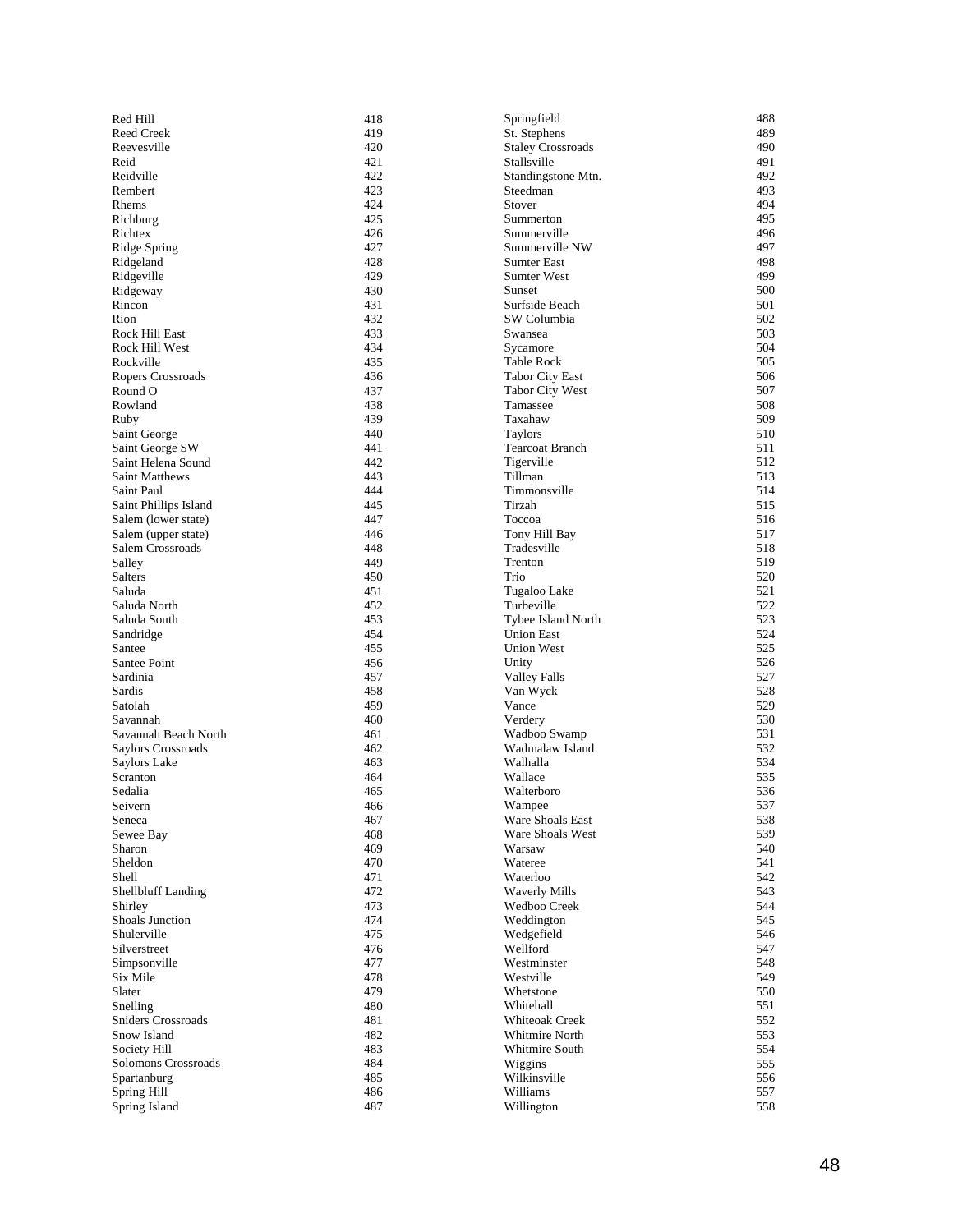| Williston          | 559 | Woodruff  | 566 |
|--------------------|-----|-----------|-----|
| Windsor            | 560 | Workman   | 567 |
| Winnsboro          | 561 | Yauhannah | 568 |
| Winnsboro Mills    | 562 | Yemassee  | 569 |
| Winterseat         | 563 | Zirconia  | 570 |
| Witherspoon Island | 564 |           |     |
| Woleton            | 565 |           |     |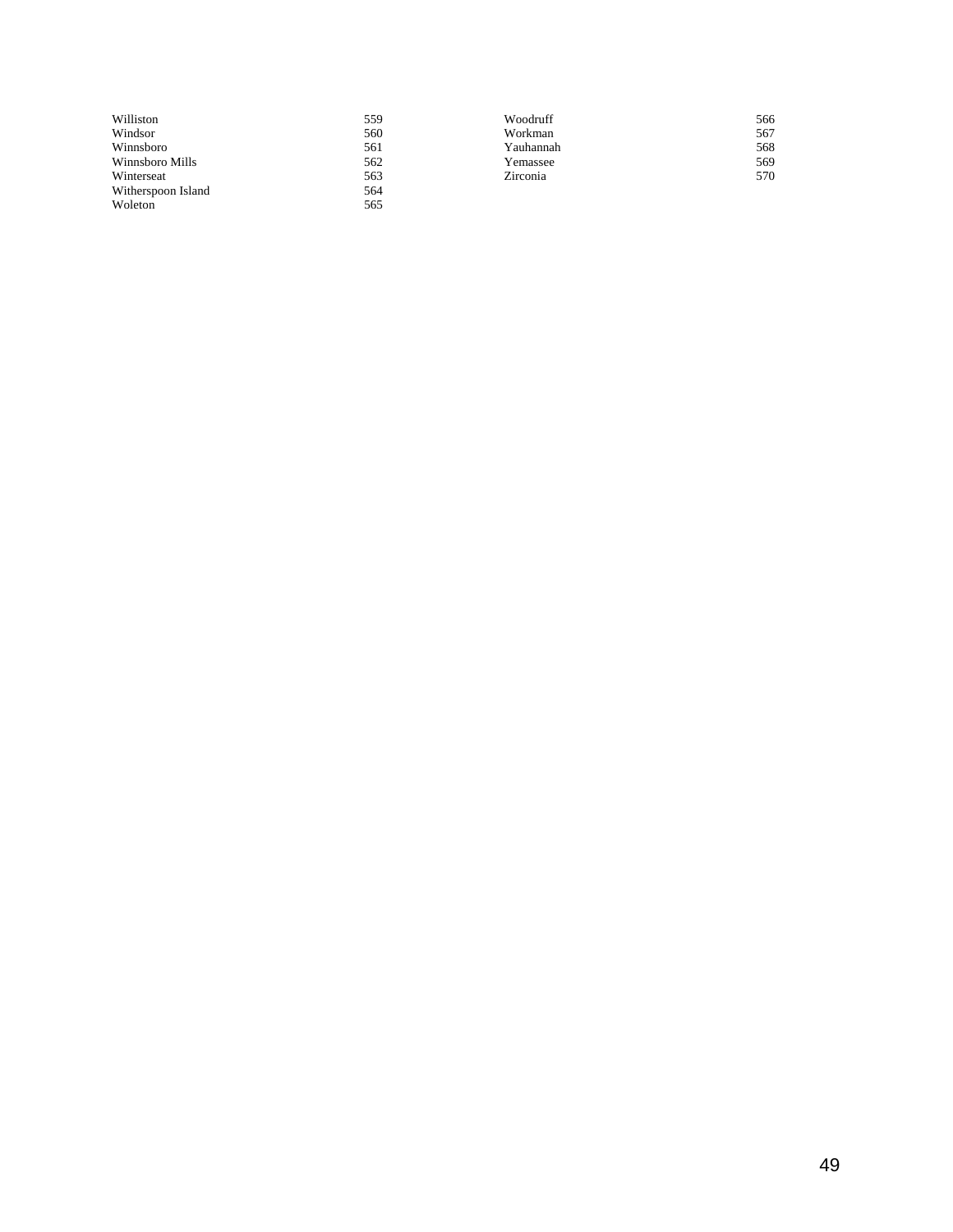# **Appendix C: Research Resources**

### **I. General Sources for Survey Research**

The availability of research material will vary greatly depending on the area covered by a survey project. In general, published local histories are more likely to exist for larger communities. For research on rural areas and small towns, it may be necessary to rely on primary sources and oral history.

Knowledgeable local citizens are often aware of the most useful sources of information. Consultants should therefore seek their advice when developing research strategies. A number of basic sources, however, will prove useful in almost every survey. These are described in the following summaries.

*Abbreviations:* South Carolina Department of Archives and History (SCDAH) South Caroliniana Library, University of South Carolina (SCL) Thomas Cooper Library, University of South Carolina (TCL)

### Historic Maps

Historic maps are an excellent way to begin tracing the development of a community. By comparing a series of maps in chronological order, it is often possible to chart the growth of road and railway networks, to determine when new towns were founded, and to see patterns of development in urban areas. Fire insurance maps produced by the Sanborn Map Company are especially useful for obtaining information about buildings in urban settings and the historic centers of small towns (see next entry). A standard reference for early maps of the state is Robert Mills, Atlas of the State of South Carolina (1825 and various reprint editions). Location: SCL, TCL, SCDAH, local libraries.

### Sanborn Maps

Originally conceived in the late 18th Century, fire insurance maps provided structural and urban environmental information necessary for insurance underwriters. Founded in 1867 in the United States, the Sanborn National Insurance Diagram Bureau systematically produced ascetically appealing, but also efficient, maps nationwide. This New York firm expanded and grew immensely, finally emerging as the Sanborn Map Company in 1902. Eighteen years later the company effectively monopolized the insurance map industry. By World War II surveys of 13,000 towns produced over 700,000 sheets now stored in the Library of Congress. Today, these maps are utilized extensively by architectural historians, environmentalists, genealogists, historians, historic preservationists, and urban historical geographers. (*Description from University of South Carolina Libraries Digital Collections website*)

Location: Online at <http://www.sc.edu/library/digital/collections/sanborn.html>.

### Plats, Deeds, and Land Records

Plats and land records are useful sources for detailed information on significant properties and neighborhoods. It is generally not feasible to conduct extensive deed research within the scope of a survey project. For landmark properties, however, a deed search may yield information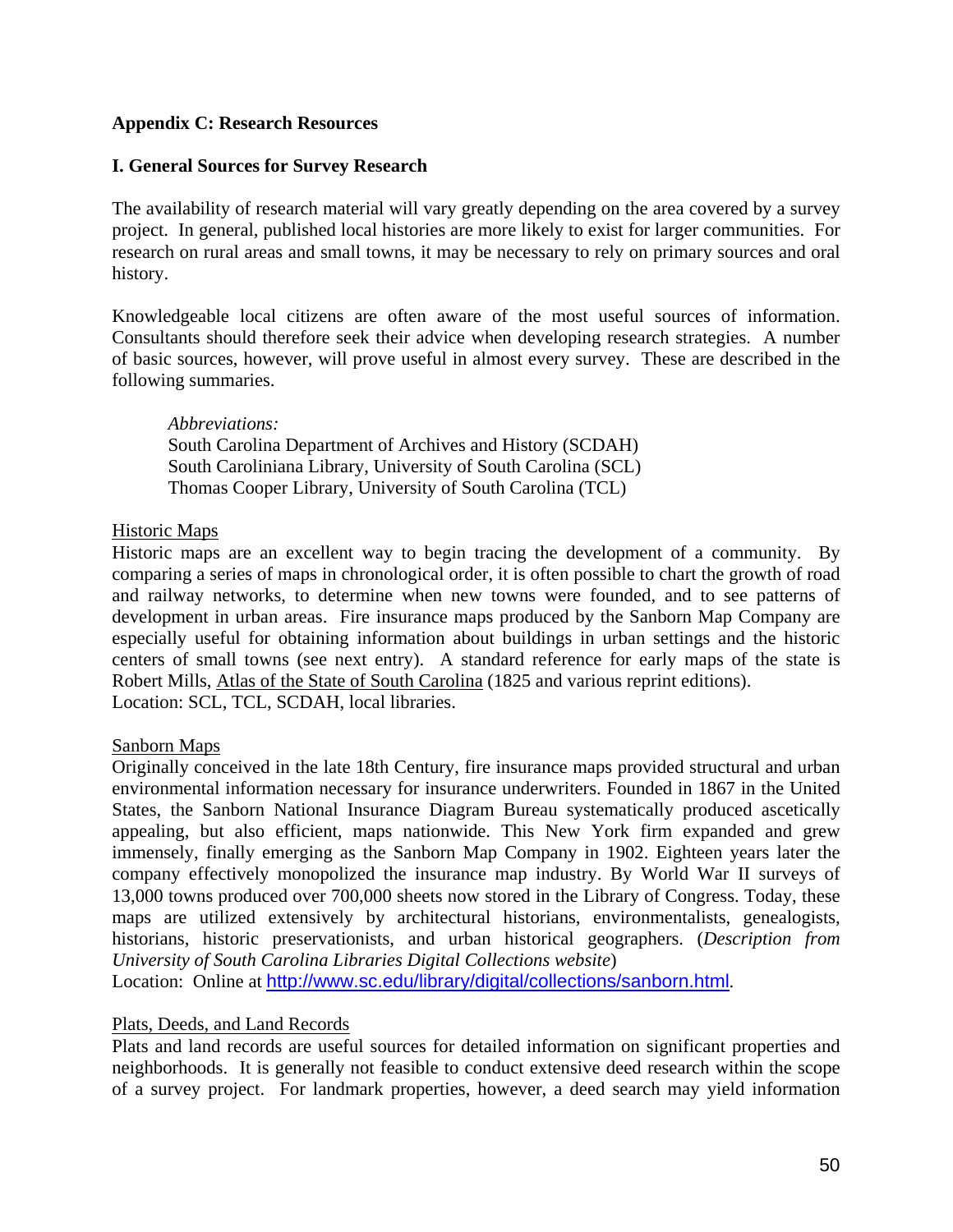about ownership and historical development that should be included in the survey report. Plats can be especially useful for documenting suburban development and the historical evolution of significant properties.

Location: Plats and deeds can be examined at the county register of deeds office (called the Register of Mesne Conveyances in some places).

# City Directories

Publication of city directories for major cities in South Carolina began in the mid-nineteenth century, and directories for smaller communities appeared in later decades. City directories listed residents and businesses by address. The occupation of residents was also identified. As a result, careful analysis of city directories can provide a wealth of information about the historical development of a community, probable dates of construction for individual buildings, and the lives of local residents.

Location: SCL, local libraries.

### Local Histories

Local histories are an excellent starting point for survey research. They generally provide basic factual information about a community and an overview of important events in its development. A good local history will make clear the key factors that shaped the growth of a community and identify questions that should be addressed through further research.

Local histories come in many different forms, including published monographs, short booklets, and tourist pamphlets. No matter what the format, such documents vary widely in quality, depth, and the accuracy of information included. It is therefore important to double check facts and consult other sources to gain a complete understanding of a community's history.

Critical analysis of local histories is also important. The information included in such documents is often highly subjective. Authors may have omitted significant events, inadvertently or intentionally, or have simply overlooked information that may tell something meaningful about a community's history. When viewed with a critical eye, a local history may offer insights into what citizens consider important about their history and what they do not. Location: local libraries, SCL

### Tax Assessor's Files

For some communities, basic information about building construction and alteration dates can be obtained from records in the local tax assessor's office. Because the accuracy of such information varies greatly, it should be used with caution and corroborated by fieldwork if possible. It can, however, be useful in some cases, and in others it may serve as a starting point for further research. Tax assessment files tend to be fairly accurate for twentieth-century neighborhoods and districts and should be consulted during surveys covering such areas. Location: county tax assessor's office.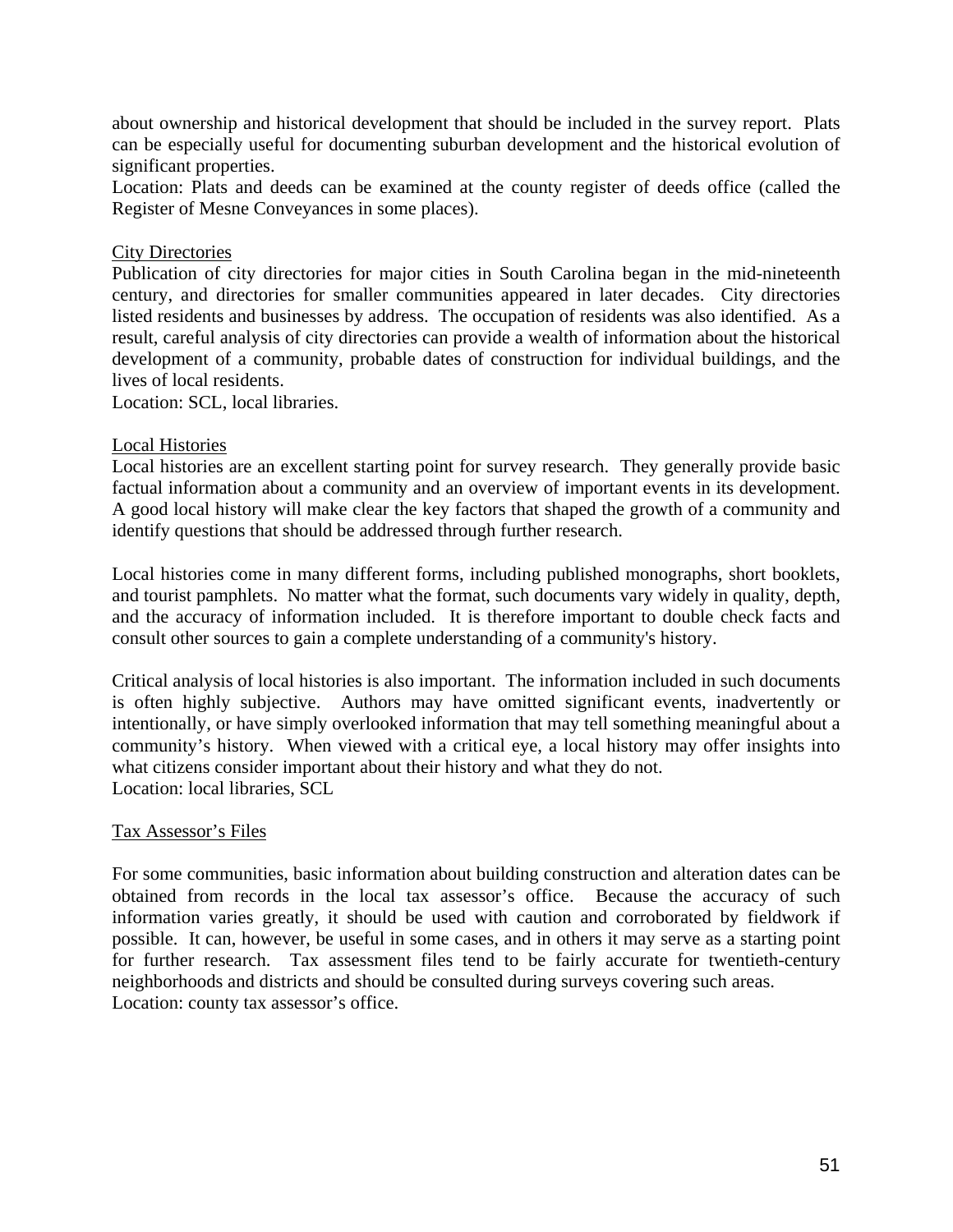#### Other Sources

Many local libraries maintain a local history collection. Such collections often include materials that may be useful in survey research, particularly historical photographs. Most buildings have undergone a surprising number of changes since construction. Owners often replace roofs and windows, remove or add porches, and remodel to follow changing tastes. Some changes significantly alter the character and appearance of a building; others do not. For this reason, it is important to seek out historical photographs, which provide an invaluable means of determining how the community and individual buildings looked at a given point in time. Photographic histories have been published for many communities, but for others, it will be necessary to rely on collections available to the public at local libraries and museums. Private citizens may also have photographic collections they may be willing to make available to consultants.

Libraries with long-established local history collections may also have biographical and newspaper clipping files available. These files can be an invaluable means of quickly gathering information on events, people, and buildings that played a significant role in local history.

Local newspapers can also be useful for research on significant events in local history and the construction of particularly important buildings. It is generally not possible to conduct extensive newspaper research during a survey project. Because few newspapers have been indexed, research is often a tedious, time-consuming process. Searching selected dates, however, may yield valuable information. Newspapers are usually available on microfilm at local libraries; the SCL also has a large collection of newspapers on microfilm from communities throughout the state. A good but somewhat dated guide to the availability of historic newspapers is John Hammond Moore, ed. and comp., South Carolina Newspapers (Columbia: University of South Carolina Press, 1988).

# **II. Select Bibliography**

The following bibliography lists sources that are commonly used in survey research. These include basic sources on architectural styles and standard surveys of South Carolina history. This bibliography is not exhaustive, and researchers should seek out other sources when working on specific projects.

### **IIa. Architecture**

Carley, Rachel. The Visual Dictionary of American Architecture. New York: Henry Holt, 1994.

- Gottfried, Herbert, and Jan Jennings. American Vernacular Design, 1870-1940. Reprint, Ames: Iowa State University Press, 1985.
- Lane, Mills. Architecture of the Old South: South Carolina. Rev. ed. Savannah: Beehive Press, 1997.
- McAlester, Virginia, and Lee McAlester. A Field Guide to American Houses. New York: Alfred A. Knopf, 1989.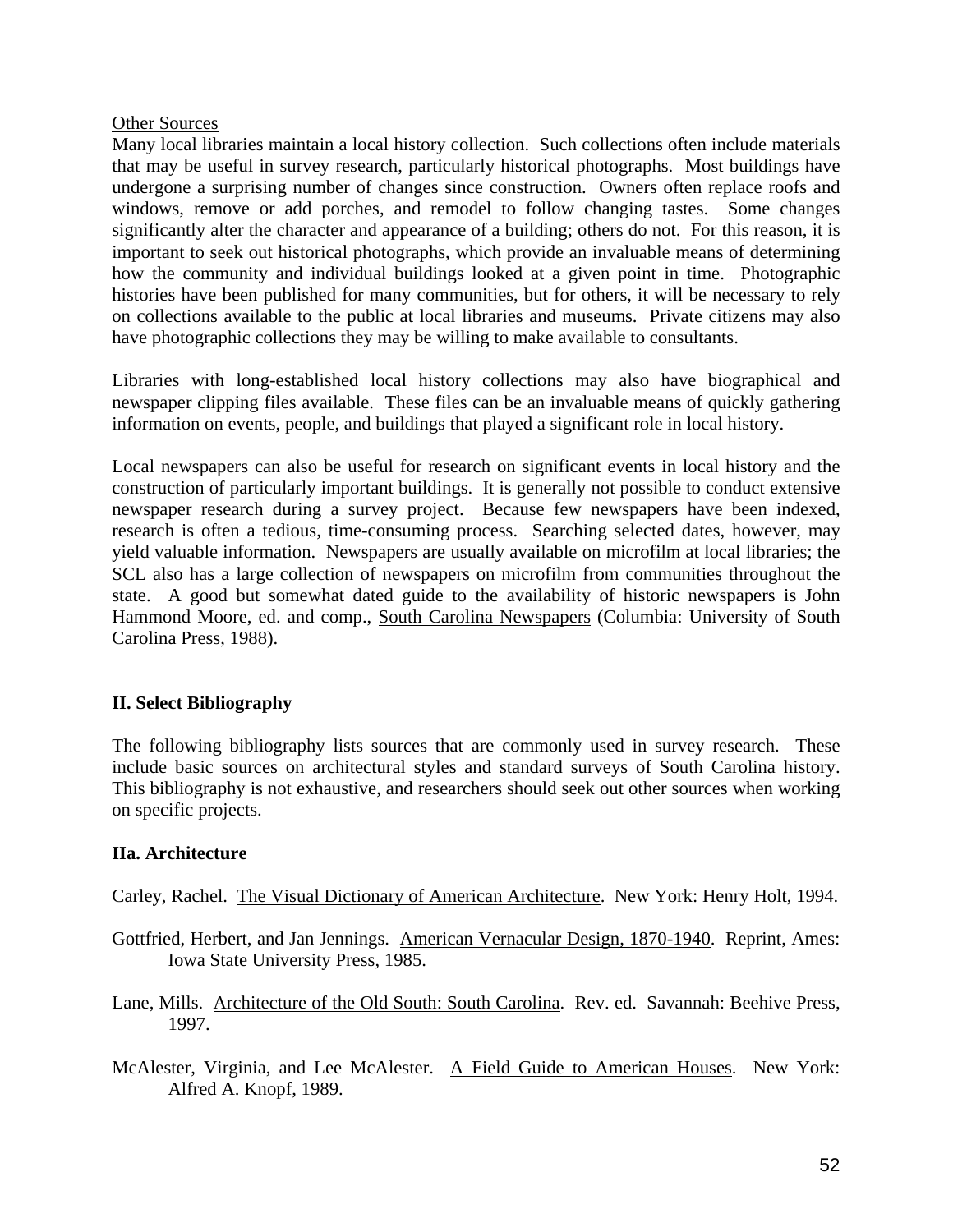Rifkind, Carole. A Field Guide to American Architecture. New York: Bonanza Books, 1980.

- Severens, Kenneth. Charleston Antebellum Architecture and Civic Destiny. Knoxville: University of Tennessee Press, 1988.
- Wells, John E., and Robert E. Dalton. The South Carolina Architects, 1885-1935. Richmond: New South Architectural Press, 1992.

#### **IIb. History**

- Edgar, Walter B. South Carolina: A History. Columbia: University of South Carolina Press, 1998.
- --------. South Carolina in the Modern Age. Columbia: University of South Carolina Press, 1992.
- Jones, Lewis P. South Carolina; A Synoptic History for Laymen. Rev. ed., Orangeburg, S.C.: Sandlapper Press, 1978.
- Kovacik, Charles F., and John J. Winberry. South Carolina: A Geography. Columbia: University of South Carolina Press, 1989.
- Lander, Ernest M. A History of South Carolina, 1865-1960. Chapel Hill: University of North Carolina Press, 1960.
- Wallace, David Duncan. The History of South Carolina. 4 vols. New York: American Historical Society, Inc., 1934.
- Writers' Program of the Works Progress Administration. South Carolina: The WPA Guide to the Palmetto State. Columbia: University of South Carolina Press, 1988.

#### **III. Major Research Repositories in South Carolina**

**Avery Research Center for African American History** College of Charleston 125 Bull Street Charleston, SC 29424 (843) 953-7609 [www.cofc.edu/avery](http://www.cofc.edu/avery) *Collections consist of items related to the history and culture of African Americans in the South Carolina lowcountry.*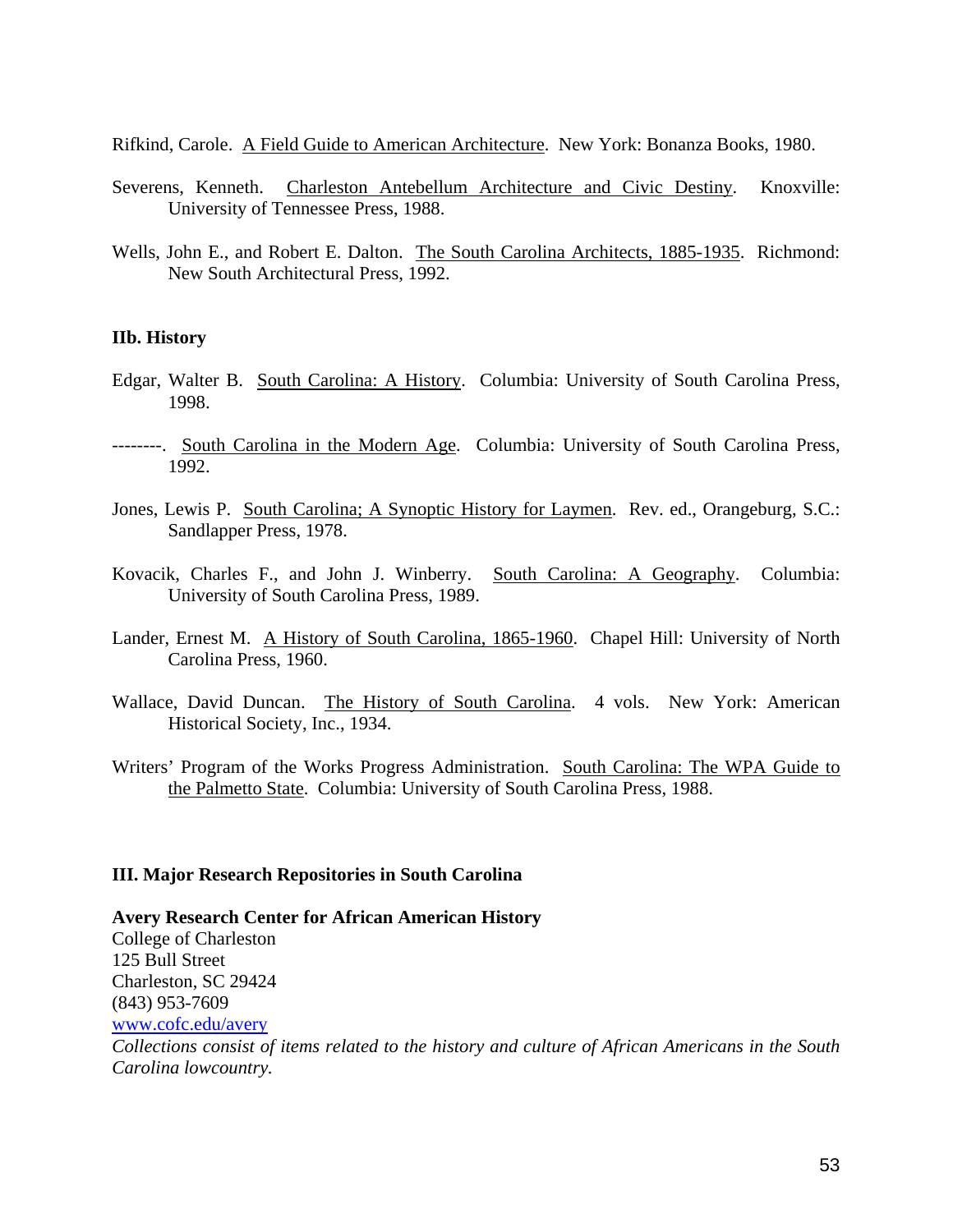#### **Camden Archives and Museum**

1314 Broad Street Camden, SC 29020-3535 (803) 425-6050 <http://cityofcamden.org/archivesmuseum.aspx> *Collections include manuscripts, published materials, photographs, and maps related to the history of Camden and Kershaw County.* 

### **Clemson University Libraries**

Campus Box 34-3001 Clemson, SC 29634-3001 (864) 656-3027 [http://www.lib.clemson.edu](http://www.lib.clemson.edu/) 

*The Robert Muldrow Cooper Library is the main library at Clemson University. Its collections include extensive holdings of books, periodicals, microforms, and government documents. Special Collections, a branch of the library system located in the Strom Thurmond Institute Building, maintains the university's archives, manuscript collections relating to a broad range of subjects in South Carolina history, and collections of rare books. The Gunnin Architectural Library, located in Lee Hall, has extensive collections of books and periodicals on architectural, community planning, and related subjects.* 

#### **Thomas Cooper Library**

University of South Carolina Columbia, SC 29208 (803) 777-3145 <http://www.sc.edu/library/tcl.html>

*Thomas Cooper Library is the main library at the University of South Carolina. Its collections include published materials, newspapers, maps, serials, and government documents.* 

#### **Darlington County Archives**

204 Hewitt Street Darlington, SC 29532 (843) 398-4710 *Collections include pre-1900 county records, items related to businesses and social organizations, and genealogical materials.* 

# **Greenville County Library**

25 Heritage Green Place (Hughes Main Branch) Greenville, SC 29601 (864) 242-5000 [http://www.greenvillelibrary.org](http://www.greenvillelibrary.org/)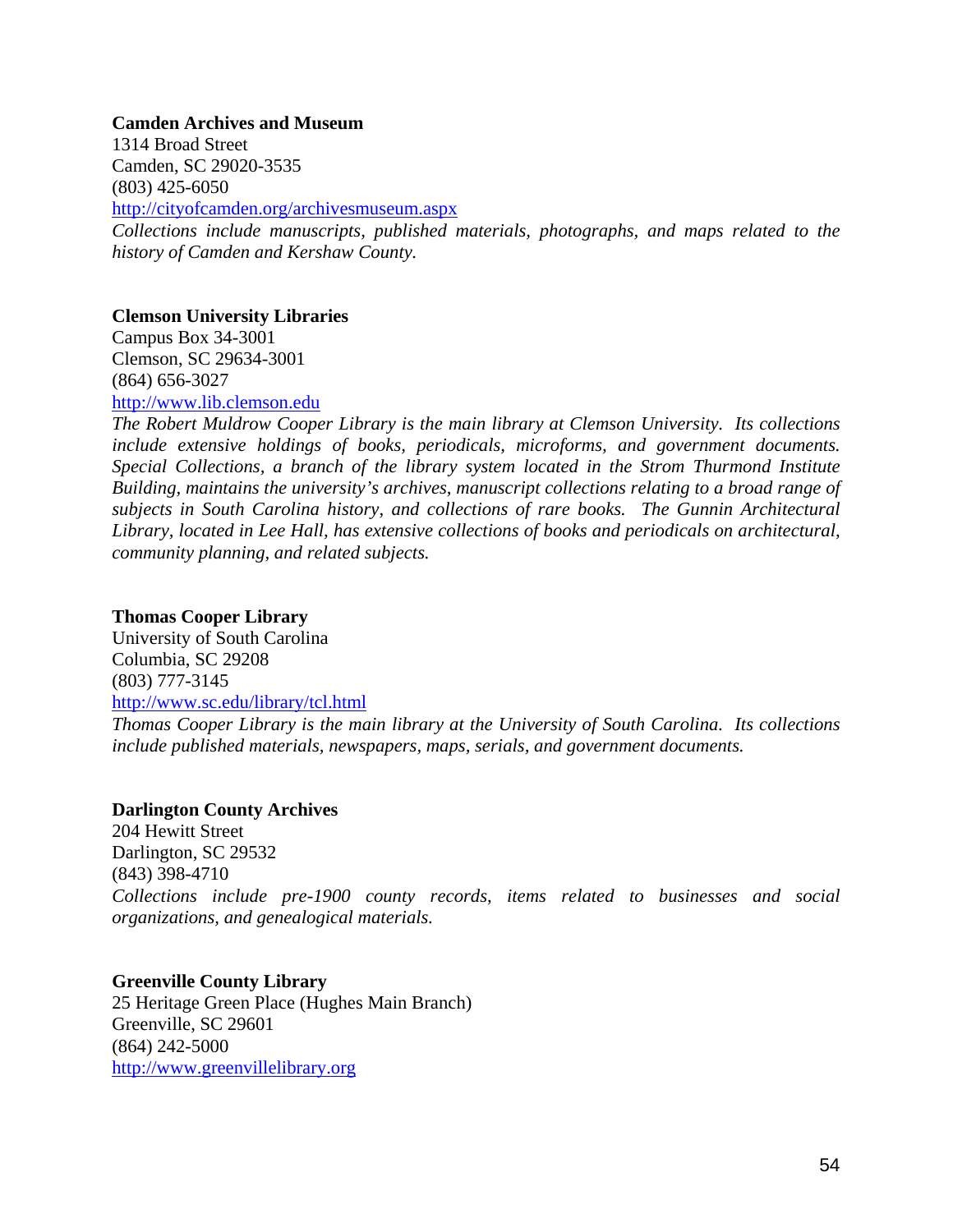*The Stow South Carolina Historical Room at the Greenville County Library maintains an extensive collection of local history materials. The collection includes historic newspapers, photographs, manuscripts, and other items pertaining to the history of Greenville and upstate South Carolina.* 

# **Historical Center of York County**

York County Culture and Heritage Commission 212 East Jefferson Street York, SC 29745-1814 (803) 684-7262 <http://www.chmuseums.org/history-hc/>

*Collections include York County court records, manuscripts pertaining to the history of the Carolina Piedmont, and newspapers and serials.* 

### **South Carolina Historical Society**

100 Meeting Street Charleston, SC 29401 (843) 723-3225 [http://www.schistory.org](http://www.schistory.org/)

*The South Carolina Historical Society maintains one of the largest collections of archival materials in the Southeast. Its holdings include manuscripts, maps, architectural drawings, and photographs.* 

# **South Caroliniana Library**

University of South Carolina Columbia, SC 29208 (803) 777-3131 <http://www.sc.edu/library/socar/index.html>

*The South Caroliniana Library is one of the leading research repositories of its kind in the South. Its collections are comprised of published and unpublished materials related to the history and culture of South Carolina. They include extensive holdings of books, newspapers, manuscripts, pamphlets, serials, maps, and visual images.* 

### **USC Aiken Library**

471 University Parkway Aiken, SC 29801 (803) 641-3465 <http://library.usca.edu/Main/HomePage>

*Collections include books, serials, maps, and government documents. Of particular interest is the Gregg-Graniteville Collection of documents and memorabilia related to the Graniteville Company, which was among the largest textile-manufacturing firms in the antebellum South.*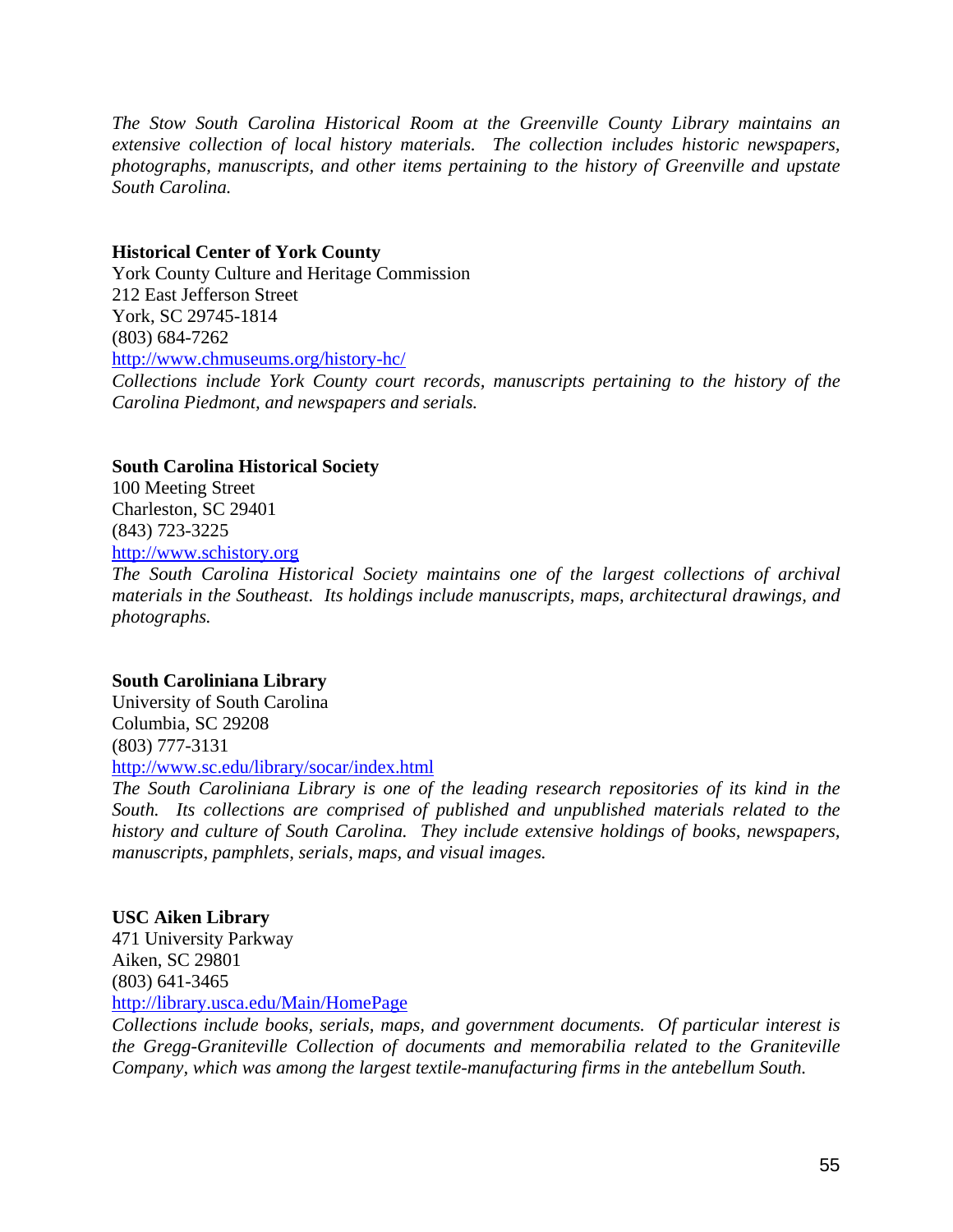# **Winthrop University**

Dacus Library Rock Hill, SC 29733 (803) 323-2131

<http://www.winthrop.edu/dacus>

*Basic collections include books, newspapers, serials, and government documents. The holdings of the Department of Archives and Special Collections include manuscripts related to South Carolina history, with particular emphasis on the Catawba region, women and women's organizations, and persons associated with Winthrop University.*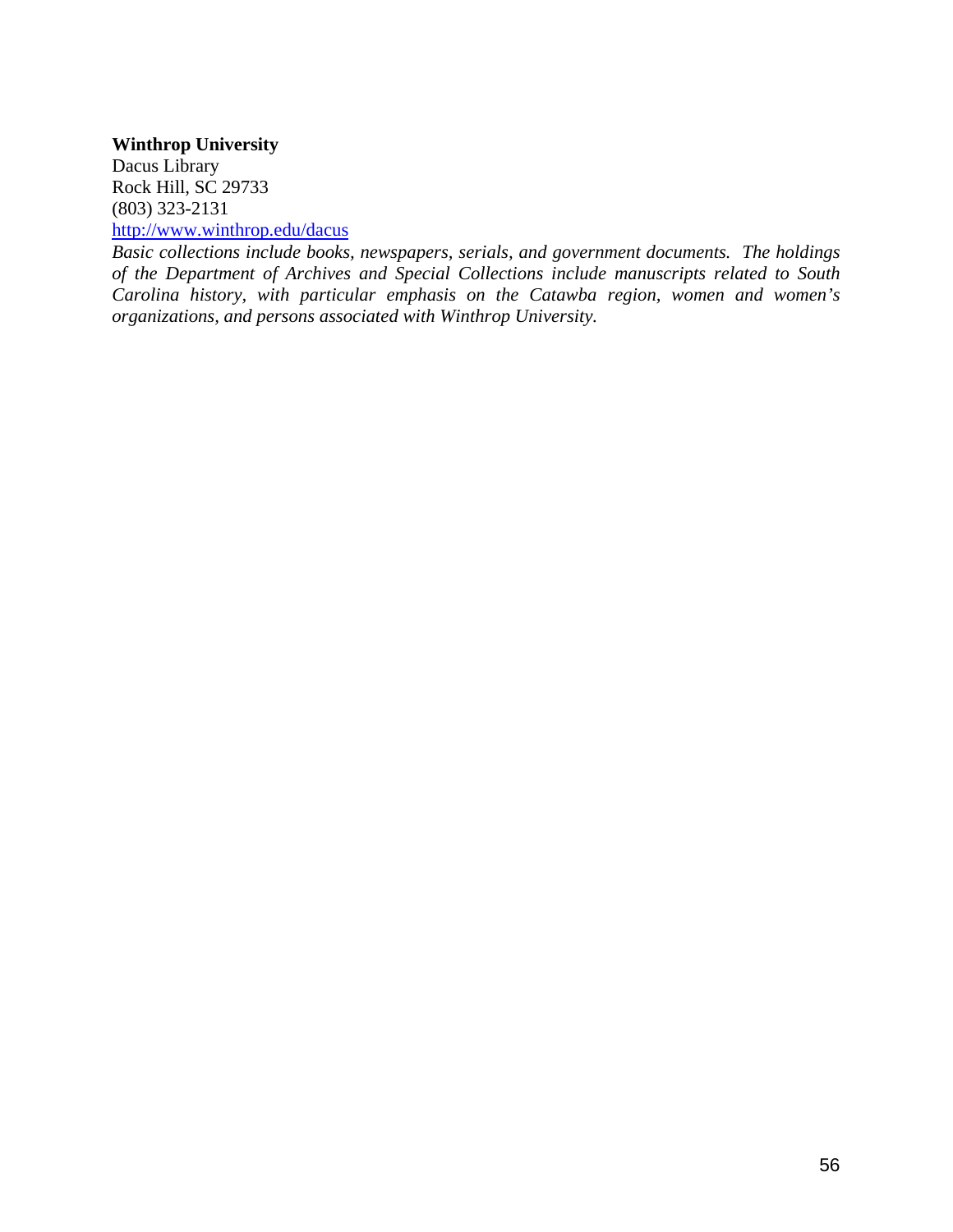### **Appendix D: Preferred Format for Footnotes and Biographical References**

**Planning and Grant-Funded Surveys** The bibliography should be divided into two major sections: primary sources and secondary sources. In some cases, it may be advisable to further divide primary sources by type (i.e., books, articles, manuscripts, maps, and so forth). All citations are required to be in the format specified by the *Chicago Manual of Style*, 14th edition.

**For Review and Compliance Surveys** If the project area includes archaeological resources, it is acceptable for bibliographical references to be in the format specified by the 1988 *American Antiquity* style guide.

# **Sample Entries**

### Book

*bibliography:* 

Edgar, Walter. *South Carolina: A History*. Columbia: University of South Carolina Press, 1998.

### *footnote:*

Walter Edgar, *South Carolina: A History* (Columbia: University of South Carolina Press, 1998), pp. 23-24.

Journal or Magazine Article

*bibliography:*

Coker, Robert E. "Springville: A Summer Village of Old Darlington District." *South Carolina Historical Magazine* 53 (July 1952), pp. 190-211.

### *footnote:*

Robert E. Coker, "Springville: A Summer Village of Old Darlington District," *South Carolina Historical Magazine* 53 (July 1952), p. 194.

Thesis or Dissertation

*bibliography:*

Cann, Mary Katherine. "The Morning After: South Carolina in the Jazz Age." Ph.D. dissertation, University of South Carolina, 1984.

### *footnote:*

Mary Katherine Cann, "The Morning After: South Carolina in the Jazz Age," (Ph.D. dissertation, University of South Carolina, 1984), pp. 22-25.

Newspaper *bibliography: New Enterprise* (Johnson, S.C.), 2 January 1892.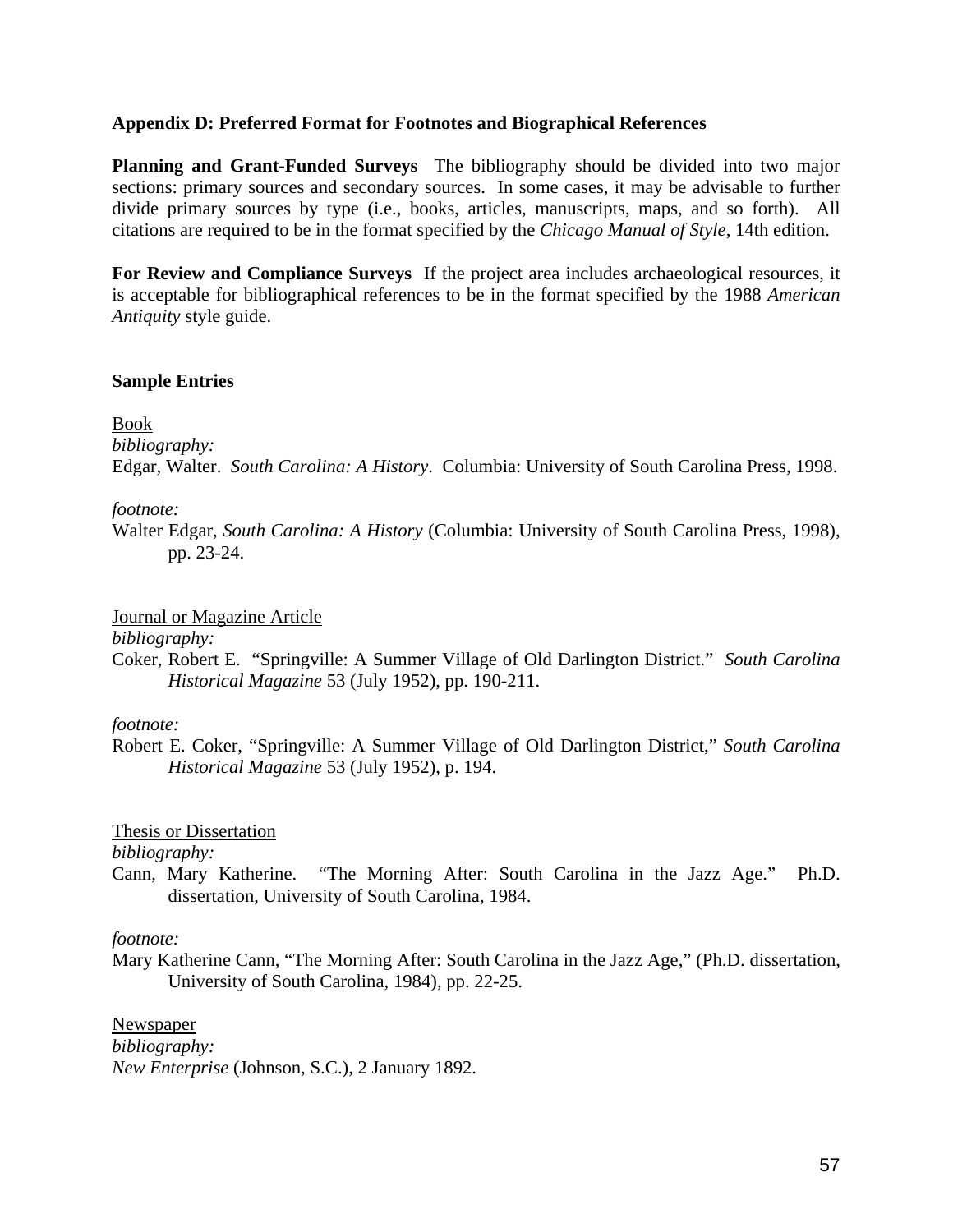# *footnote:*

*New Enterprise* (Johnston, S.C.), 2 January 1892.

#### Federal Census

*bibliography:* 

Bureau of the Census, *Compendium of the Tenth Census (June 1, 1880)*. Washington, D.C.: Government Printing Office, 1883.

### *footnote:*

Bureau of the Census, *Compendium of the Tenth Census (June 1, 1880)* (Washington, D.C.: Government Printing Office, 1883), pp. 810-811.

# Interview

*bibliography:*  Wright, Sam. Bennettsville, S.C. Interview, 12 May 1984.

### *footnote:*

Interview with Sam Wright, Bennettsville, S.C., 12 May 1984.

### Deed

*bibliography:* 

Clarendon County Register of Mesne Conveyances, Deed Book F-4. Clarendon County Courthouse, Manning, S.C.

#### footnote:

Deed Book F-4, pp. 472-473, Register of Mesne Conveyances, Clarendon County Courthouse, Manning, S.C.

Unpublished Document in Manuscript Collection at Library or Archives *bibliography:*  South Caroliniana Library, Columbia, S.C. Charles James McDonald Papers.

### *footnote:*

Virginia Durant Young to Charles James McDonald, 15 May 1893, Charles James McDonald Papers, South Caroliniana Library, Columbia, S.C.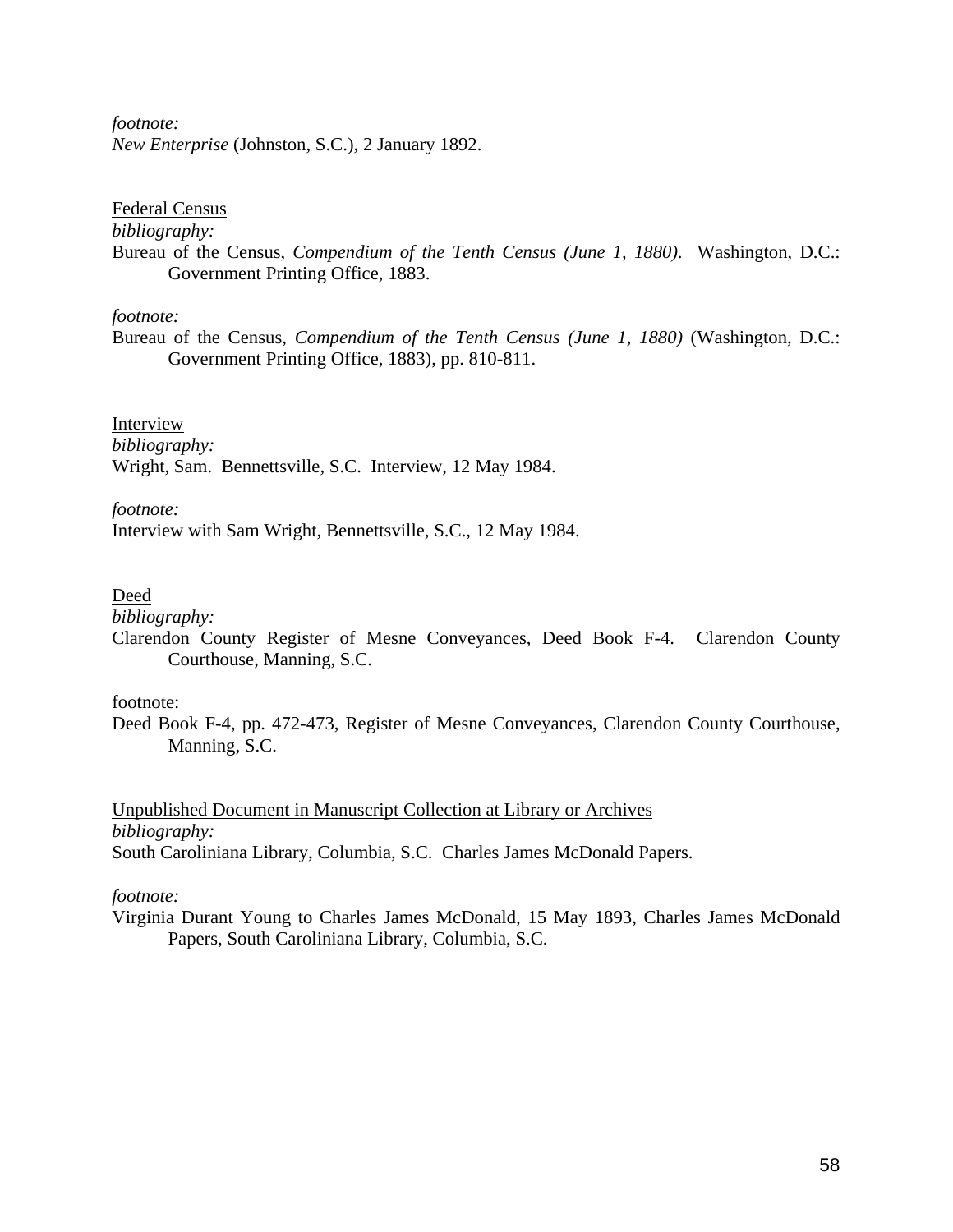**Appendix E: Photo Log**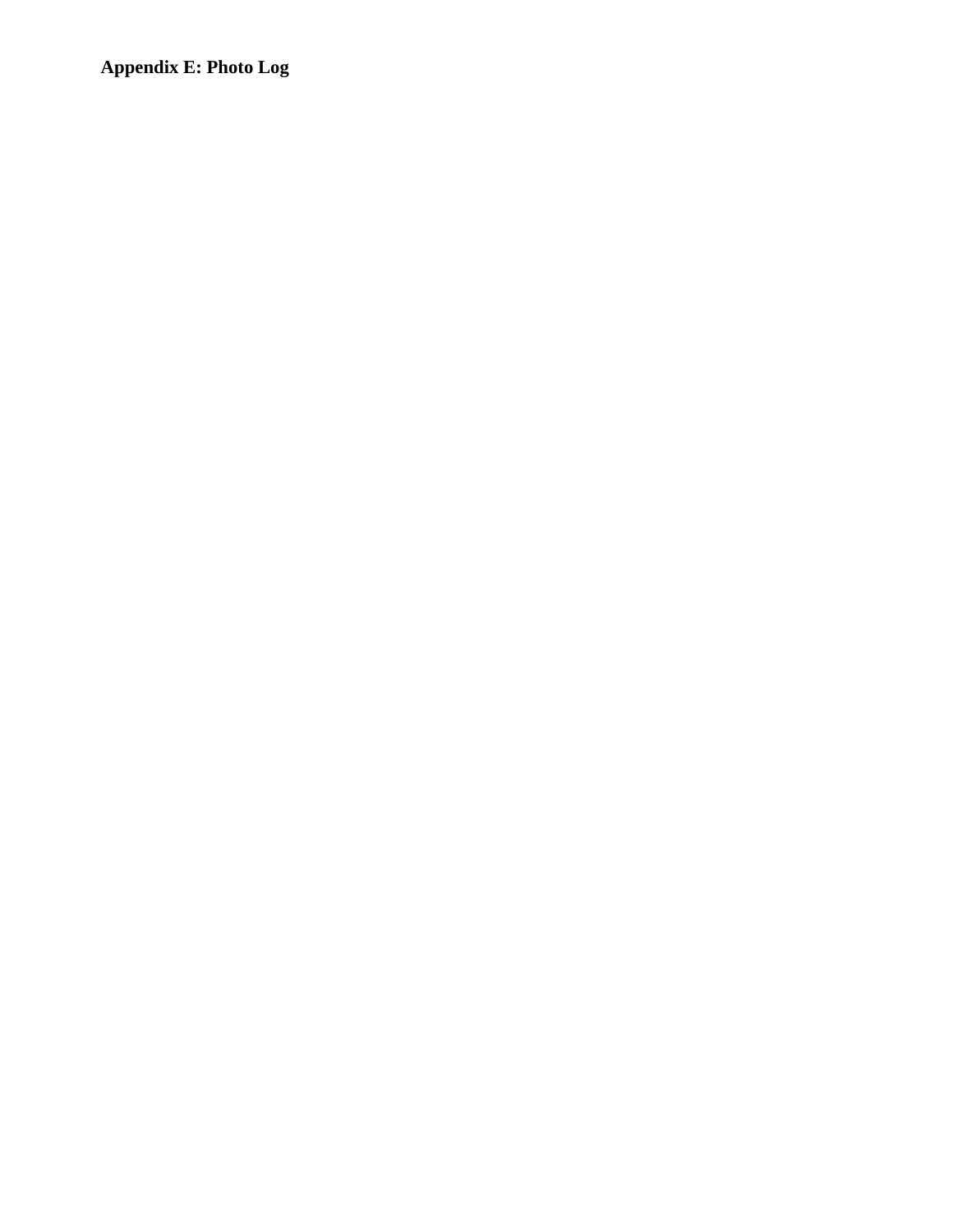| <b>Frame</b>     | Site # | Elevation | Identification<br>and the contract of the contract of the contract of the contract of the contract of the contract of the contract of the contract of the contract of the contract of the contract of the contract of the contra |  |  |  |
|------------------|--------|-----------|----------------------------------------------------------------------------------------------------------------------------------------------------------------------------------------------------------------------------------|--|--|--|
| $\,1\,$          |        |           |                                                                                                                                                                                                                                  |  |  |  |
| $\sqrt{2}$       |        |           |                                                                                                                                                                                                                                  |  |  |  |
| $\mathfrak{Z}$   |        |           |                                                                                                                                                                                                                                  |  |  |  |
| $\sqrt{4}$       |        |           |                                                                                                                                                                                                                                  |  |  |  |
| $\sqrt{5}$       |        |           |                                                                                                                                                                                                                                  |  |  |  |
| $\sqrt{6}$       |        |           |                                                                                                                                                                                                                                  |  |  |  |
| $\boldsymbol{7}$ |        |           |                                                                                                                                                                                                                                  |  |  |  |
| $\,8\,$          |        |           |                                                                                                                                                                                                                                  |  |  |  |
| 9                |        |           |                                                                                                                                                                                                                                  |  |  |  |
| $10\,$           |        |           |                                                                                                                                                                                                                                  |  |  |  |
| 11               |        |           |                                                                                                                                                                                                                                  |  |  |  |
| $12\,$           |        |           |                                                                                                                                                                                                                                  |  |  |  |
| $13\,$           |        |           |                                                                                                                                                                                                                                  |  |  |  |
| 14               |        |           |                                                                                                                                                                                                                                  |  |  |  |
| 15               |        |           |                                                                                                                                                                                                                                  |  |  |  |
| $16\,$           |        |           |                                                                                                                                                                                                                                  |  |  |  |
| $17\,$           |        |           |                                                                                                                                                                                                                                  |  |  |  |
| $18\,$           |        |           |                                                                                                                                                                                                                                  |  |  |  |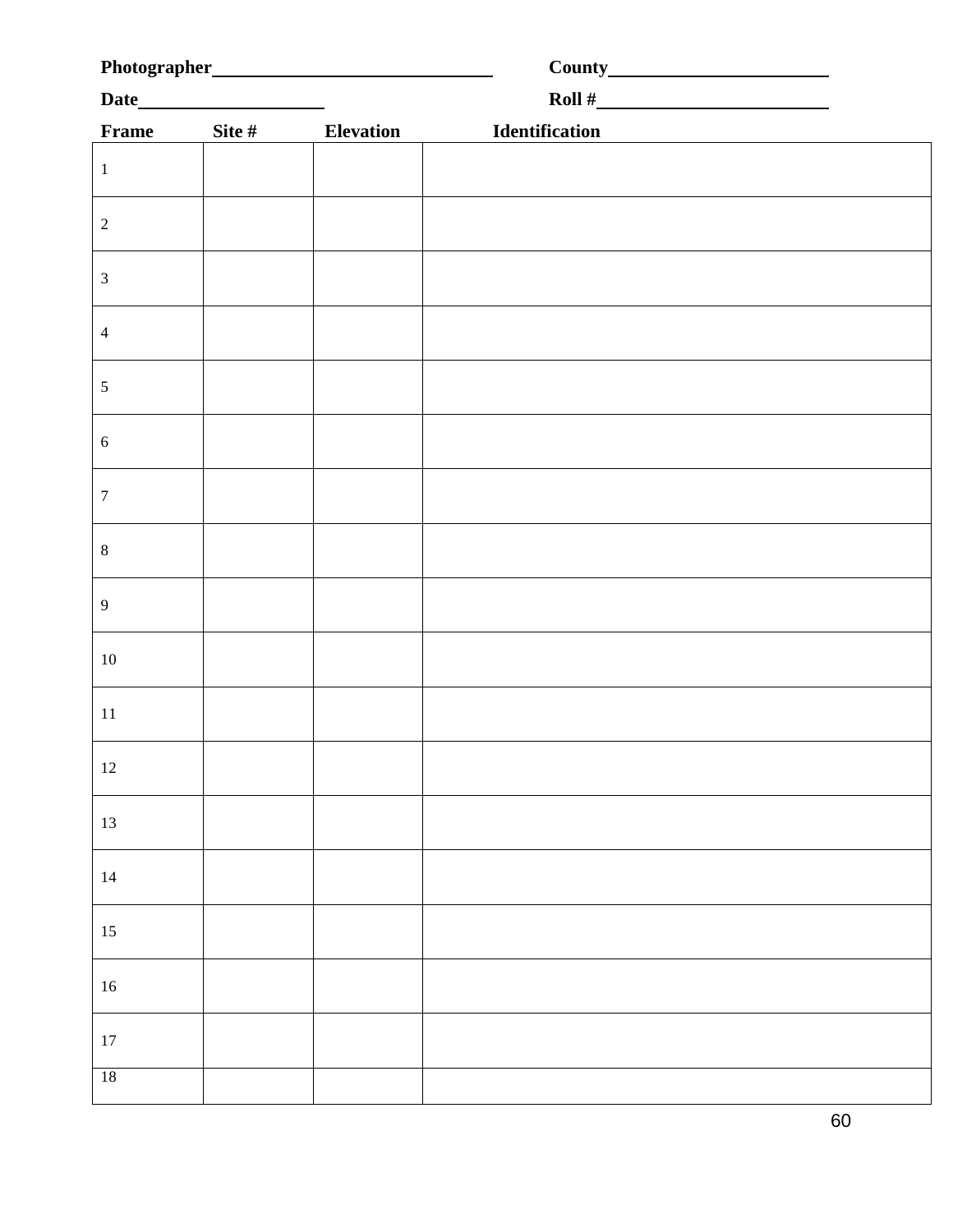|        |  | Roll $#$ |  |
|--------|--|----------|--|
|        |  |          |  |
| 19     |  |          |  |
| 20     |  |          |  |
| $21\,$ |  |          |  |
| $22\,$ |  |          |  |
| $23\,$ |  |          |  |
| $24\,$ |  |          |  |
| $25\,$ |  |          |  |
| 26     |  |          |  |
| $27\,$ |  |          |  |
| $28\,$ |  |          |  |
| $29\,$ |  |          |  |
| $30\,$ |  |          |  |
| 31     |  |          |  |
| $32\,$ |  |          |  |
| 33     |  |          |  |
| 34     |  |          |  |
| $35\,$ |  |          |  |
| $36\,$ |  |          |  |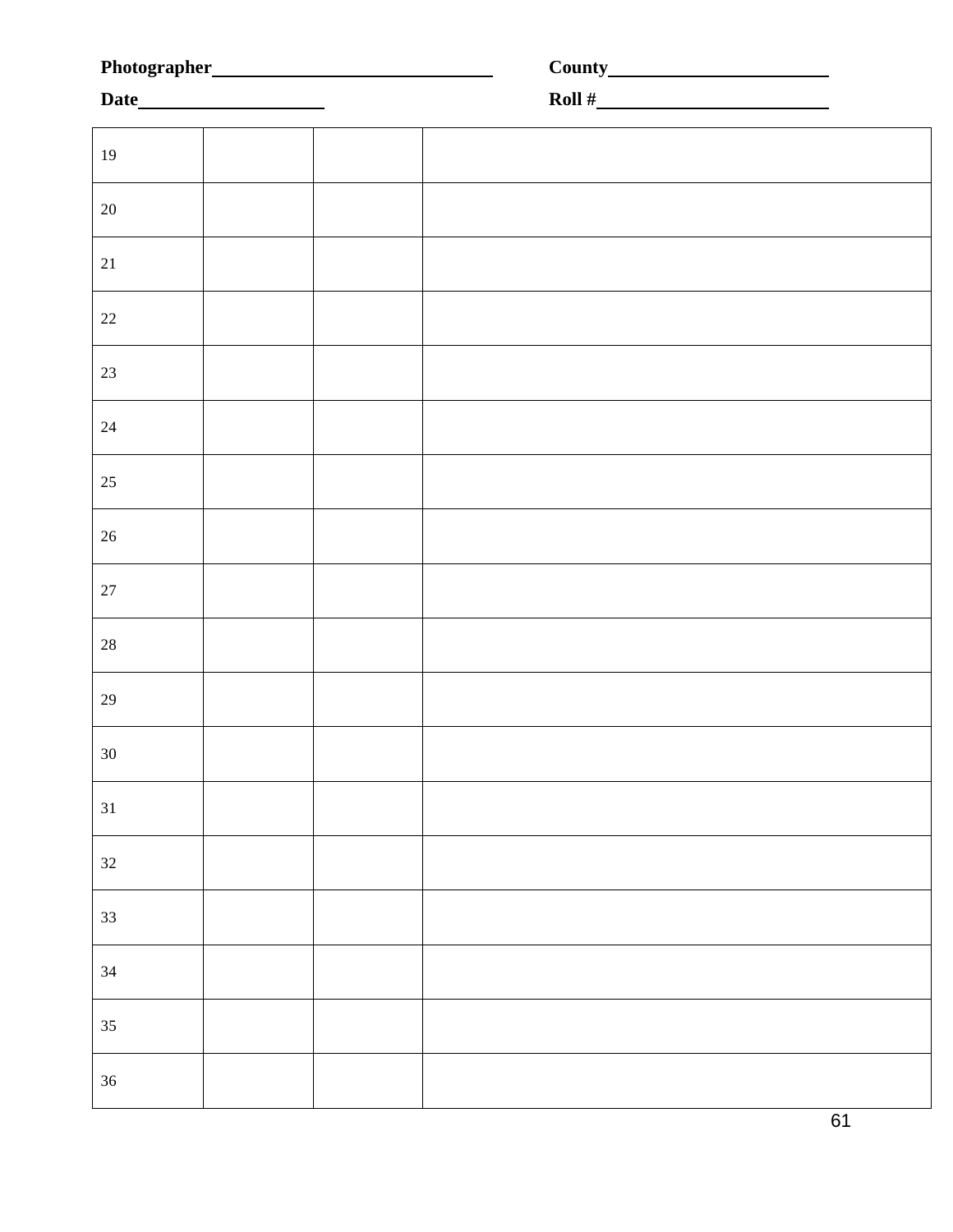# **Appendix F: Suggestions for Project Managers of Historic Resources Surveys**

The State Historic Preservation Office (SHPO) of the South Carolina Department of Archives and History has been involved in conducting surveys of historic properties in communities throughout South Carolina for more than three decades. Experience has shown that successful projects depend on clear goals and effective communication among all parties involved. It is also essential that all parties understand their specific roles and responsibilities. The key partners involved are the project manager, the consultant, and the SHPO. The project manager and members of the organization sponsoring the survey provide a link to the community for the consultant and the SHPO. The project manager, in addition to maintaining records on project activities and expenses, coordinates communications among the project partners and with the local public and media. The project manager, working with other members of the community, should seek to raise public awareness of the project and facilitate contact between the consultant and citizens with knowledge about the history of the survey area. As the community contact for the survey, the project manager may assist in the following ways:

- Identify knowledgeable people in the community to advise the consultant on important properties in the survey area and to participate in reviewing final survey products. The consultant may need assistance gaining access to properties. A letter or call to a property owner from the project manager explaining the purpose of the survey is often helpful in such cases.
- Notify local organizations not already involved in the project that may be interested in participating. It is particularly important that city and county planning agencies be involved since survey information will be incorporated into comprehensive community planning documents. Historical and genealogical societies and organizations such as the Chamber of Commerce and the Board of Realtors may also wish to participate. Solicit their support, ask how the resulting  $\cdot$ data will be useful to them, and suggest ways for them to become involved.
- $\triangle$  Inform the local sheriff and police of the purpose of the survey. Provide them with the names of project personnel and a description of the consultant's vehicle.
- $\mathbf{\hat{\cdot}}$  Provide a general letter of introduction  $\mathbf{\hat{\cdot}}$ for the consultant to carry during fieldwork. The letter should identify the

consultant, explain the purpose of the survey, and include a phone number (preferably the project manager's) to call for further information. This should alleviate concerns among residents about a stranger in the neighborhood photographing houses.

- Establish a local phone number for persons with information about properties in the survey area or questions about the project to call. This number should be included in the letter of introduction discussed above. If the consultant is local, it is helpful for an answering machine to be available at this number. If the consultant is not from the area, the local contact should provide a number that interested citizens may call. Messages should be passed on to the consultant.
	- Recognize that for a variety of reasons, not all property owners will support the survey. Some citizens may oppose the project, and their concerns should be taken seriously. Make an effort to understand their concerns and be prepared to answer their questions. The consultant should be informed of any opposition to the project.
	- Identify meeting sites, schedule public meetings, and promote attendance from local citizens. The project manager should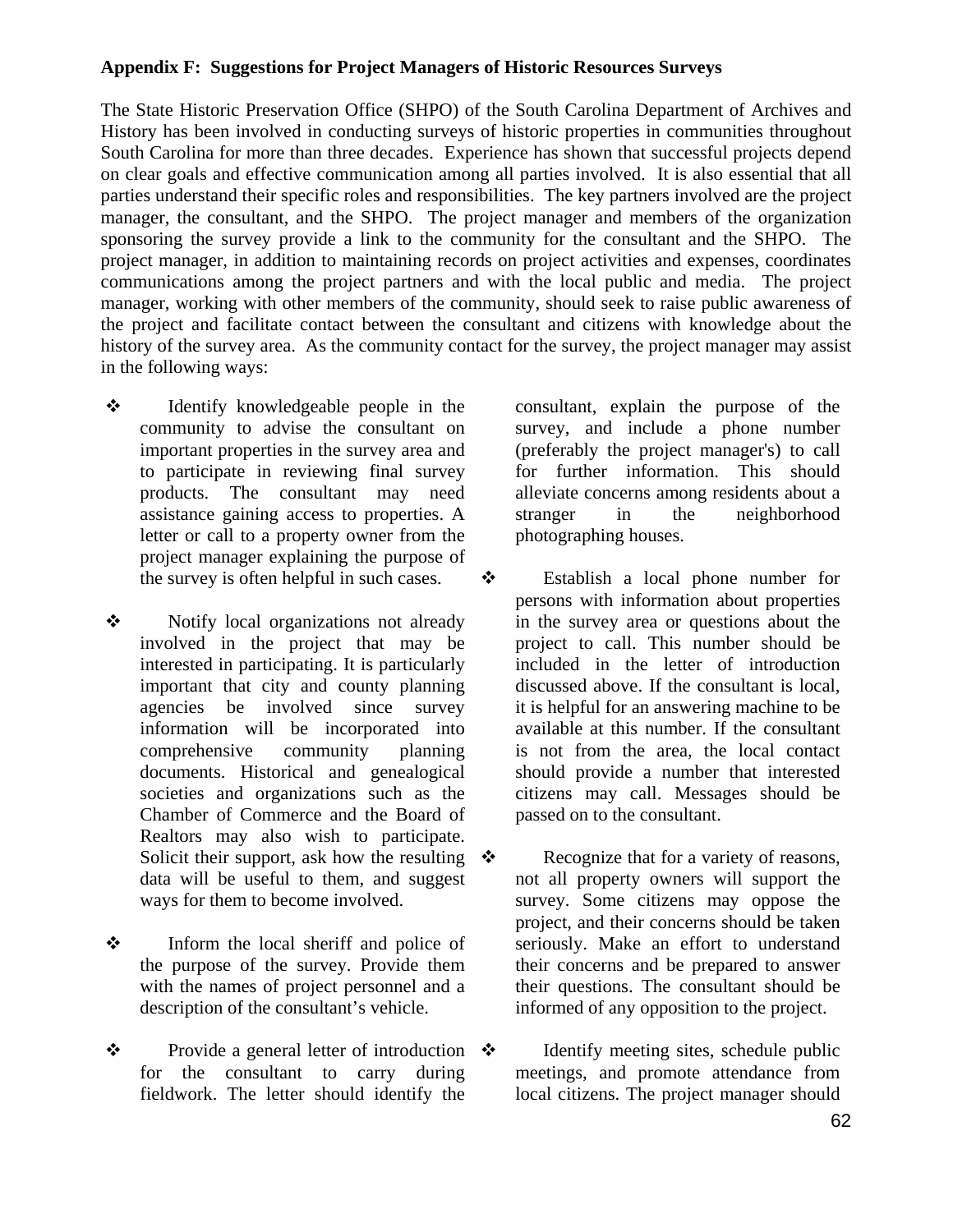also develop meeting agendas and identify persons to serve as chair at meetings. Promotion of these meetings is critical to the success of the project. Attendees often provide valuable information to the consultant, and such meetings provide an opportunity for residents of the survey area  $\cdot$ to ask questions about the project and its objectives. Consequently, local concerns about the project can be addressed. Announcements on local radio stations and flyers displayed in post offices and other public places can be effective in promoting such meetings.

- Coordinate press releases. The project manager should distribute press releases at the beginning and end of the survey and may seek assistance from the public relations specialist at the Department of Archives and History if necessary. The project manager should be aware that the media might wish to highlight findings of particular interest or interview the consultant during the project. In addition to local newspapers, the project manager should use other public forums, such as neighborhood meetings and radio talk shows, to generate interest in the survey. Copies of printed announcements and meeting agendas should be retained and sent to the SHPO as part of the documentation for the project.
- \* Review survey products (survey cards, maps, historical overview) promptly. The  $\cdot$ project manager may also wish to have interested citizens participate in the review process. The review process provides a valuable opportunity to clarify expectations of the consultant and to invoke the expertise of knowledgeable

residents. SHPO staff will complete a technical review of survey products and will confer with the project manager before sending official comments to the consultant.

 Stay abreast of deadlines and avoid penalties for late work. If an extension becomes necessary, the project manager, not the consultant, must request it. Deadline extensions are given only when absolutely necessary. Requests must be submitted in writing to the SHPO. The consultant should notify the grant recipient as soon as they realize that an extension is necessary so that the SHPO has sufficient time to review the request. Penalties may be avoided if the deadline extension is approved. The SHPO will send a modified funding agreement or an amendment to the original agreement for the appropriate signature. Late grant products will result in a 5 percent reduction in the original grant award, and an additional penalty of 5 percent will be applied every seven days thereafter until the product is submitted. A reduction in the grant award does not reduce the scope of work. If a penalty is assessed, the Director of the Department of Archives and History is the only person with the authority to waive it. It is therefore important to stay in contact with the consultant in case difficulties meeting the project deadlines arise.

 Communicate regularly. In many cases, survey projects can take as long as a year to complete. Designate a time every month to review progress with the consultant. Contact the SHPO immediately if concerns about the progress of the project or unforeseen problems arise.

For further information, contact David Kelly, Survey Coordinator, at (803) 896-6184 or by email at: [kelly@scdah.state.sc.us](mailto:kelly@scdah.state.sc.us)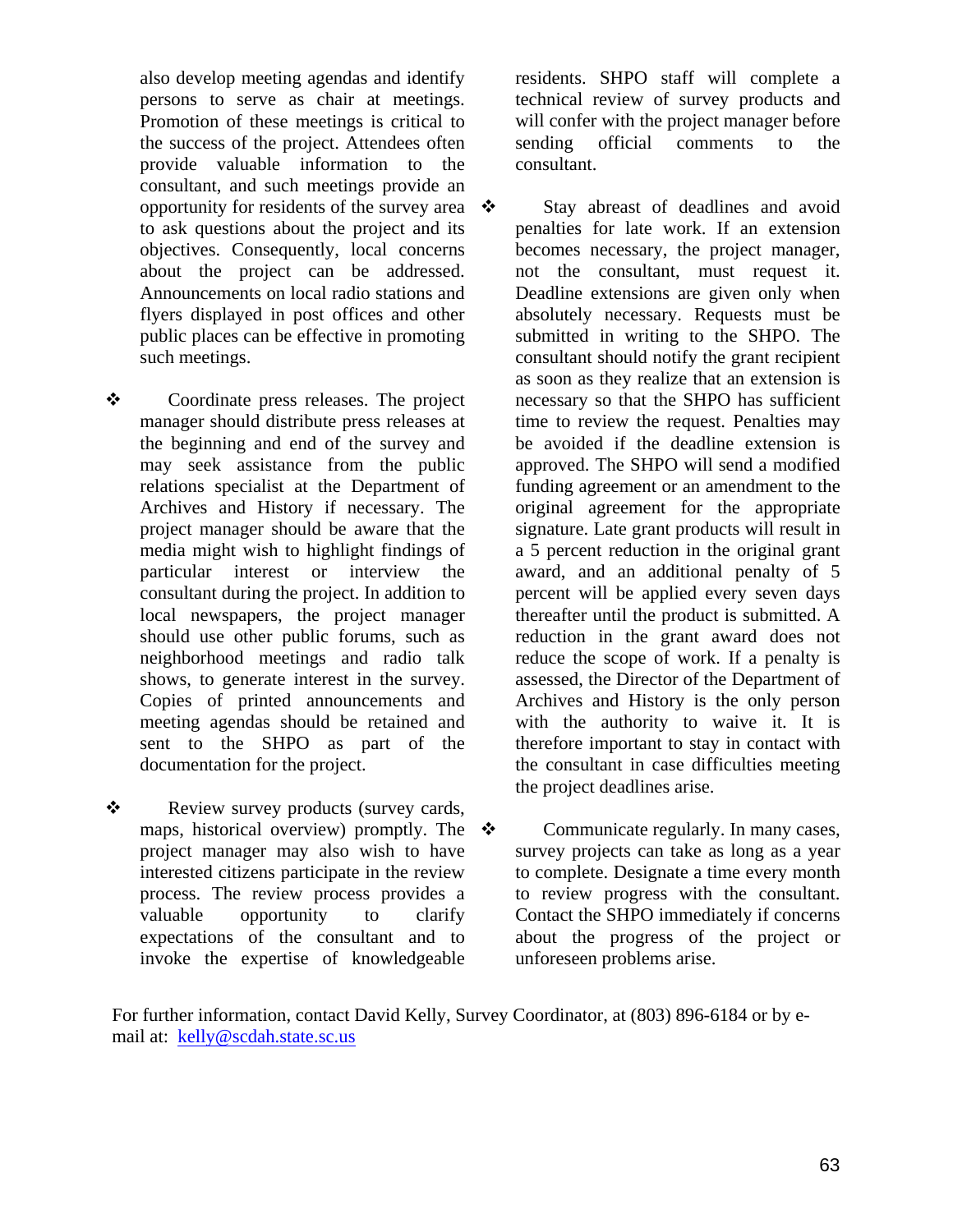# **Appendix G: Guidelines for Surveying Post-World War II Neighborhoods and Ranch Houses**

Background: The proliferation of residential construction after World War II to house the increasing population of the United States led to the expansion of planned communities and the suburbanization of many American cities. Some of these communities were planned *subdivisions*, with a land developer, one or two builders, and planned streets and public facilities. Other communities grew more slowly as *neighborhoods* developed. Neighborhoods are more likely to feature a mix of architectural styles and lot divisions. New residential architectural styles flourished, and the most common residential style was known popularly as the "ranch house."

Residential architectural styles after World War II also include A-frame, Minimal Traditional, split level, bi-level, and neo-Mansard forms. For descriptions and characteristics of these styles, please see the Colorado SHPO's publication [Selected Post-World War II Residential Architectural Styles](http://www.historycolorado.org/oahp/post-world-war-ii-documents)  [and Building Types](http://www.historycolorado.org/oahp/post-world-war-ii-documents).

Significant Single-Family Ranch Style Characteristics (may vary in appearance and use)

- One-story
- Low horizontal form
- Rectilinear or "L" plan
- Concrete slab foundation or crawl spaces
- Low-pitch gable, hip, or modified hip roof, broadside to the street
- Roof materials predominantly asphalt shingle
- Carport or garage
- Exterior walls primarily constructed with block or brick
- Rectangular or square window or door openings
- Steel casement and aluminum horizontal slider windows
- Decorative windows: large single-pane picture windows, window walls, clerestories, bay windows, corner windows, diamond panes

Post-WWII Neighborhood Development Characteristics

- Landscaping features, including standard building setbacks, lakes, streams, trees, and other park-like features
- Street plans and names, especially cul-de-sacs and themed street names in the neighborhood
- Signage
- Schools, churches, and other community buildings highlighted or featured in the development

Assessment of Historical Significance: Most significant post-war residences and neighborhoods will be evaluated under the National Register of Historic Places Criterion A, for Community Planning and Development. Many neighborhoods had one or two builders that built residences in similar styles and with similar floor plans. Criterion C may apply to a neighborhood or subdivision that shows an exceptional quality of post-war design.

To determine the historic context for a post-war subdivision or neighborhood, it is critical to conduct documentary research to determine the age of the neighborhood and the buildings within the community. Some post-war neighborhoods may be for the African American community, as residential segregation was the norm in the 1940s and 1950s. Other neighborhoods may reflect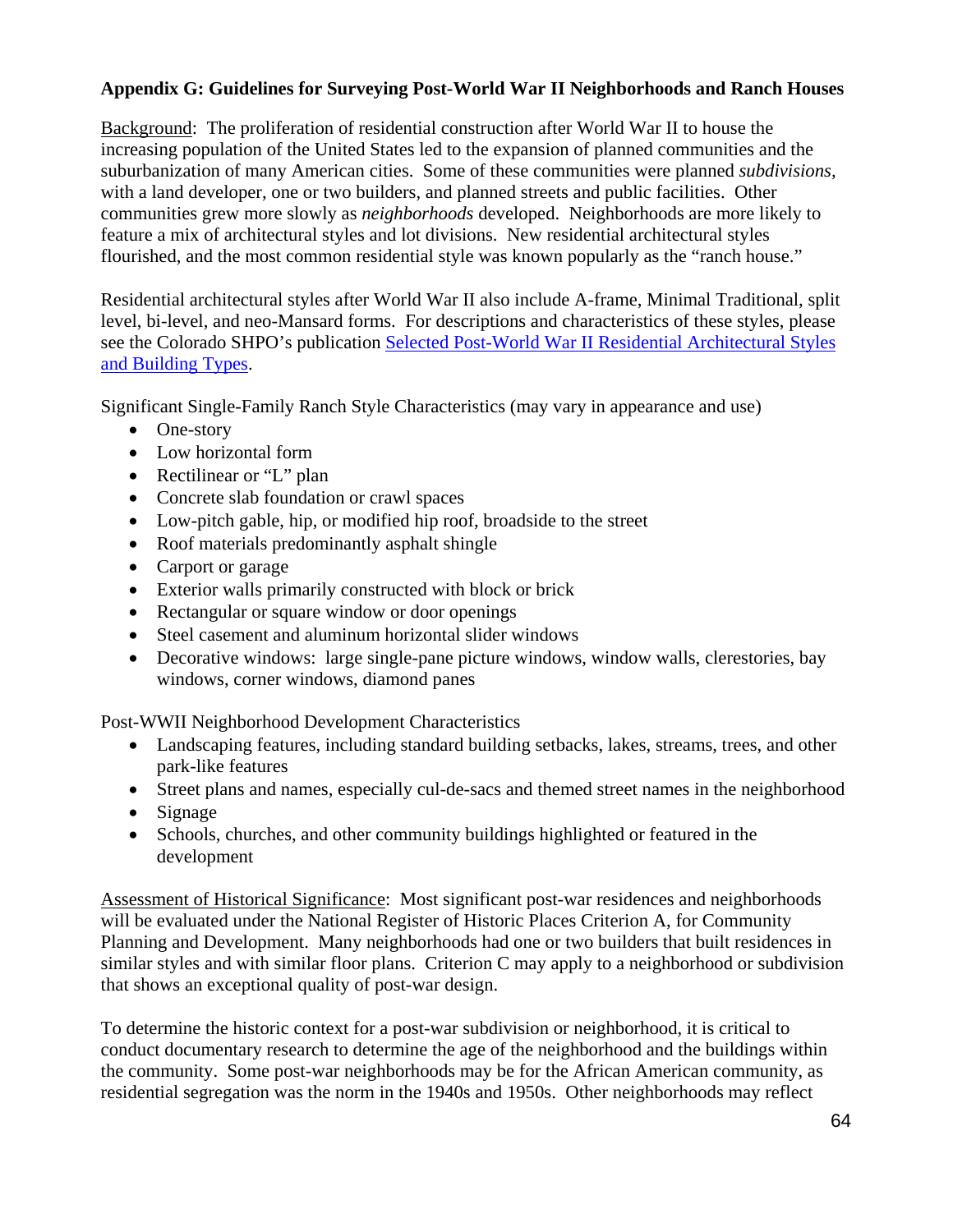"white flight" from the inner cities. The local tax assessor's office may have information on building ages, and historic topographic maps or street maps may show the presence of the new neighborhood or subdivision. It is often difficult to tell the age of a post-war residence in the field, so this documentary research is essential to determining the development of the neighborhood and its significance to the community.

# Assessing Historic Integrity:

Since South Carolina currently has an abundance of ranch-style houses and post-war neighborhoods, the integrity of the resource must meet certain thresholds. Residences considered individually eligible for the National Register of Historic Places should retain:

- Garage or carport incorporated into building and not enclosed
- Original windows and front door
- Original siding/wall materials. Vinyl siding is not historic, but asbestos shingle or masonite siding are historic materials.
- Original metal porch posts or carport posts
- No additions

Districts or neighborhoods comprising post-war or ranch houses should retain integrity as a group. Many houses constructed after World War II were built with the expectation that future owners would make changes to their houses as families expanded and needs changed. Some historic changes to houses is to be expected. Districts considered eligible for the National Register of Historic Places should retain:

- Repetition of house type or style (many builders re-used similar plans throughout the neighborhood)
- Community buildings (churches, schools, recreation centers, shopping areas) if part of the original plan/design
- Majority of historic materials
- Landscape design (lot size, building setback, streetscapes, parks)

# Conducting Section 106 Surveys of Properties in the Area of Potential Effect (APE):

Because of the ubiquitous nature of post-war housing and ranch houses at this time, the SHPO does not require completed survey cards for post-war neighborhoods and residences for review and compliance survey purposes. An abbreviated survey process should be done when assessing postwar neighborhoods and houses:

- 1. Isolated ranch houses: Ranch houses and post-war houses found in groups of 10 or less (i.e. in a linear grouping along a road) generally do not need to be surveyed or photographed. If the ranch house appears to be a pristine, excellent example of its type, the surveyor should use his/her discretion when determining if the house should be photographed or recorded on a reconnaissance survey card.
- 2. For post-war neighborhoods within the APE or a portion of which is within the APE:
	- a. Discuss survey requirements with your SHPO reviewer prior to beginning survey.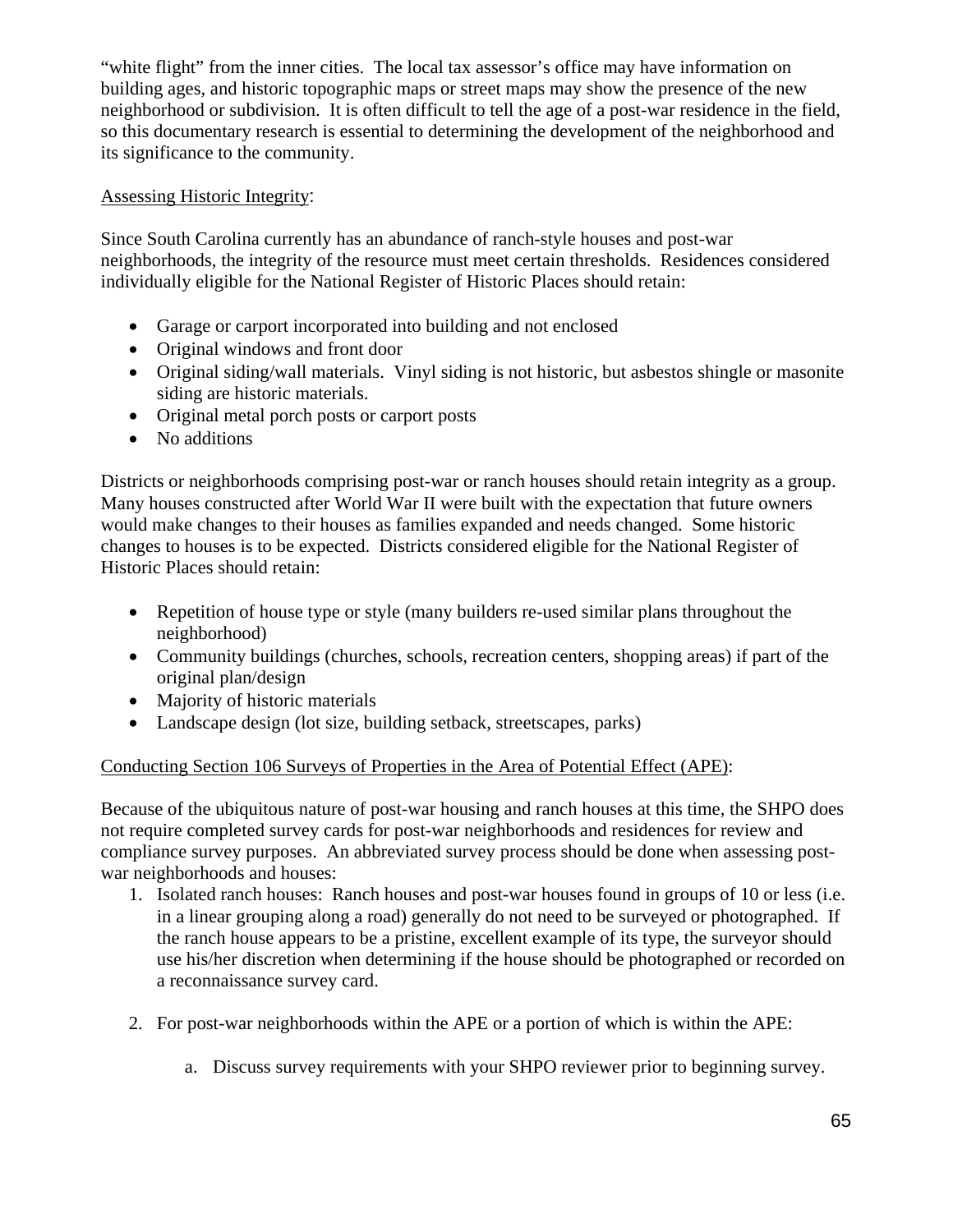- b. Conduct background and map research to determine the date of the subdivision and the date of the houses within the neighborhood; any builders working in the neighborhood; when streets were laid out and developed.
- c. Determine the typology of houses in the neighborhood (i.e. single-family ranch; split-level; A-frame). Record the number of each type of house in the neighborhood.
- d. Photograph one or two examples of each type of house in the neighborhood to include in the survey report.
- e. Photograph all community buildings in the neighborhood, such as churches and schools. Photograph significant landscape features, such as lakes, ponds, streams, parks, and significant trees. Include photographs of these buildings and landscape features in the survey report.
- f. Provide a map of the neighborhood's boundaries as part of the survey report.

The SHPO may request survey cards for significant residences or properties within the neighborhood after the review of the survey report. The SHPO is always available for consultation when planning a survey of an APE that may include postwar residences.

3. For neighborhoods with a mixture of 1930s, 1940s, and post-war housing: Ranch houses may contribute to the significance of the neighborhood, and should not be overlooked in the survey process. The survey process described in this document should be followed when recording and evaluating neighborhoods with a mixture of housing dates.

For additional resources and definitions of significance and integrity, see:

[Historic Residential Suburbs: Guidelines for Evaluation and Documentation for the National](http://www.cr.nps.gov/nr/publications/bulletins/suburbs/)  [Register of Historic Places](http://www.cr.nps.gov/nr/publications/bulletins/suburbs/) (National Park Service)

[Post World War II Subdivisions](http://www.scottsdaleaz.gov/historiczoning/neighborhoods) (Scottsdale, Arizona)

[The Ranch House in Georgia](http://www.gashpo.org/content/displaycontent.asp?txtDocument=434) (Georgia SHPO)

[Researchers Guide for Developing a Context for Evaluating Post World War II Suburbs for](http://www.portal.state.pa.us/portal/server.pt/document/913635/pws_researchers_guide_pdf)  [National Register Eligibility](http://www.portal.state.pa.us/portal/server.pt/document/913635/pws_researchers_guide_pdf) (PDF) (Pennsylvania SHPO)

[Selected Post-World War II Residential Architectural Styles and Building Types](http://www.historycolorado.org/oahp/post-world-war-ii-documents) (Colorado SHPO)

*This document is a work in progress and applies only to post-WWII housing. Post-WWII commercial, institutional, and governmental buildings that are surveyed should follow the guidelines in the Survey Manual.* 

*March 2011*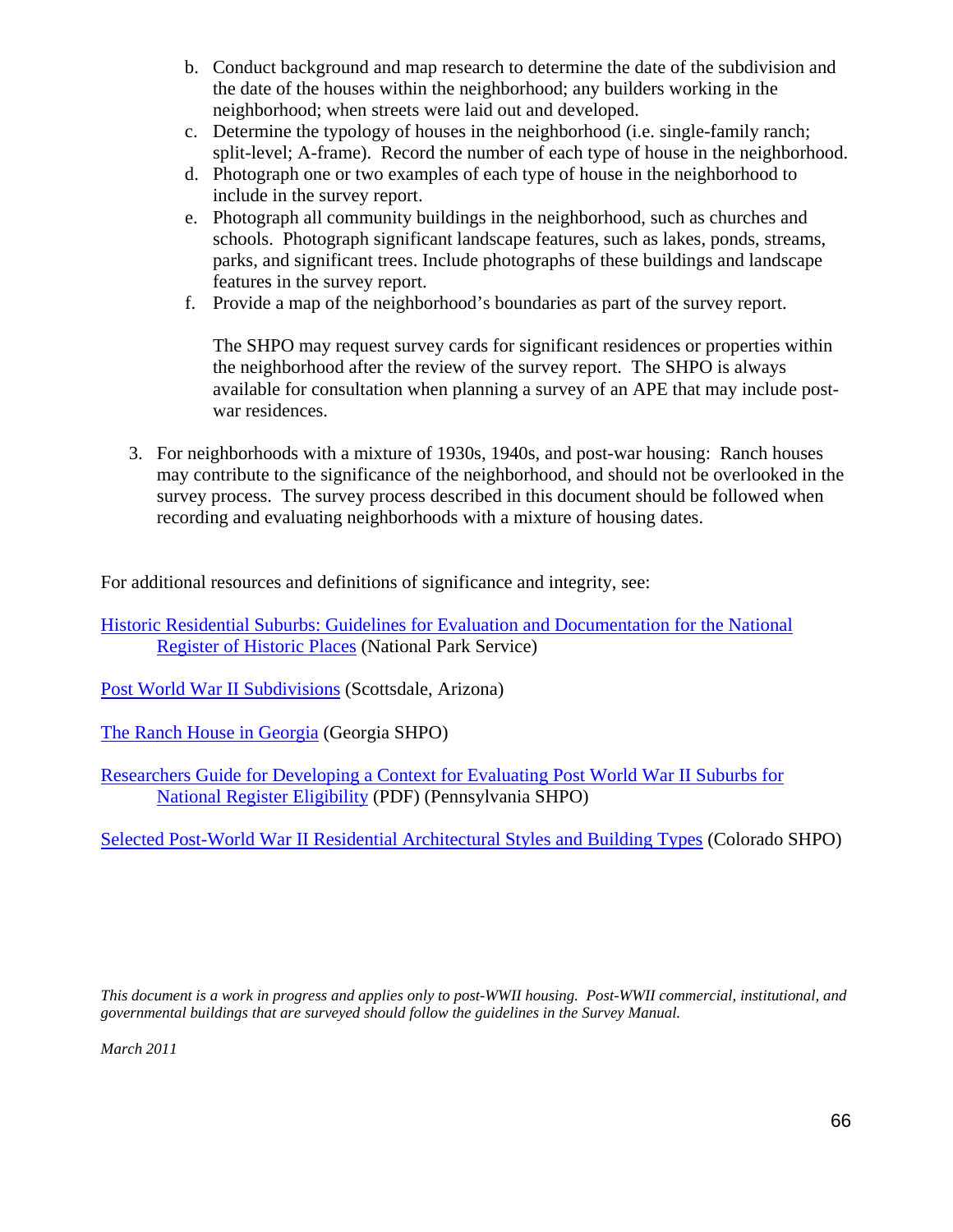# **Appendix H: SHPO Statement on the Use of the Term** *Potentially Eligible*

# Background:

The National Register of Historic Places (NRHP) is the official list of the Nation's historic places. Authorized under the National Historic Preservation Act of 1966, it is part of a national program to coordinate and support public and private efforts to identify, evaluate, and protect our historic and archeological resources. Properties listed in the NRHP include districts, sites, buildings, structures, and objects that are significant in American history, architecture, archeology, engineering, and culture.

Under the National Historic Preservation Act, the State Historic Preservation Office (SHPO) is tasked with several duties, including nominating properties to the NRHP, conducting and maintaining an ongoing list of historic properties as part of a statewide survey, and participating as a consulting party under Section 106 of the Act. Federal agencies are responsible for determining the NRHP eligibility of properties in the Section 106 process through consultation with the SHPO and other interested parties. Only those properties that are eligible for listing in the NRHP are afforded additional consideration under Section 106. In situations where the agency and the SHPO disagree on eligibility or the agency wishes to have additional guidance, the Keeper of the National Register may be consulted for a Formal Determination of Eligibility. The Keeper is the final authority on eligibility for the NRHP.

In the past, the term *potentially eligible* was used mostly for large-scale projects where eligibility determinations were not made for each property and additional research into the historic significance and integrity of the property was needed. In some situations, properties referred to as *potentially eligible* were treated as if they were eligible. While this practice expedited the survey process at the time, it requires a reevaluation of eligibility for future projects. Increasingly, the term *potentially eligible* has been used less precisely and for all types of projects and situations.

Section 106 review requires sites to be determined as eligible or not eligible for the NRHP. Therefore, properties determined *potentially eligible* will need additional investigation and research if they may be affected by a federal project. For projects reviewed by the South Carolina Department of Health and Environmental Control – Ocean and Coastal Resource Management, only properties previously determined to be eligible for the NRHP by the S.C. Institute of Archaeology and Anthropology or the SHPO are afforded a measure of protection with the opportunity for professional examination and/or excavation, or preservation. When a property has been determined *potentially eligible*, the property is treated as not eligible unless there is enough information for the SHPO to determine that it meets the criteria for listing on the NRHP.

# SHPO Statement:

The South Carolina SHPO recommends eliminating the term *potentially eligible* from all cultural resource survey reports and documents. The term *potentially eligible*, while having a specific meaning to the archaeological community, may not have the same meaning to the larger client/compliance/preservation planning community. Our office suggests that agencies and consultants use more specific language such as "requires additional testing or research for eligibility" or "unevaluated, requires testing or research for eligibility" regarding these sites. This language should be applied until additional research and/or field evaluation can be completed to adequately assess eligibility as either "eligible" or "not eligible." It is important for SHPO staff to